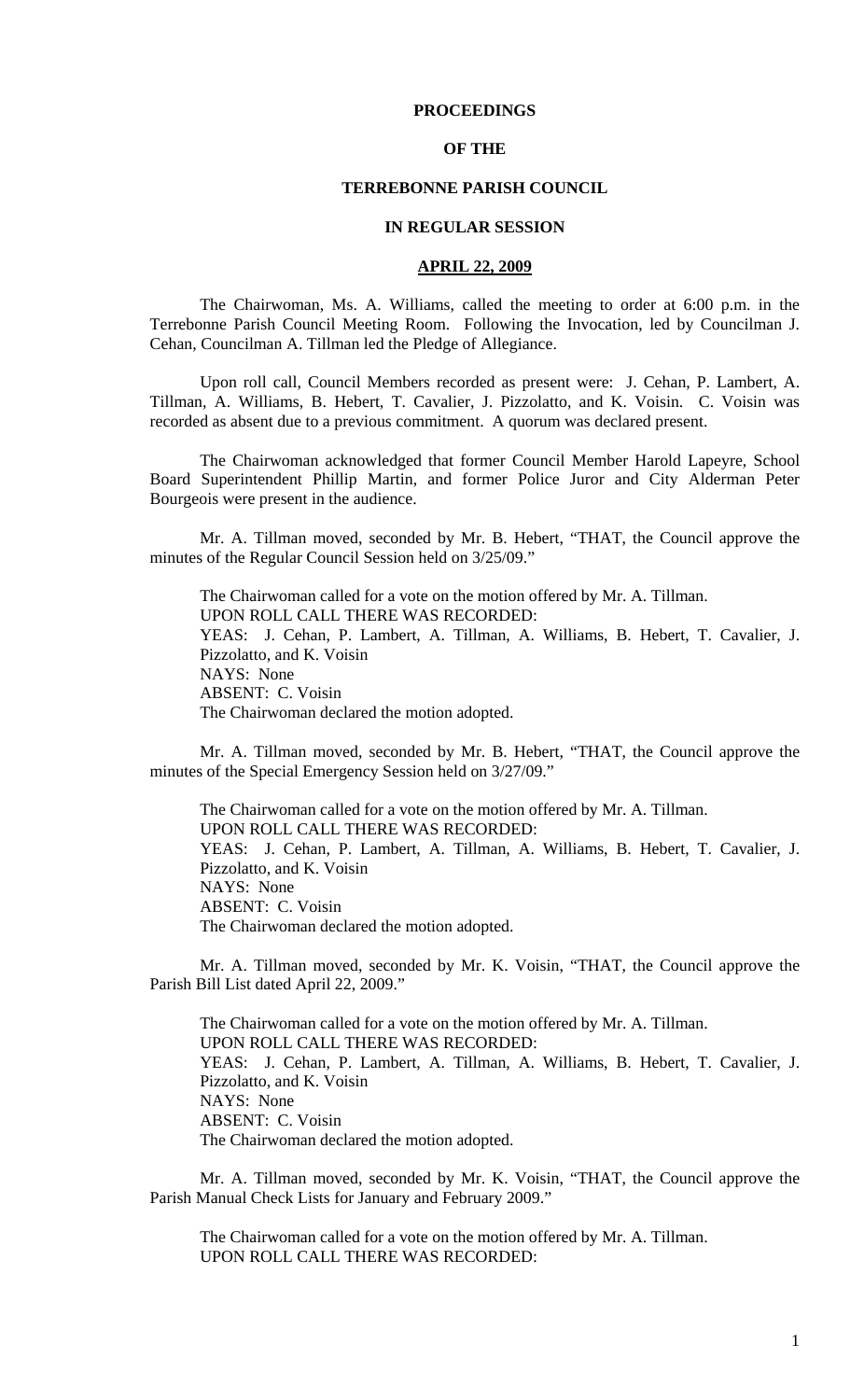YEAS: J. Cehan, P. Lambert, A. Tillman, A. Williams, B. Hebert, T. Cavalier, J. Pizzolatto, and K. Voisin NAYS: None ABSENT: None The Chairwoman declared the motion adopted.

The Chairwoman recognized Mr. Barton Joffrion, Terrebonne Parish Tree Board Member and LSU Agriculture County Agent, who announced that today is "National Earth Day" and read aloud and presented a "Tree-mendous Citizen Award" for Raising Cane's on Grand Caillou Road.

The Chairwoman recognized Mr. Michael Brown, Raising Cane's, who accepted the award and thanked the Council, Parish President, and Terrebonne Parish Tree Board.

Mr. Barton Joffrion announced that Terrebonne Parish received the "Tree City USA" status for the fourth year in a row and "The Growth Award" by the National Arbor Day Foundation for the second year in a row and he commended Terrebonne Parish for these accomplishments.

OFFERED BY: Mr. A. Tillman. SECONDED BY: Mr. B. Hebert.

## RESOLUTION NO. 09-184

A resolution providing for the acceptance of work performed by Peake Construction, L.L.C., in accordance with the Certificate of Substantial Completion for the Remove Silt and Debris from Roadside Ditches Project, Parish Project No. 08-IKE-38, Terrebonne Parish, Louisiana

 WHEREAS, the Terrebonne Parish Consolidated Government entered into a contract dated December 10, 2008 with Peake Construction, L.L.C. for the Remove Silt and Debris from Roadside Ditches Project, Parish Project No. 08-IK-38, Terrebonne Parish, Louisiana, and

 WHEREAS, the work performed has been inspected by authorized representatives of the Owner, Engineer, and Contractor and found to be substantially complete, and

 WHEREAS, the Engineer for this project, Beck Disaster Recovery, Inc., recommends the acceptance of the substantial completion.

 NOW, THEREFORE BE IT RESOLVED, that the Terrebonne Parish Council, on behalf of the Terrebonne Parish Consolidated Government, does hereby accept the work performed, effective as of the date of recording of this resolution, and does authorize and direct the Clerk of Court and Ex-Officio Recorder of Mortgages of Terrebonne Parish to note this acceptance thereof in the margin of the inscription of said contract under Entry 1311462 of the Records of Terrebonne Parish, Louisiana, and

 BE IT FURTHER RESOLVED that a certified copy of the resolution be forwarded to the Engineer, Beck Disaster Recovery, Inc., and

 BE IT FURTHER RESOLVED that a certified copy of the resolution be recorded in the office of the Clerk of Court of Terrebonne Parish to commence a 45-day clear lien period, and

 BE IT FURTHER RESOLVED that the Administration is authorized to make payment of retainage upon the presentation of a Clear Lien Certificate.

THERE WAS RECORDED:

YEAS: J. Cehan, P. Lambert, A. Tillman, A. Williams, B. Hebert, T. Cavalier, J. Pizzolatto and K. Voisin. NAYS: None. ABSTAINING: None. ABSENT: C. Voisin. The Chairwoman declared the resolution adopted on this, the  $22<sup>nd</sup>$  day of April, 2009.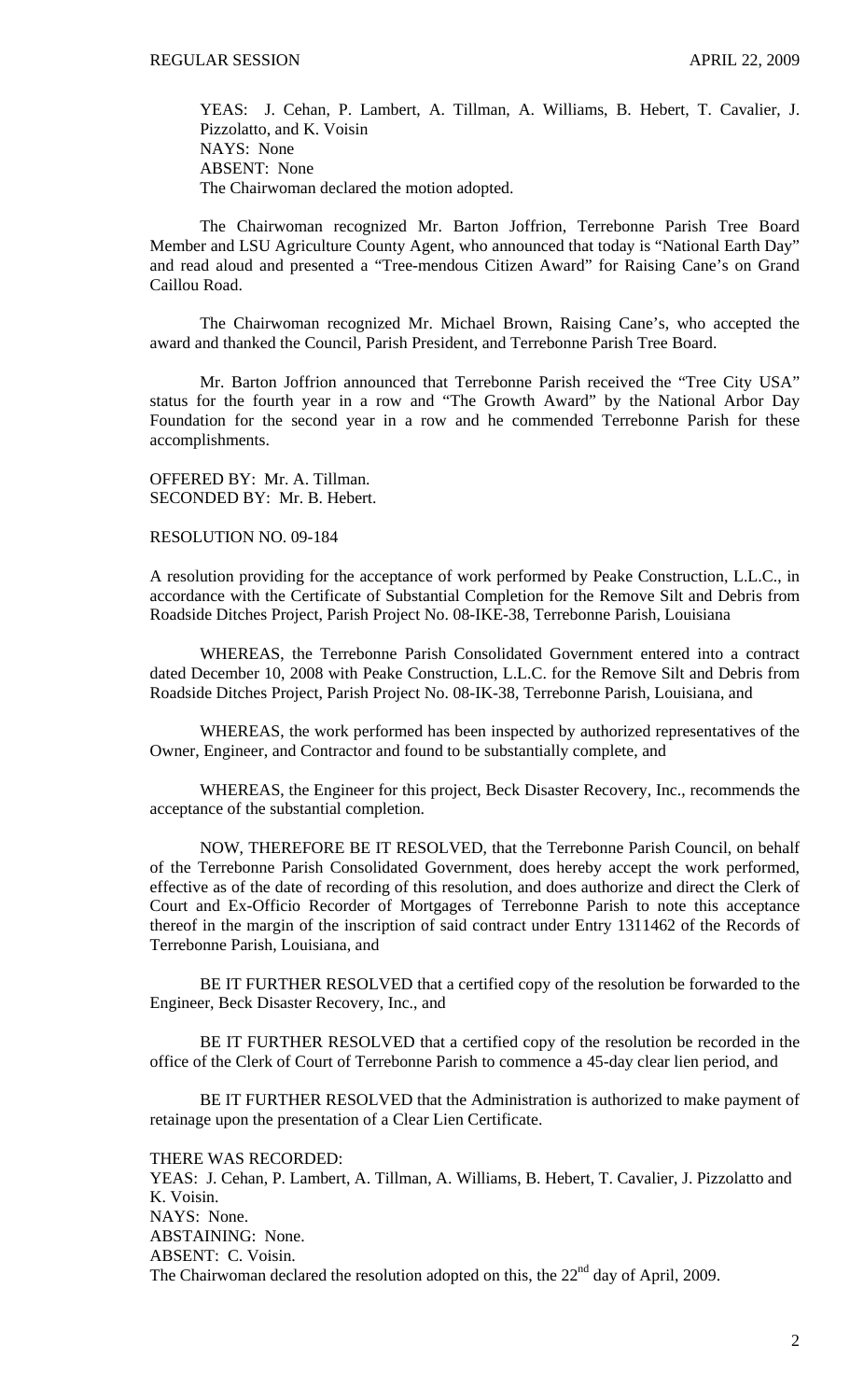Mr. P. Lambert moved, seconded by Mr. J. Cehan, "THAT, the Council introduce an ordinance to amend the 2009 Adopted Budget and Five-Year Capital Outlay for additional funding for the Lower Reach of Ward 7 Levee Project and call a public hearing for May 13, 2009 at 6:30 p.m."

The Chairwoman called for a vote on the motion offered by Mr. P. Lambert. UPON ROLL CALL THERE WAS RECORDED: YEAS: J. Cehan, P. Lambert, A. Tillman, A. Williams, B. Hebert, T. Cavalier, J. Pizzolatto, and K. Voisin NAYS: None ABSENT: C. Voisin The Chairwoman declared the motion adopted.

OFFERED BY: Mr. A. Tillman. SECONDED BY: Mr. P. Lambert.

# RESOLUTION NO. 09-185

A Resolution authorizing the execution of Balancing Change Order No. 1 for the Contractual Agreement for Parish Project No. 08-IKE-38; Removing Silt & Debris from Roadside Ditches in affected areas in Terrebonne Parish, Louisiana.

 WHEREAS, the Terrebonne Parish Consolidated Government entered into a contract dated December 10, 2008, with Peake Construction, L.L.C., for the Remove Silt and Debris from Roadside Ditches in affected areas of Terrebonne Parish, and

WHEREAS, it is necessary to balance the contract price, and

WHEREAS, this change order will decrease the contract by \$ 1,989,356.07, and

WHEREAS, this change order decreases the contract time by 73 days, and

 WHEREAS, this Change Order No. 1 has been recommended by the ENGINEER for this project, Beck Disaster Recovery Inc.

 NOW, THEREFORE BE IT RESOLVED that the Terrebonne Parish, on behalf of the Terrebonne Parish Consolidated Government, does hereby approve and authorize the execution by Terrebonne Parish President Michel Claudet of Balancing Change Order No. 1 to the Contractual Agreement with Peak Construction, L.L.C. to adjust contract price, for a decrease in the amount of One Million Nine Hundred Eighty-Nine Thousand Three Hundred Fifty Six Dollars and Seven Cents (\$1,989,356.07) to the original contract amount and a decrease in contract time of 73 days, and

 BE IT FURTHER RESOLVED that a certified copy of the resolution be forwarded to the Engineer, Beck Disaster Recovery, Inc.

THERE WAS RECORDED: YEAS: J. Cehan, P. Lambert, A. Tillman, A. Williams, B. Hebert, T. Cavalier, J. Pizzolatto and K. Voisin. NAYS: None. ABSTAINING: None. ABSENT: C. Voisin. The Chairwoman declared the resolution adopted on this, the  $22<sup>nd</sup>$  day of April, 2009.

\* \* \* \* \* \* \* \* \*

 The Chairwoman recognized Ms. Sheila McCarthy, R.A. and Mr. Darrel Broussard, U. S. Army Corps of Engineers, who gave a status report on the progress of the Non-Federal Levee Project in Terrebonne Parish. Upon questioning by Councilman J. Cehan, Ms. McCarthy explained the method of compaction on the levee. (No action taken)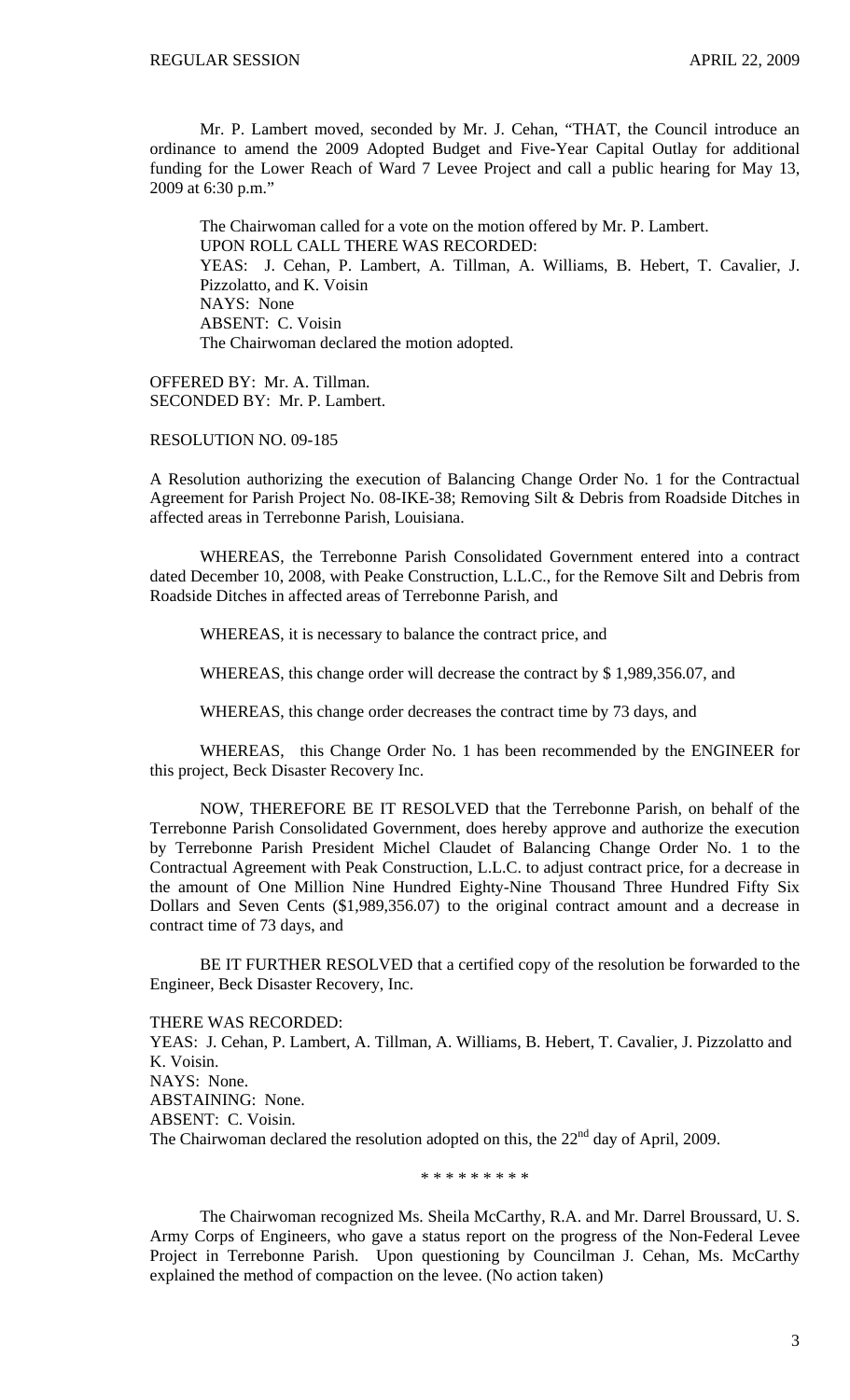The Chairwoman recognized Mr. Abel Cantrelle, Bayou Gardens resident, who expressed his concerns relative to complaints about tow trucks being parked in R-1 Zones. He stressed the need for the tow truck operators needing to have their vehicles within their reach for prompt response. He stated that the towing industry is regulated by the Louisiana State Police. He requested stipulations in zoning to allow trucks to be parked in R-1 Zones.

 The Chairwoman recognized Mr. Barry Rodrigue, Barry's Towing and Vice-President of the Louisiana Towing Association, who stated that the towing industry is regulated by the Louisiana State Police, City Police, and Sheriff's Office, and drivers are on a time frame to get to the scene of an accident. He stated that they need easy access to their vehicles twenty-four hours a day, seven days a week. He also stated that tow trucks are listed as emergency response vehicles according to state law.

 At the request of Councilman K. Voisin, Interim Parish Manager P. Gordon explained that a tow truck business is considered commercial activity and suggested that the matter be referred to the Planning Commission for review and recommendation. Upon questioning by Councilman A. Tillman, Mr. Gordon stated that a recreational boat or R.V. could be parked in a driveway as long as the covenant restrictions of the subdivision allow for it. He stated the difference between residential and commercial use is if a service is being performed for monetary benefit it is considered commercial activity, which a tow truck is used for.

 Mr. J. Pizzolatto moved, seconded by Mr. B. Hebert, "THAT, the Council refer the matter of zoning prohibiting tow trucks from being parked in certain zones to the Planning Commission for review and recommendation."

 The Chairwoman recognized Mr. Barry Rodrigue, who suggested that the Louisiana Towing Association be contacted regarding how tow trucks are classified as emergency vehicles.

 Councilman K. Voisin recommended that the tow truck matter be discussed in Council committee and that law enforcement representatives be asked to give their input.

 The Chairwoman recognized Mr. Abel Cantrell, who stressed the importance of tow trucks being able to respond as soon as possible to bad accidents.

 Councilman A. Tillman requested that the Council be supplied with the section on zoning in the Terrebonne Parish Code that relates to this matter.

 The Chairwoman called for a vote on the motion offered by Mr. J. Pizzolatto. UPON ROLL CALL THERE WAS RECORDED: YEAS: P. Lambert, A. Tillman, A. Williams, B. Hebert, T. Cavalier, J. Pizzolatto, and K. Voisin NAYS: None ABSENT: C. Voisin and J. Cehan The Chairwoman declared the motion adopted.

 Mr. J. Pizzolatto moved, seconded by Mr. A. Tillman and Mr. B. Hebert, "THAT, it now being 6:35 p.m., the Council open public hearings at this time."

 The Chairwoman called for a vote on the motion offered by Mr. J. Pizzolatto. UPON ROLL CALL THERE WAS RECORDED: YEAS: P. Lambert, A. Tillman, A. Williams, B. Hebert, T. Cavalier, J. Pizzolatto, and K. Voisin NAYS: None ABSENT: C. Voisin and J. Cehan The Chairwoman declared the motion adopted.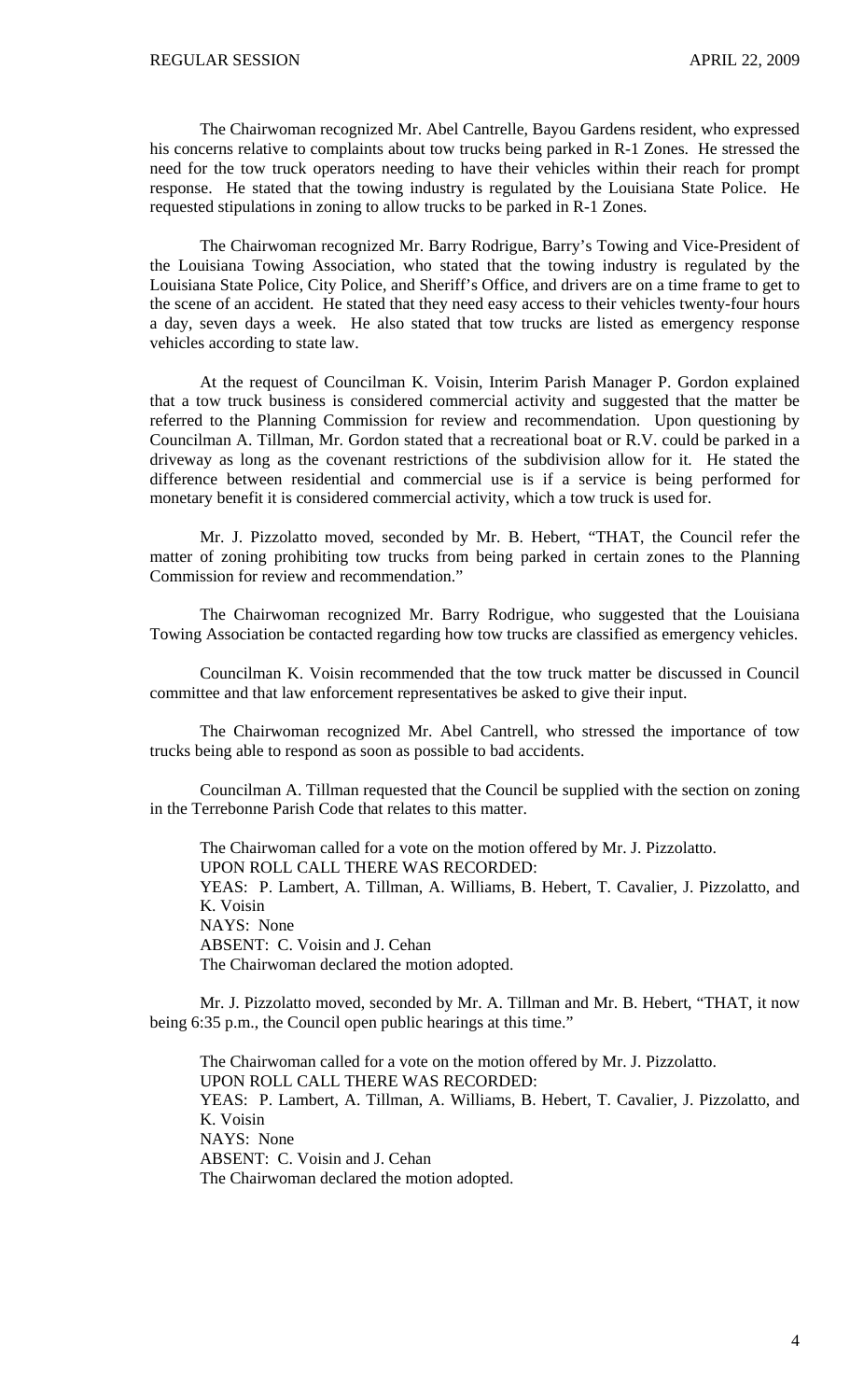The Chairwoman recognized the public for comments on the following:

A. A proposed ordinance to declare vehicles, computers and other miscellaneous equipment from various departments as surplus and authorizing said items to be disposed of by public bid, negotiated sale, junked or any other legally approved method

There were no comments from the public on the proposed ordinance.

 Mr. K. Voisin moved, seconded by Mr. J. Pizzolatto, "THAT, the Council close the aforementioned public hearing."

 The Chairwoman called for a vote on the motion offered by Mr. K. Voisin. UPON ROLL CALL THERE WAS RECORDED: YEAS: P. Lambert, A. Tillman, A. Williams, B. Hebert, T. Cavalier, J. Pizzolatto, and K. Voisin NAYS: None ABSENT: C. Voisin and J. Cehan The Chairwoman declared the motion adopted.

OFFERED BY: Mr. K. Voisin. SECONDED BY: Mr. B. Hebert.

## ORDINANCE NO. 7627

An Ordinance to declare vehicles, computers, and other miscellaneous equipment from the Animal Shelter, Customer Service, Drainage, Finance, Fire, LSU Extension, Health Unit, Houma Police, Pollution Control, Port Commission, Registrar of Voters, Roads & Bridges, and Utilities Departments as surplus as described in the attached Exhibit "A" and authorizing said items to be disposed of by public bid, negotiated sale, junked or by any other legally approved method.

## SECTION I

NOW THEREFORE BE IT ORDAINED that the Terrebonne Parish Council, on behalf of the Terrebonne Parish Consolidated Government, does hereby declare the attached Exhibit "A" surplus and authorizes the Parish President to dispose of said items by public bid, negotiated sale, junked or by any other legally approved method.

## SECTION II

If any word, clause, phrase, section or other portion of this ordinance shall be declared null, void, invalid, illegal, or unconstitutional, the remaining words, clauses, phrases, sections and other portions of this ordinance shall remain in force and effect, the provisions of this ordinance hereby being declared to be severable.

#### SECTION III

This ordinance shall become effective upon approval by the Parish President or as otherwise provided in Section 2-13 (b) of the Home Rule Charter for a Consolidated Government for Terrebonne Parish, whichever occurs sooner.

This ordinance, having been introduced and laid on the table for at least two weeks, was voted upon as follows:

THERE WAS RECORDED:

YEAS: P. Lambert, A. Tillman, A. Williams, B. Hebert, T. Cavalier, J. Pizzolatto and K. Voisin. NAYS: None.

ABSTAINING: None.

ABSENT: J. Cehan and C. Voisin.

The Chairwoman declared the ordinance adopted on this, the  $22<sup>nd</sup>$  day of April, 2009.

\* \* \* \* \* \* \* \* \* \*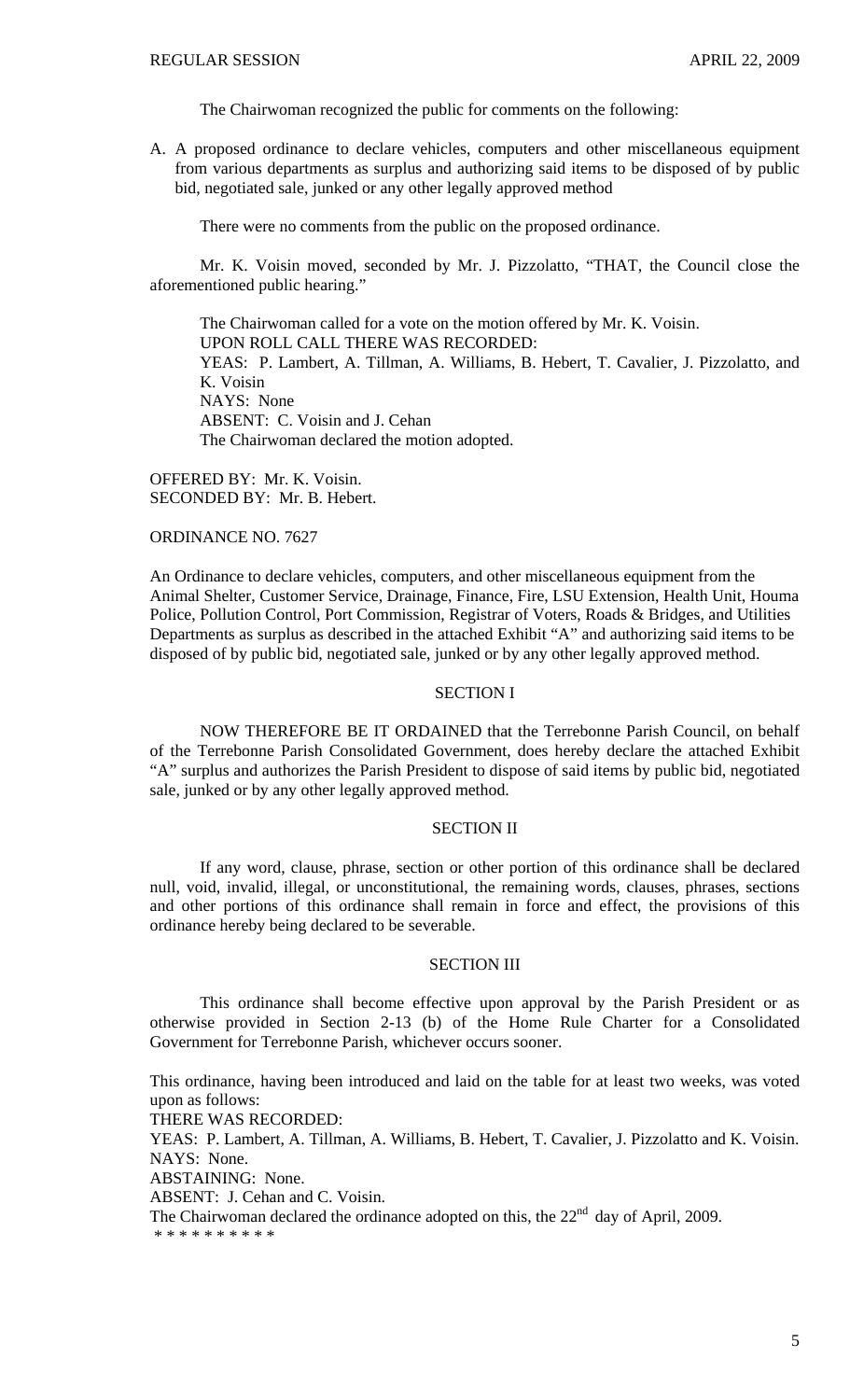# EXHIBIT "A"

- 1 Camera (Animal Shelter)
- 1 Fax Machine (Animal Shelter)
- 1 1992 Chevrolet Lumina (Customer Service)
- 1 Xerox Copy Machine (Customer Service)
- 3 Computer Systems (Drainage)
- 1 Corner Desk (Finance)
- 1 1983 Ford F-350 (Fire)
- 1 Generator (Fire)
- 1 Pitney Bowes model 5630 (LSU Extension)
- 1 Printer (Health Unit)
- 8 Siding Panels (Police)
- 1 Chair (Police)
- 2- Computer System (Pollution Control)
- 2 Hot Plate (Pollution Control)
- 1 Spectrometer (Pollution Control)
- 1 Colony Counter (Pollution Control)
- 1 Stirrer (Pollution Control)
- 3 Vacuum Pump (Pollution Control)
- 1 Centrifuge (Pollution Control)
- 1 Oxygen Meter (Pollution Control)
- 1 Desiccator (Pollution Control)
- 1 Gas Detector (Pollution Control)
- 1 Oxygen Test Kit (Pollution Control)
- 2 Nitrogen Test Kit (Pollution Control)
- 1 Mid-Range Test Kit (Pollution Control)
- 1 Sample Bomb (Pollution Control)
- 2 Computer Monitors (Port Commission)
- 1 CPU (Port Commission)
- 2 Electric Typewriters (Registrar of Voters)
- 1 Time/Date Recorder (Registrar of Voters)
- 1 Camera (Roads & Bridges)
- 1 Scanner (Utilities)
- 1 Printer (Utilities)
- 1 Palm Vx (Utilities)
- 2 Laptop (Utilities)
- 4 Computer System (Utilities)
- \* \* \* \* \* \* \* \* \* \*

The Chairwoman recognized the public for comments on the following:

B. A proposed ordinance to amend the 2009 Budget and the 2009 budgeted positions to recognize the funding for the Public Transit System from the State of Louisiana, Department of Transportation and Development for the weekend and holiday Transit Bus Schedule

 The Chairwoman recognized Mr. Mickey Fonseca, Magnolia St. resident, who expressed the need to have the Transit buses running on weekends.

There were no further comments from the public on the proposed ordinance.

 Mr. A. Tillman moved, seconded by Ms. T. Cavalier, "THAT, the Council close the aforementioned public hearing."

 The Chairwoman called for a vote on the motion offered by Mr. A. Tillman. UPON ROLL CALL THERE WAS RECORDED: YEAS: J. Cehan, P. Lambert, A. Tillman, A. Williams, B. Hebert, T. Cavalier, J. Pizzolatto, and K. Voisin NAYS: None ABSENT: C. Voisin and J. Cehan The Chairwoman declared the motion adopted.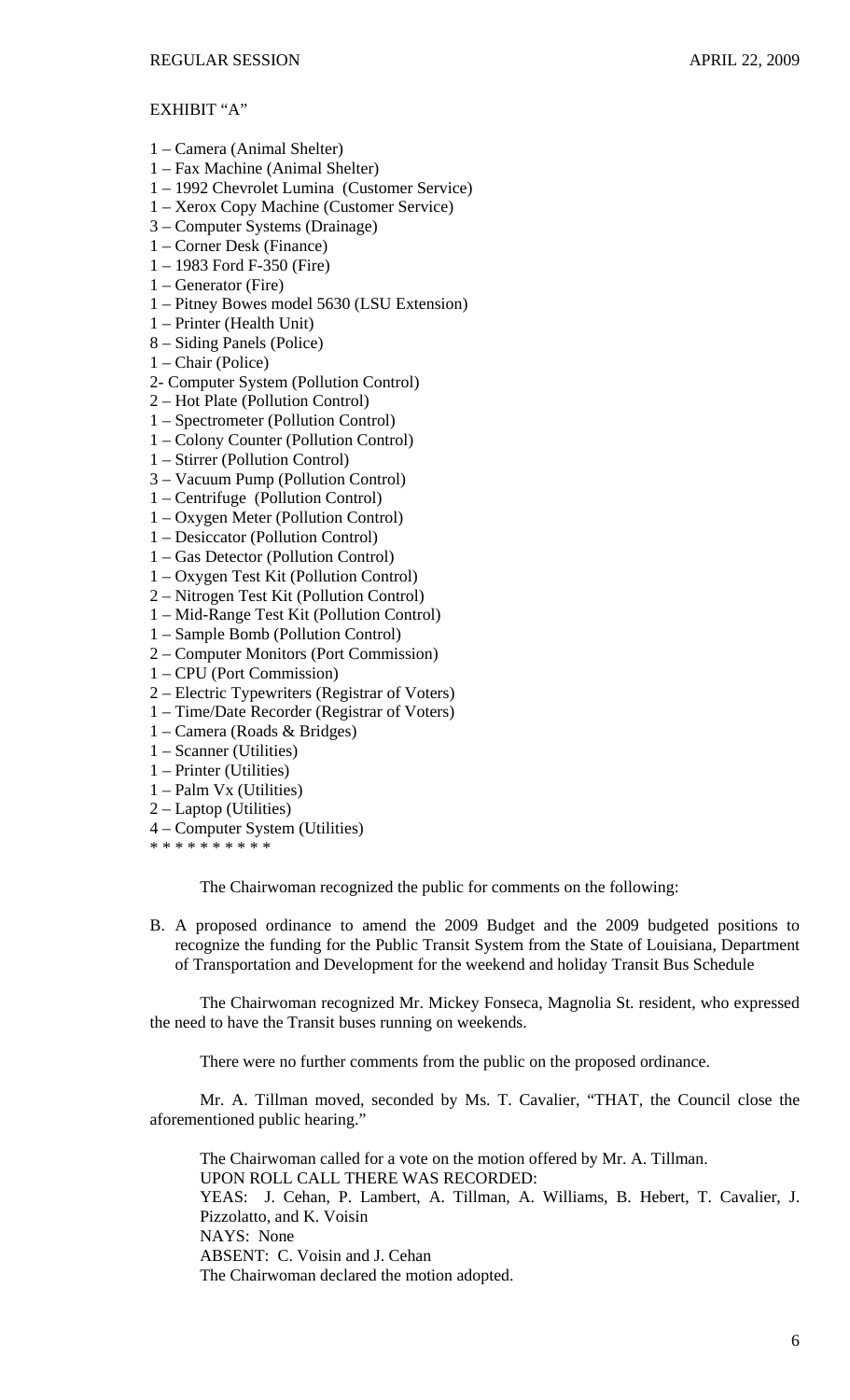OFFERED BY: Mr. A. Tillman. SECONDED BY: Mr. P. Lambert and Ms. T. Cavalier.

## ORDINANCE NO. 7628

AN ORDINANCE TO AMEND THE 2009 ADOPTED BUDGET AND THE 2009 ADOPTED BUDGETED POSITIONS OF THE TERREBONNE PARISH CONSOLIDATED GOVERNMENT SO AS TO RECOGNIZE FUNDING FOR THE PUBLIC TRANSIT SYSTEM FROM THE STATE OF LOUISIANA, DEPARTMENT OF TRANSPORTATION AND DEVELOPMENT.

# SECTION I

WHEREAS, the Parish Council passed Resolution No. 08-209 authorizing the Parish President to enter into an agreement with the State of Louisiana, Department of Transportation and Development to aid in financing the operating assistance projects pursuant to the Job Access and Reverse Commute Grant Program, 49CFR 5316, and

WHEREAS, the Parish has received a grant for a total of \$294,556 to be used to operate 100% of the transit buses on a weekend and holiday basis, and

WHEREAS, the Transit Department is beginning this new schedule on April 5, 2009 and this grant will reimburse the Transit Department's expenses upon adoption of this ordinance.

 BE IT ORDAINED, by the Terrebonne Parish Council, on behalf of the Terrebonne Parish Consolidated Government, that the 2009 Adopted Budget of the Terrebonne Parish Consolidated Government be amended for the Weekend and Holiday Program for the running of the Transit Buses. (See Attachment A)

## SECTION II

WHEREAS, along with the grant, it is necessary to add three bus operators to handle the weekend and holiday bus extended hours, and

WHEREAS, the bus operators are temporary full time at this time while this program gets underway.

 BE IT FURTHER ORDAINED, by the Terrebonne Parish Council, on behalf of the Terrebonne Parish Consolidated Government, that the 2009 Adopted Budgeted Positions of the Terrebonne Parish Consolidated Government be amended for the Weekend and Holiday Program for the additional employees of the Transit Buses. (See Attachment B)

This ordinance, having been introduced and laid on the table for at least two weeks, was voted upon as follows:

THERE WAS RECORDED:

YEAS: P. Lambert, A. Tillman, A. Williams, B. Hebert, T. Cavalier, J. Pizzolatto and K. Voisin. NAYS: None.

ABSTAINING: None.

ABSENT: J. Cehan and C. Voisin.

The Chairwoman declared the ordinance adopted on this, the  $22<sup>nd</sup>$  day of April, 2009.

\* \* \* \* \* \* \* \* \*

# **ATTACHMENT A - WEEKEND AND HOLIDAY BUS FARES**

**FUND 237 - FTA Grant**

| Salaries - Allocated | 96,627 |
|----------------------|--------|
| Fringes - Allocated  | 51,730 |
| Payroll Allocations  | 24,016 |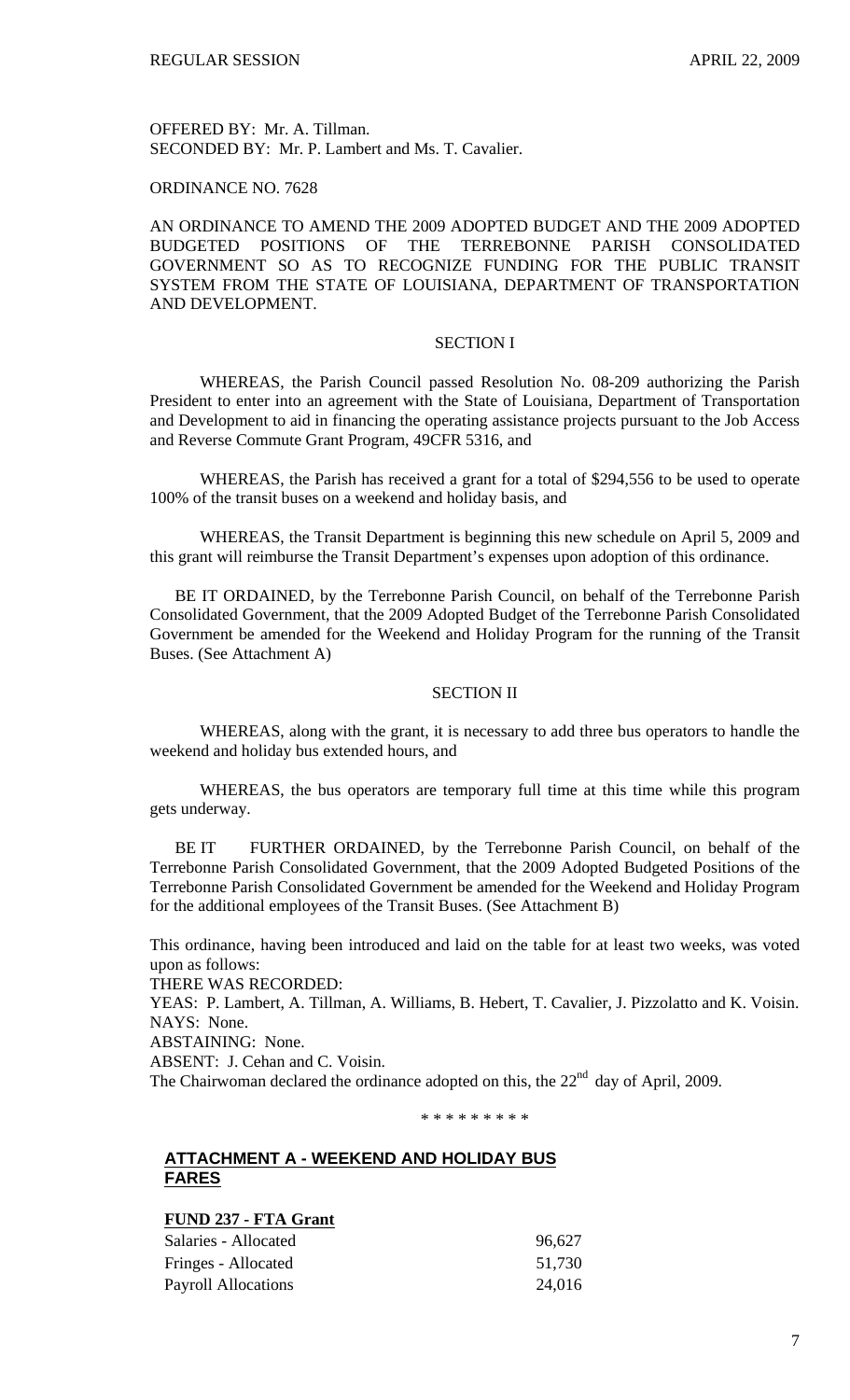| Gasoline                                 | 51,179     |
|------------------------------------------|------------|
| <b>Utilities</b>                         | 783        |
| Vehicle Insurance                        | 18,360     |
| Non-classified Administrative Expenses   | 9,005      |
| <b>Non-classified Operating Expenses</b> | 8,309      |
| <b>Vehicle Maintenance</b>               | 34,547     |
| <b>JARC</b> Revenue                      | (294, 556) |
|                                          |            |

## **ATTACHMENT B - WEEKEND AND HOLIDAY BUS EMPLOYEES**

# **237-679 TRANSIT - WEEKEND OPERATIONS TRANSIT DEPARTMENT**

| <b>JOB TITLE</b>   | <b>Bus Operators</b>       |
|--------------------|----------------------------|
| <b>ADOPTED</b>     |                            |
| <b>CHANGE</b>      |                            |
| <b>AMENDED</b>     |                            |
| <b>LEVEL</b>       | 104                        |
| <b>MIN/MID/MAX</b> | \$21,509/\$27,424/\$33,511 |

\*\*\*\*\*\*\*\*\*\*

The Chairwoman recognized the public for comments on the following:

C. A proposed ordinance to establish a "No Parking Zone" along the western side of that portion of Alma Street along the frontage of Southland Woods Subdivision, where Bristol Boulevard intersects Alma Street

There were no comments from the public on the proposed ordinance.

 Mr. B. Hebert moved, seconded by Mr. K. Voisin, "THAT, the Council close the aforementioned public hearing."

 The Chairwoman called for a vote on the motion offered by Mr. B. Hebert. UPON ROLL CALL THERE WAS RECORDED: YEAS: P. Lambert, A. Tillman, A. Williams, B. Hebert, T. Cavalier, J. Pizzolatto, and K. Voisin NAYS: None ABSENT: C. Voisin and J. Cehan The Chairwoman declared the motion adopted.

OFFERED BY: MR. B. HEBERT. SECONDED BY: Mr. K. Voisin.

ORDINANCE NO. 7629

AN ORDINANCE AMENDING THE PARISH CODE OF TERREBONNE PARISH, CHAPTER 18, ARTICLE IV. OPERATION OF VEHICLES, AND ARTICLE V, STOPPING, STANDING AND PARKING, DIVISION 2. PARISH, SECTION 18-223 TO ESTABLISH A "NO PARKING ZONE" ALONG THE WESTERN SIDE OF THAT PORTION OF ALMA STREET ALONG THE FRONTAGE OF SOUTHLAND WOODS SUBDIVISION, WHERE BRISTOL BOULEVARD INTERSECTS ALMA STREET, AND TO AUTHORIZE THE INSTALLATION OF SAID SIGNS; AND TO ADDRESS OTHER MATTERS RELATIVE THERETO.

SECTION I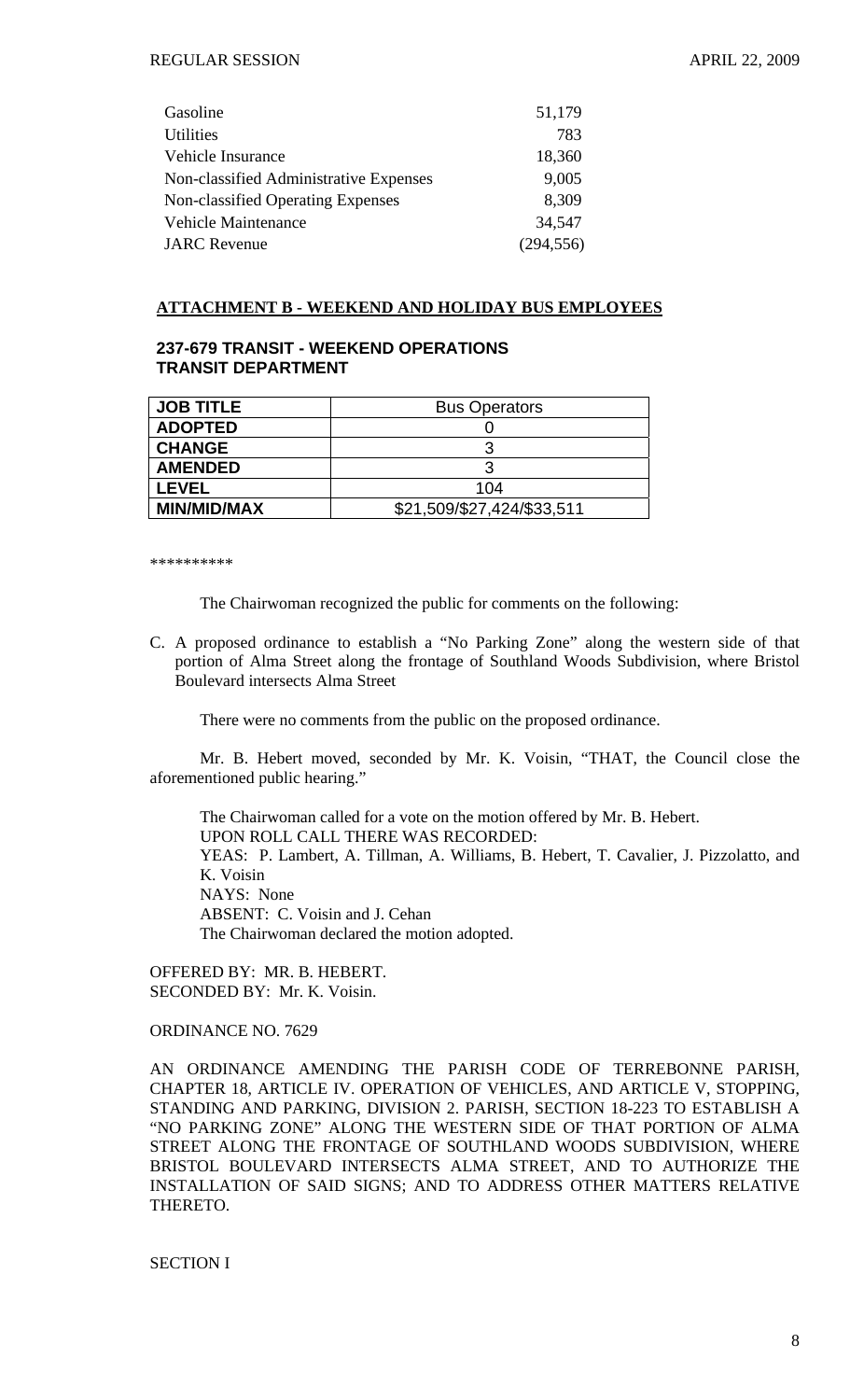BE IT ORDAINED by the Terrebonne Parish Council, in regular session convened, acting pursuant to the authority invested in it by the Constitution and laws of the State of Louisiana, the Home Rule Charter for a Consolidated Government for Terrebonne Parish, and including, but not limited to, LSA R.S. 33:1368 and other statutes of the State of Louisiana, to amend the parish Code of Terrebonne Parish, Chapter 18, Article V, and appropriate Section to create a "NO PARKING" zone along the western side of that portion of Alma Street along the frontage of Southland Woods Subdivision, where Bristol Boulevard intersects Alma Street as follows:

CHAPTER 18, Motor Vehicles and Traffic ARTICLE V, Stopping, Standing and Parking DIVISION II, Parish SECTION 18-223, "No Parking Zones"

That portion of the western side of Alma Street along the frontage of Southland Woods Subdivision, where Bristol Boulevard intersects Alma Street shall be declared as a "No Parking" zone, and appropriate "No Parking" signs shall be erected and maintained along said roadway. Any vehicle traveling on Alma Street shall adhere to the provisions of this ordinance.

## SECTION II

If any word, clause, phrase, section or other portion of this ordinance shall be declared null, void, invalid, illegal, or unconstitutional, the remaining words, clauses, phrases, sections or other portions of this ordinance shall remain in full force and effect, the provisions of this section hereby being declared to be severable.

## SECTION III

Any ordinance or part thereof in conflict herewith is hereby repealed.

## SECTION IV

This ordinance shall become effective upon approval by the Parish President or as otherwise provided in Section 2-13 (b) of the Home Rule Charter for Consolidated Government for Terrebonne Parish, whichever occurs sooner.

This ordinance, having been introduced and laid on the table for at least two weeks, was voted upon as follows:

THERE WAS RECORDED:

YEAS: P. Lambert, A. Tillman, A. Williams, B. Hebert, T. Cavalier, J. Pizzolatto and K. Voisin. NAYS: None.

ABSTAINING: None.

ABSENT: J. Cehan and C. Voisin.

The Chairwoman declared the ordinance adopted on this, the  $22<sup>nd</sup>$  day of April, 2009.

\* \* \* \* \* \* \* \* \*

The Chairwoman recognized the public for comments on the following:

D. A proposed ordinance to revoke the dedication of public passage and retain a utility servitude on "Hanna Clair Drive", Mulberry Estates Subdivision, Phase "M"

There were no comments from the public on the proposed ordinance.

 Mr. K. Voisin moved, seconded by Mr. B. Hebert, "THAT, the Council close the aforementioned public hearing."

 The Chairwoman called for a vote on the motion offered by Mr. K. Voisin. UPON ROLL CALL THERE WAS RECORDED: YEAS: P. Lambert, A. Tillman, A. Williams, B. Hebert, T. Cavalier, J. Pizzolatto, and K. Voisin NAYS: None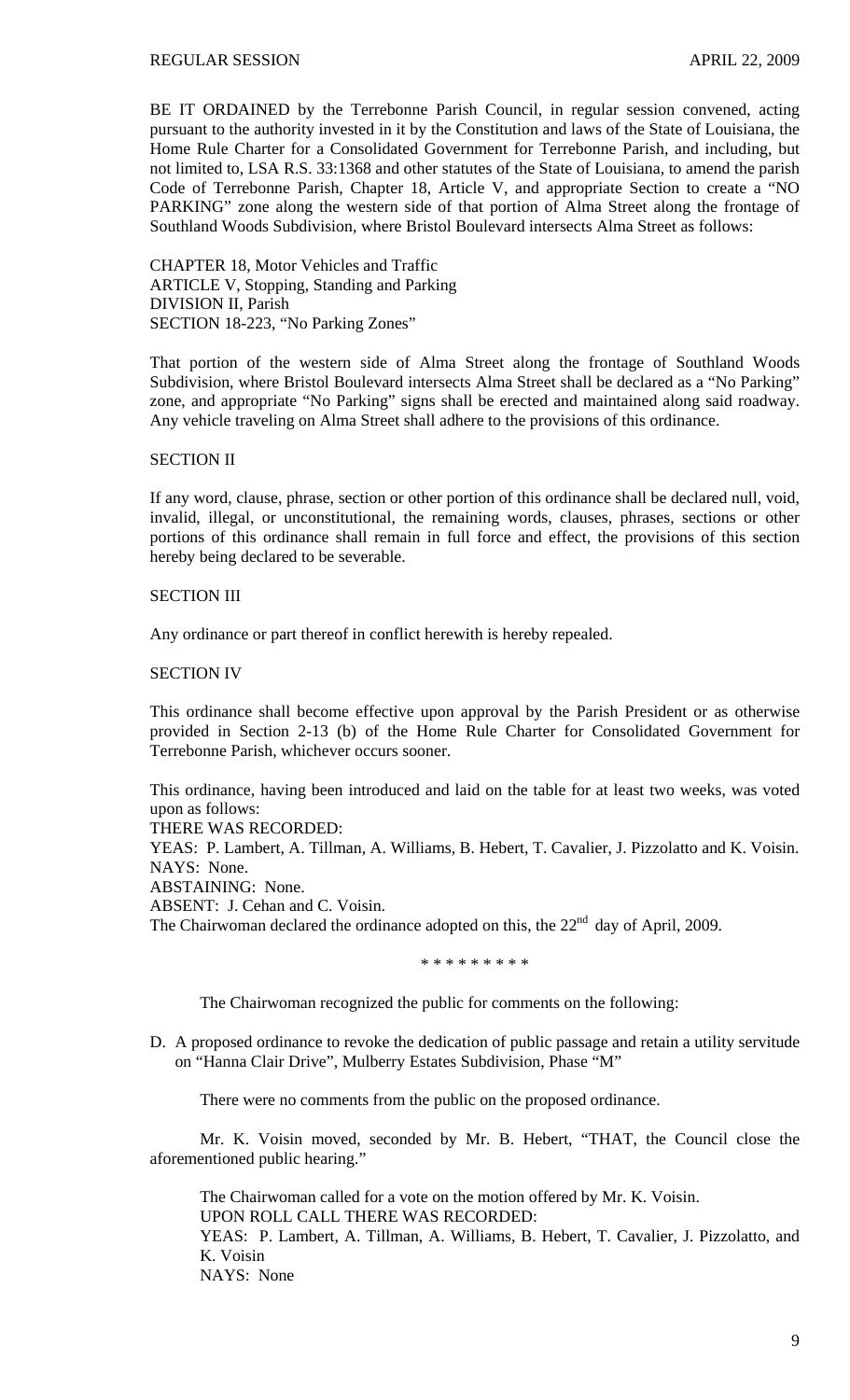ABSENT: C. Voisin and J. Cehan The Chairwoman declared the motion adopted.

OFFERED BY: Mr. K. Voisin. SECONDED BY: Mr. B. Hebert and Mr. P. Lambert.

#### ORDINANCE NO. 7630

AN ORDINANCE TO REVOKE THE DEDICATION OF PUBLIC PASSAGE AND RETAIN A UTILITY SERVITUDE ON "HANNA CLAIR DRIVE," MULBERRY ESTATES SUBDIVISION, PHASE "M"; AND TO ADDRESS OTHER MATTERS RELATIVE THERETO.

### SECTION I

NOW, THEREFORE BE IT ORDAINED that the Terrebonne Parish Council, on behalf of Terrebonne Parish Consolidated Government, does hereby revoke the dedication of public passage and retain a utility servitude on "Hanna Clair Drive," Mulberry Estates Subdivision, Phase "M" as depicted on a plat prepared on March 27, 2009 by Keneth L. Rembert Land Surveyors titled "Survey of Revised Lot 16, Block 13, Mulberry Estates Subdivision, Phase 'C'"; and

BE IT FURTHER ORDAINED that the Houma-Terrebonne Regional Planning Commission has no objection to this request conditioned the lots are dissolved and the street be converted to a private driveway.

### SECTION II

If any word, clause, phrase, section or other portion of this ordinance shall be declared null, void, invalid, illegal, or unconstitutional, the remaining words, clauses, phrases, sections or other portions of this ordinance shall remain in full force and effect, the provisions of this section hereby being declared to be severable.

# SECTION III

This ordinance shall become effective upon approval by the Parish President or as otherwise provided in Section 2-13(b) of the Home Rule Charter for a Consolidated Government for Terrebonne Parish, whichever occurs sooner.

This ordinance, having been introduced and laid on the table for at least two weeks, was voted upon as follows:

THERE WAS RECORDED:

YEAS: P. Lambert, A. Tillman, A. Williams, B. Hebert, T. Cavalier, J. Pizzolatto and K. Voisin. NAYS: None.

ABSTAINING: None.

ABSENT: J. Cehan and C. Voisin.

The Chairwoman declared the ordinance adopted on this, the  $22<sup>nd</sup>$  day of April, 2009.

\* \* \* \* \* \* \* \* \*

The Chairwoman recognized the public for comments on the following:

E. A proposed ordinance approving the acquisition packet for 7155 Shrimper's Row and obligating the necessary funding to complete same

There were no comments from the public on the proposed ordinance.

 Mr. P. Lambert moved, seconded by Mr. A. Tillman, "THAT, the Council close the aforementioned public hearing."

The Chairwoman called for a vote on the motion offered by Mr. P. Lambert.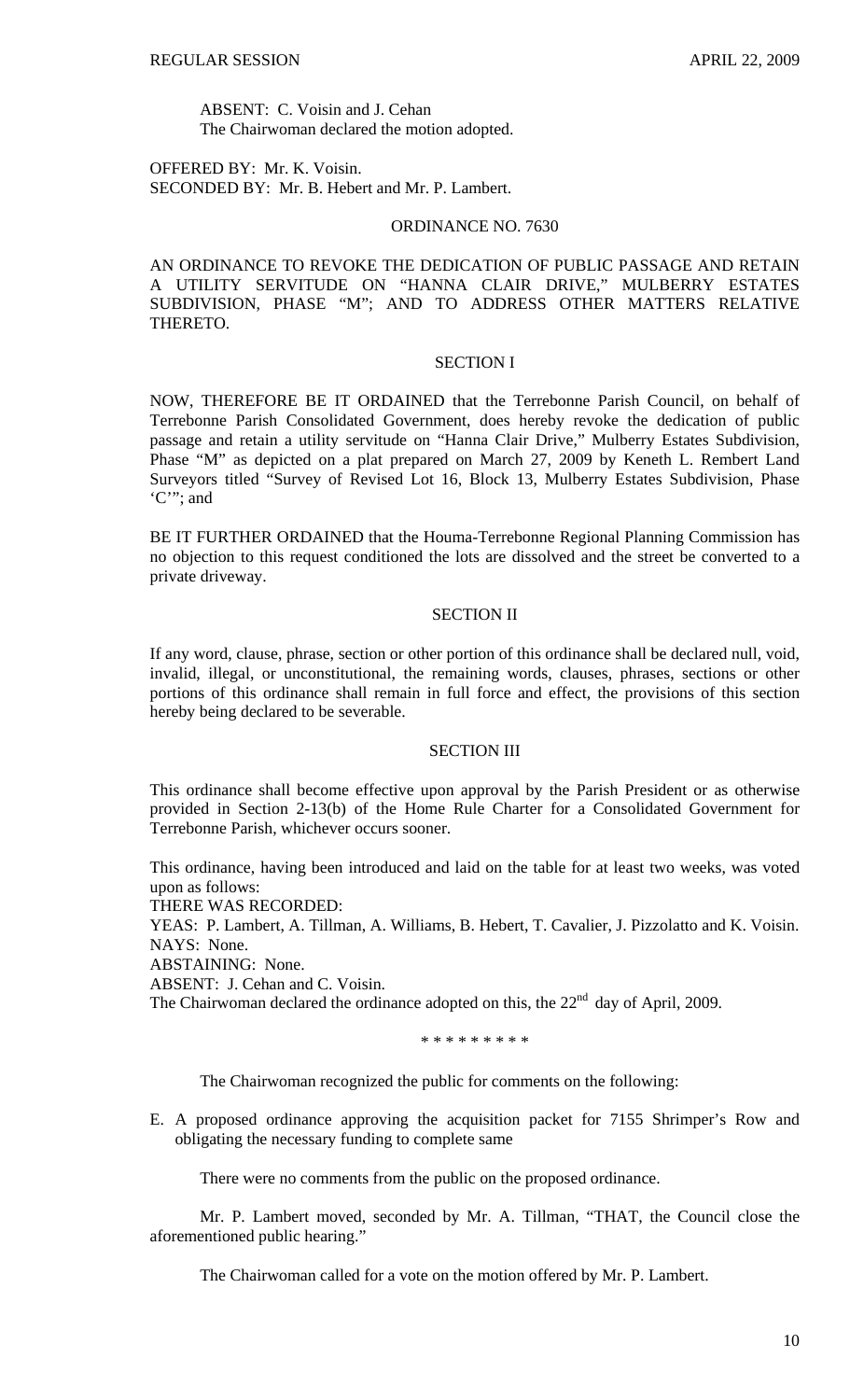UPON ROLL CALL THERE WAS RECORDED: YEAS: P. Lambert, A. Tillman, A. Williams, B. Hebert, T. Cavalier, J. Pizzolatto, and K. Voisin NAYS: None ABSENT: C. Voisin and J. Cehan The Chairwoman declared the motion adopted.

OFFERED BY: Mr. P. Lambert. SECONDED BY: Mr. B. Hebert & Mr. A. Tillman.

ORDINANCE NO. 7631

AN ORDINANCE AUTHORIZING THE ACQUISITION OF STRUCTURES AND LANDS UNDER THE TERMS AND CONDITIONS OF THE TERREBONNE PARISH HURRICANE RITA HAZARD MITIGATION GRANT PROGRAM (HMGP), PROJECT NO. 1603-109- 0001; TO AUTHORIZE THE PARISH PRESIDENT TO EXECUTE ANY AND ALL DOCUMENTS NECESSARY TO EFFECT ACQUISITION; AND ADDRESSING OTHER MATTERS RELATIVE THERETO.

WHEREAS, the Terrebonne Parish Consolidated Government, in the implementation of its Hurricane Rita Hazard Mitigation Grant Program, Project No. 1603-109-0001, has executed all necessary documents with the following property owners to acquire all structures and lands located at the address and for the amount stipulated below:

Owner(s): Mr. Archie and Mrs. Lola Dufrene

Address: 7155 Shrimper's Row Dulac, LA 70353

Appraised Value: \$60,000.00

Offer Amount: \$60,450.00

Legal Description: Lot 6-B as shown on the attached survey.

WHEREAS, the above listed property owners have agreed to the offer to purchase the amounts as stipulated.

NOW, THEREFORE, BE IT ORDAINED by the Terrebonne Parish Council that authorization is hereby given to acquire the structures and lands listed herein under the terms and conditions of the Terrebonne Parish Hurricane Rita Grant Program (HMGP), Project No. 1603-109-0001; and

BE IT FURTHER ORDAINED, that the Parish President is hereby authorized to execute any and all documents necessary to effect acquisition.

This ordinance, having been introduced and laid on the table for at least two weeks, was voted upon as follows:

THERE WAS RECORDED:

YEAS: P. Lambert, A. Tillman, A. Williams, B. Hebert, T. Cavalier, J. Pizzolatto and K. Voisin. NAYS: None.

ABSTAINING: None.

ABSENT: J. Cehan and C. Voisin.

The Chairwoman declared the ordinance adopted on this, the  $22<sup>nd</sup>$  day of April, 2009.

\* \* \* \* \* \* \* \* \*

The Chairwoman recognized the public for comments on the following:

F. A proposed ordinance rescinding Ordinance No. 7622, and removing the "No Parking Zone" near 5515 Bayouside Drive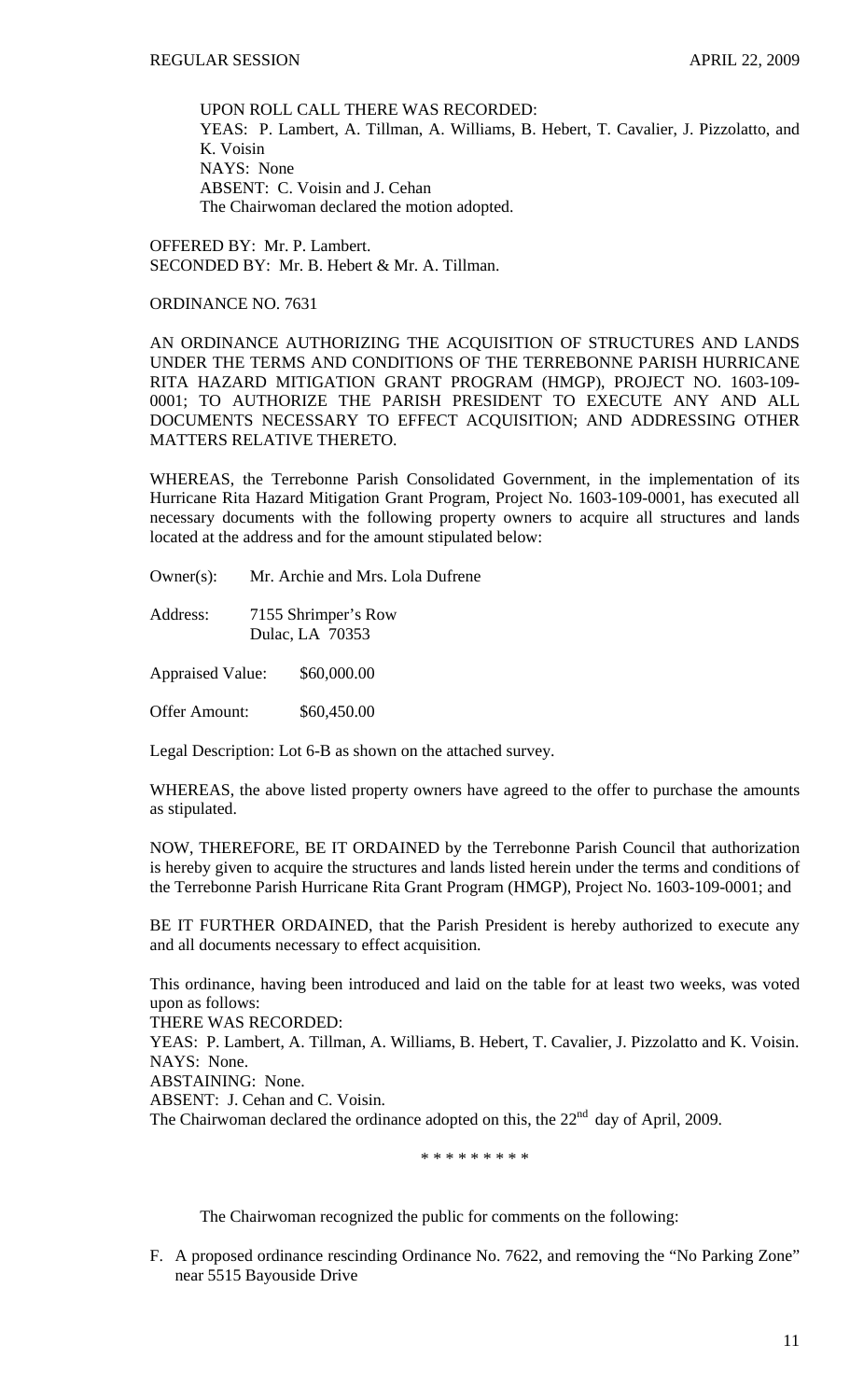There were no comments from the public on the proposed ordinance.

 Mr. P. Lambert moved, seconded by Mr. A. Tillman, "THAT, the Council close the aforementioned public hearing."

 The Chairwoman called for a vote on the motion offered by Mr. P. Lambert. UPON ROLL CALL THERE WAS RECORDED: YEAS: J. Cehan, P. Lambert, A. Tillman, A. Williams, B. Hebert, T. Cavalier, J. Pizzolatto, and K. Voisin NAYS: None ABSENT: C. Voisin The Chairwoman declared the motion adopted.

OFFERED BY: Mr. P. Lambert. SECONDED BY: Mr. J. Cehan.

### ORDINANCE NO. 7632

## AN ORDINANCE RESCINDING ORDINANCE NO. 7622 (NO PARKING ZONE NEAR 5515 BAYOUSIDE DRIVE); AND TO ADDRESS OTHER MATTERS RELATIVE THERETO.

## SECTION I

BE IT ORDAINED by the Terrebonne Parish Council, in regular session convened, acting pursuant to the authority invested in it by the Constitution and laws of the State of Louisiana, the Home Rule Charter for a Consolidated Government for Terrebonne Parish, and including, but not limited to, LSA R.S. 33:1368 and other statutes of the State of Louisiana, to rescind Ordinance No. 7622 (creation of a "NO PARKING" zone near 5515 Bayouside Drive).

## SECTION II

If any word, clause, phrase, section or other portion of this ordinance shall be declared null, void, invalid, illegal, or unconstitutional, the remaining words, clauses, phrases, sections or other portions of this ordinance shall remain in full force and effect, the provisions of this section hereby being declared to be severable.

#### SECTION III

Any ordinance or part thereof in conflict herewith is hereby repealed.

#### SECTION IV

This ordinance shall become effective upon approval by the Parish President or as otherwise provided in Section 2-13 (b) of the Home Rule Charter for Consolidated Government for Terrebonne Parish, whichever occurs sooner.

This ordinance, having been introduced and laid on the table for at least two weeks, was voted upon as follows:

THERE WAS RECORDED: YEAS: J. Cehan, P. Lambert, A. Tillman, A. Williams, B. Hebert, T. Cavalier, J. Pizzolatto and K. Voisin. NAYS: None. ABSTAINING: None. ABSENT: C. Voisin.

The Chairwoman declared the ordinance adopted on this, the  $22<sup>nd</sup>$  day of April, 2009.

Mr. J. Pizzolatto moved, seconded by Mr. A. Tillman, "THAT, the Council continue with the regular order of business."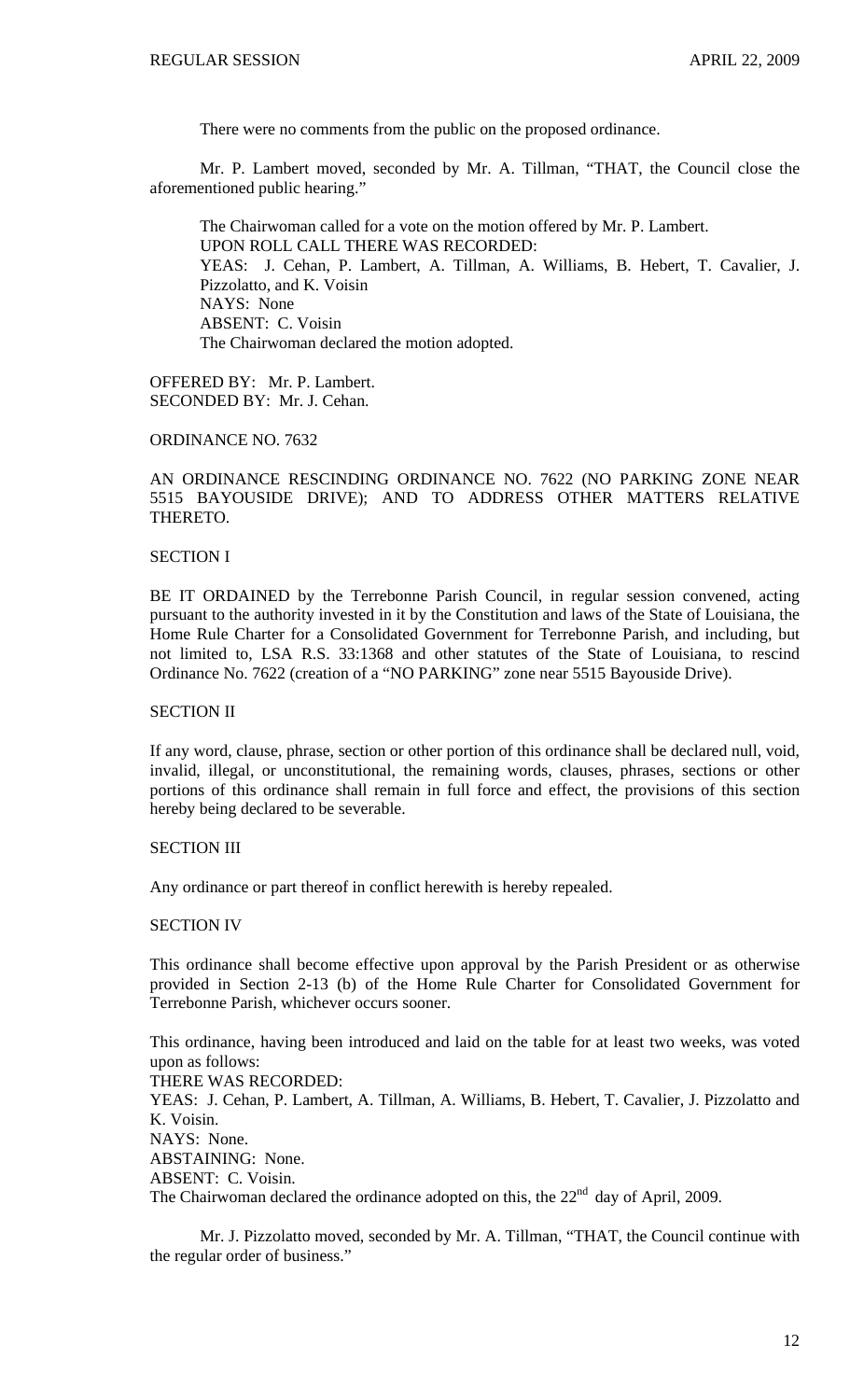The Chairwoman called for a vote on the motion offered by Mr. J. Pizzolatto. UPON ROLL CALL THERE WAS RECORDED: YEAS: J. Cehan, P. Lambert, A. Tillman, A. Williams, B. Hebert, T. Cavalier, J. Pizzolatto, and K. Voisin NAYS: None ABSENT: C. Voisin The Chairwoman declared the motion adopted.

 The Chairwoman recognized Mr. Howard Worthey, representing the Church of Jesus Christ of Latter Day Saints, who announced a "National Day of Service" on Saturday, 4/25/09, and stated that the local church will be working on a food drive for the Terrebonne and Lafourche Parish food banks. He also stated that personal hygiene kits will be put together this Saturday and donated to the State Disaster Relief organization in the case of a disaster. He encouraged volunteers to participate and requested a proclamation from the Parish Government.

 Council Clerk P. Labat stated that he could draft a proclamation for the Parish President and Council Chairwoman to sign to declare Saturday, 4/25/09, as a "National Day of Service in Houma-Terrebonne".

 The Chairwoman recognized Mr. Gerald Giroir, Fern St. resident, who expressed his concerns relative to the proposed development behind Barrios Subdivision and presented a petition containing 380 signatures of residents and property owners of Lamar, Vi Drive, Barrios, Cougar Drive and Mulberry Subdivision, strongly opposing the proposed development of a large boat slip being cut through the open land bordering on the south of Barrios Subdivision.

 Mr. K. Voisin moved, seconded by Mr. P. Lambert, "THAT, the Council formally accept the petition from the residents and property owners of Lamar, Vi Drive, Barrios, Cougar Drive and Mulberry Subdivision, strongly opposing the proposed development of a large boat slip being cut through the open land bordering on the south of Barrios Subdivision."

 The Chairwoman called for a vote on the motion offered by Mr. K. Voisin. UPON ROLL CALL THERE WAS RECORDED: YEAS: J. Cehan, P. Lambert, A. Tillman, A. Williams, B. Hebert, T. Cavalier, J. Pizzolatto, and K. Voisin NAYS: None ABSENT: C. Voisin The Chairwoman declared the motion adopted.

 The Chairwoman stated that Ms. Debra Valentine and Mr. Bertrand Brooks, who were listed on the agenda to address the Council relative to development in the Ashland area regarding levees and elevation grants, had pulled their item at this time.

Chairwoman A. Williams relinquished the Chair to Vice-Chairman J. Pizzolatto.

 The Vice-Chairman recognized Ms. Katherine Batson, Hall St. resident, who stated that Hall Street has drainage problems and, during the recent heavy rain event, she was very close to getting water into her home. She stated that she attempted to apply for a grant to elevate her house and was told that could not apply because water hadn't gotten into her house.

 Councilwoman A. Williams stated she has been contacted by several residents in the Hall St. area regarding the drainage issues because this area is not considered in a flood zone. She stated that Administration is placing funds in a project that will stop the flooding.

 At the request of Councilwoman A. Williams, Interim Parish Manager P. Gordon explained the federal Hazard Mitigation Plan is based off a benefit cost ratio and a residence has had to have received damage to show the federal government that there is a savings by elevating the structure or having the structure removed from the property and flood insurance dividends will not have to be expended. He stated there are approximately 2,000 structures in Terrebonne Parish that need to be mitigated due to repeated flooding of the structures.

Councilwoman A. Williams stated she would contact Ms. Batson to discuss the matter.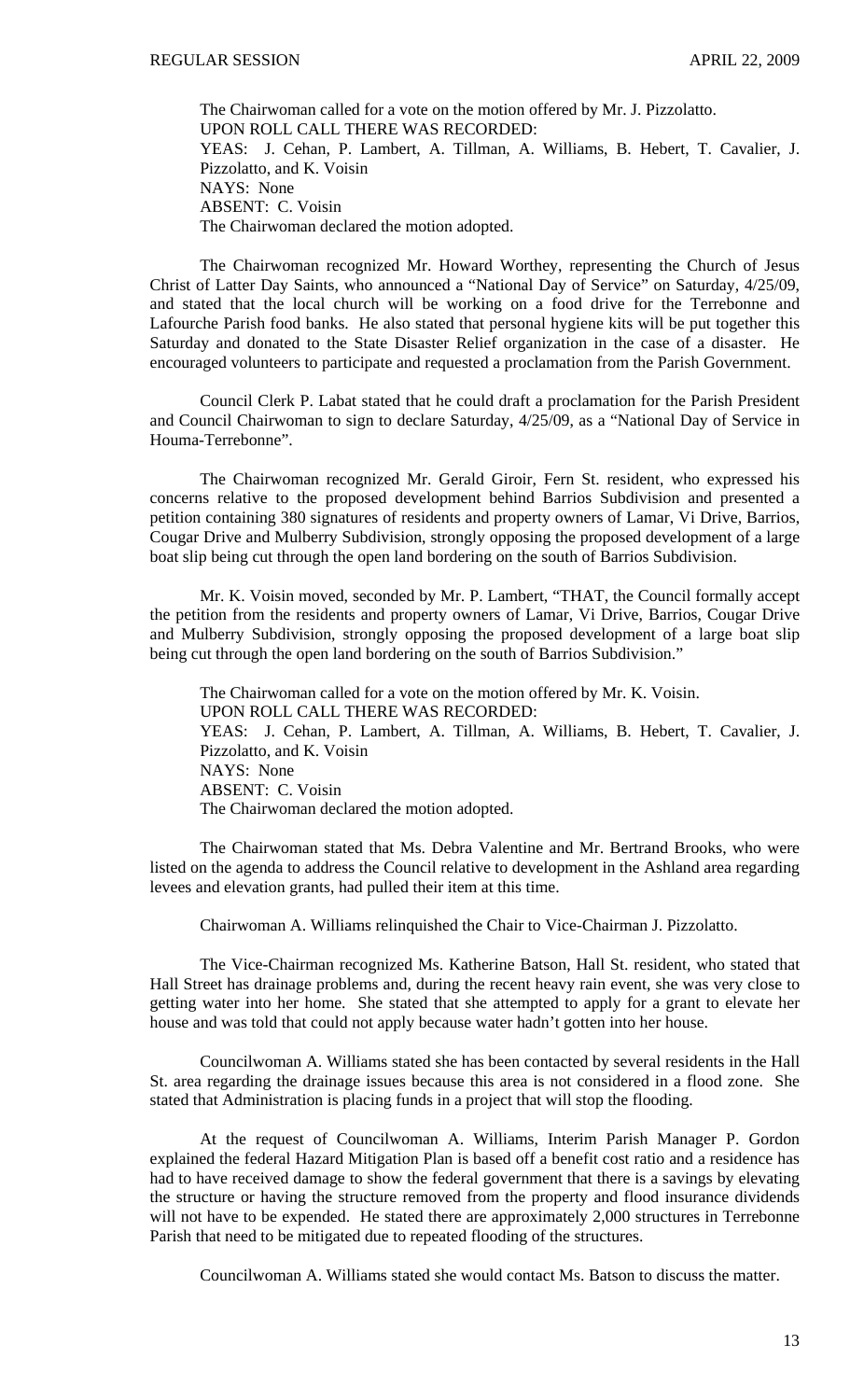Chairwoman A. Williams resumed the Chair.

 The Chairwoman recognized the following individuals from the public who expressed and explained their concerns and opposition relative to the proposed development behind Barrios Subdivision:

- Ms. Ida Klingman Greenway Ave.
- Mr. Tony Fazzio Fern St.
- Ms. Judy LeBoeuf June Dr.
- Ms. Susan Hamilton Winfield Blvd.
- Mr. Harold Lapeyre Fern St. (former Council Member for this area)

Mr. K. Voisin moved, seconded by Mr. B. Hebert, "THAT, the Council extend Mr. Harold Lapeyre's time an additional minute."

The Chairwoman called for a vote on the motion offered by Mr. K. Voisin. UPON ROLL CALL THERE WAS RECORDED: YEAS: J. Cehan, P. Lambert, A. Tillman, A. Williams, B. Hebert, T. Cavalier, J. Pizzolatto, and K. Voisin NAYS: None ABSENT: C. Voisin The Chairwoman declared the motion adopted.

Mr. Harold Lapeyre continued his comments regarding his concerns relative to the proposed development behind Barrios Subdivision.

• Mr. John Moore – Forest Blvd., who expressed his opposition to the proposed development

Councilman K. Voisin explained how the original property owner had a three-part plan, but was pulled and two-thirds of the property was sold to a new owner. He stated that he definitely does not believe that culverts need to be installed on Beauregard Street because he believes there is no way they can work. He said he is definitely a proponent of "no new canals" in Terrebonne Parish. He stated however, he believes the proposed development has to go through the process.

At the request of Councilman K. Voisin, Interim Parish Manager P. Gordon explained the process the subdivision proposal would have to go through the Planning Commission: 1) Conceptual, 2) Preliminary, 3) Engineering, and 4) Final approval. He stated that roadways, perpetual maintenance of servitudes or infrastructure, and/or sewer lines would have to go before the Council for approval. He said that this application is unique in that the proposal would require zoning changes. He stated that most of time, the Planning Commission does not see elevations and drainage plans at the conceptual and preliminary stage. He stated that it would not be appropriate for the Council to preclude the process.

A discussion ensued relative to the concerns of the residents near the proposed development behind Barrios Subdivision and the process that has to take place for a developer to present his proposal to the Planning Commission for recommendation to the Council.

The Chairwoman recognized Mr. Gerald Schouest, East Park Avenue, who stated that in the 1990's, after Hurricane Isadore flooded Roberta Grove Subdivision, the Parish Government decided to build an outfall canal from Bayou Chauvin into Bayou Terrebonne. He said that a coalition was formed down the bayou and TPCG was told that this project would not work in a storm situation. He stated that the coalition's suggestion at the time was to build a retention pond and widen the canal and use the funds that were going to be used for the outfall canal to get rid of the Moffet Road Bridge, which is a big problem. He stated that he just learned that the TPCG is proposing to build a retention pond and widening the ditch. He also stressed the need to have a barge put in the Intracoastal Canal. He encouraged the Council and Parish President to listen to the residents who live in their area cause they can provide valuable information.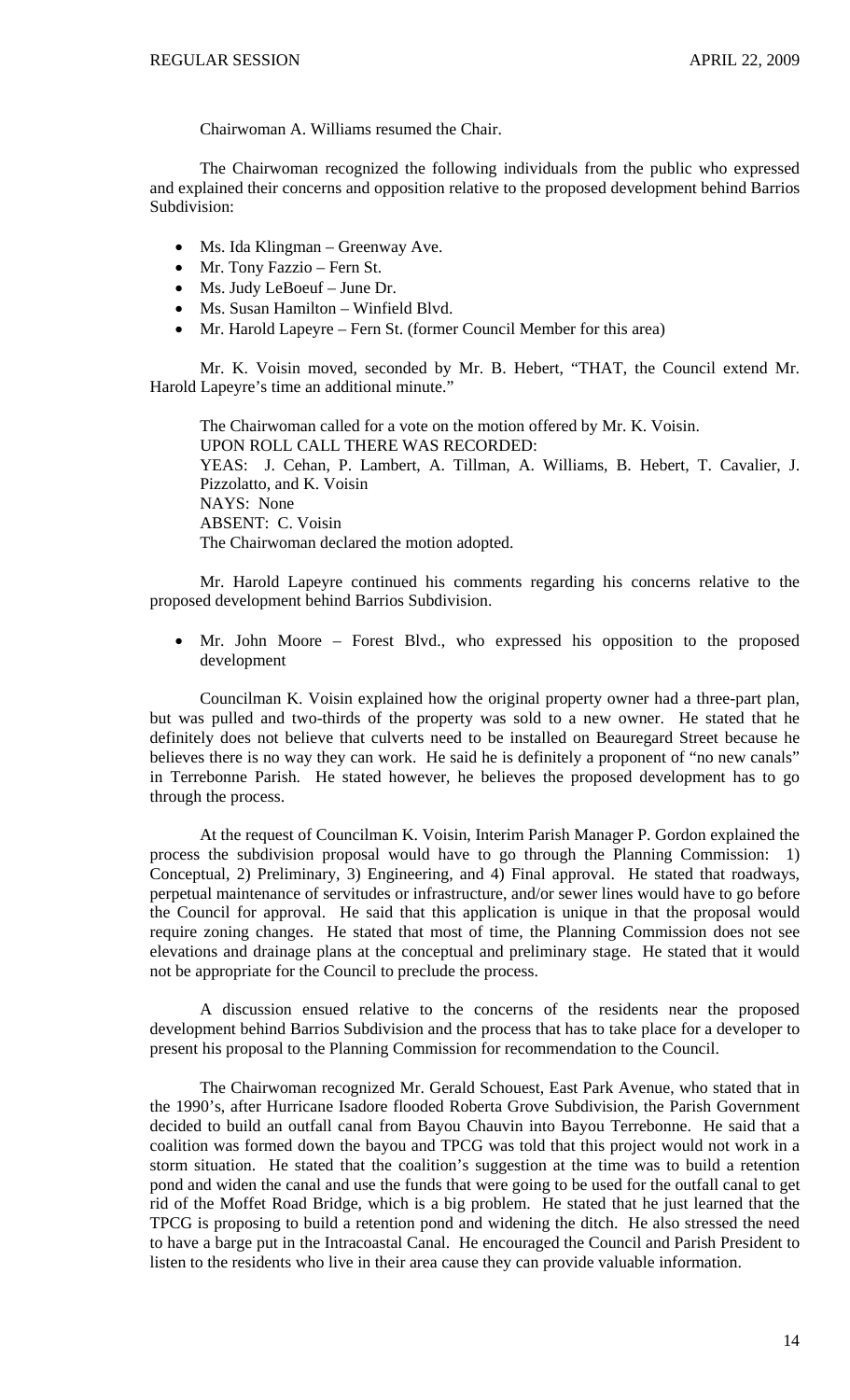The Chairwoman recognized Mr. Ricky Giroir, East Main St., who agreed with Mr. Schouest that TPCG was informed that all the outfall ditch would do is flood the residents on Bayou Terrebonne and Roberta Grove. He stated that there is a floodgate located at Kirk Manufacturing and he has been attempting to get the gate moved to the Intracoastal Canal waterway. He expressed his concerns for numerous requests to get Bayou Terrebonne dredged and the gate at Kirk Manufacturing moved to the Intracoastal Canal, which would solve a lot of problems, he believes.

Councilman J. Cehan requested Council Clerk P. Labat to send a written request to Administration regarding approximated costs to dredge the southern portion of Bayou Terrebonne.

The Chairwoman recognized Mr. Mark Chauvin, Douglas Dr. resident, who expressed his concerns for Broadmoor Subdivision flooding repeatedly over the years and what is being done. He also expressed his concerns relative to the trash and debris in Bayou Terrebonne. He also expressed his concerns to the amount of litter in Terrebonne Parish.

Councilman K. Voisin encouraged Terrebonne Parish residents to speak up and say something when they see people littering in their parish.

Councilman B. Hebert stated that at the next meeting Administration is suppose to appoint an engineer to the address the drainage problems in Broadmoor and Bayou Cane Subdivisions.

Parish President M. Claudet stated that Administration is addressing the drainage problems in the Broadmoor and Bayou Cane areas that has gone on for many years and needs to be corrected. He stated that the Sheriff's trustees pick up anywhere from two to three tons of litter, per day, which is a problem for the drains. He encouraged residents to help out and pick up litter in their parish.

The Chairwoman recognized Mr. Roy Chauvin, Douglas Dr. resident, who presented photos of Broadmoor Subdivision flooding in 1988 and that the area has had flooding problems ever since. He stated that these drainage problems need to addressed immediately.

Parish President M. Claudet agreed that there are many drainage problems Terrebonne Parish that should have been addressed many years ago. He said that Monday, 4/27/09 at 5:30 p.m. there will be the final CDBG Scoping Meeting to receive \$120 million to make Terrebonne Parish a better parish. He stated that the recommendation from Administration would be to have about \$75 to \$80 million in interior levee projects and about \$25 million in pump projects, etc.

 Mr. B. Hebert moved, seconded by Mr. J. Cehan, "THAT, the Council accept the minutes of the Sales & Use Tax Advisory Board Meeting held on 4/8/09 and ratify the following recommendations:

- 1) Amend the 2009 budget by transferring funds in the amount of \$2,475.00 from the Sales Tax Machine Rentals Account to the Sales Tax Postage Account.
- 2) Authorization to implement the new parish compensation and classification plan prepared by the Waters Consulting Group for the Sales Tax and Occupational License employees as per Ordinance #7620.
- 3) Amend the 2009 Budget to provide additional funding for the implementation of the new parish compensation and classification plan."

The Chairwoman called for a vote on the motion offered by Mr. B. Hebert. UPON ROLL CALL THERE WAS RECORDED: YEAS: J. Cehan, P. Lambert, A. Tillman, A. Williams, B. Hebert, T. Cavalier, and K. Voisin NAYS: None ABSENT: C. Voisin and J. Pizzolatto The Chairwoman declared the motion adopted.

 The Chairwoman called for a report on the Public Services Committee meeting held on 4/20/09, whereupon the Committee Chairman rendered the following: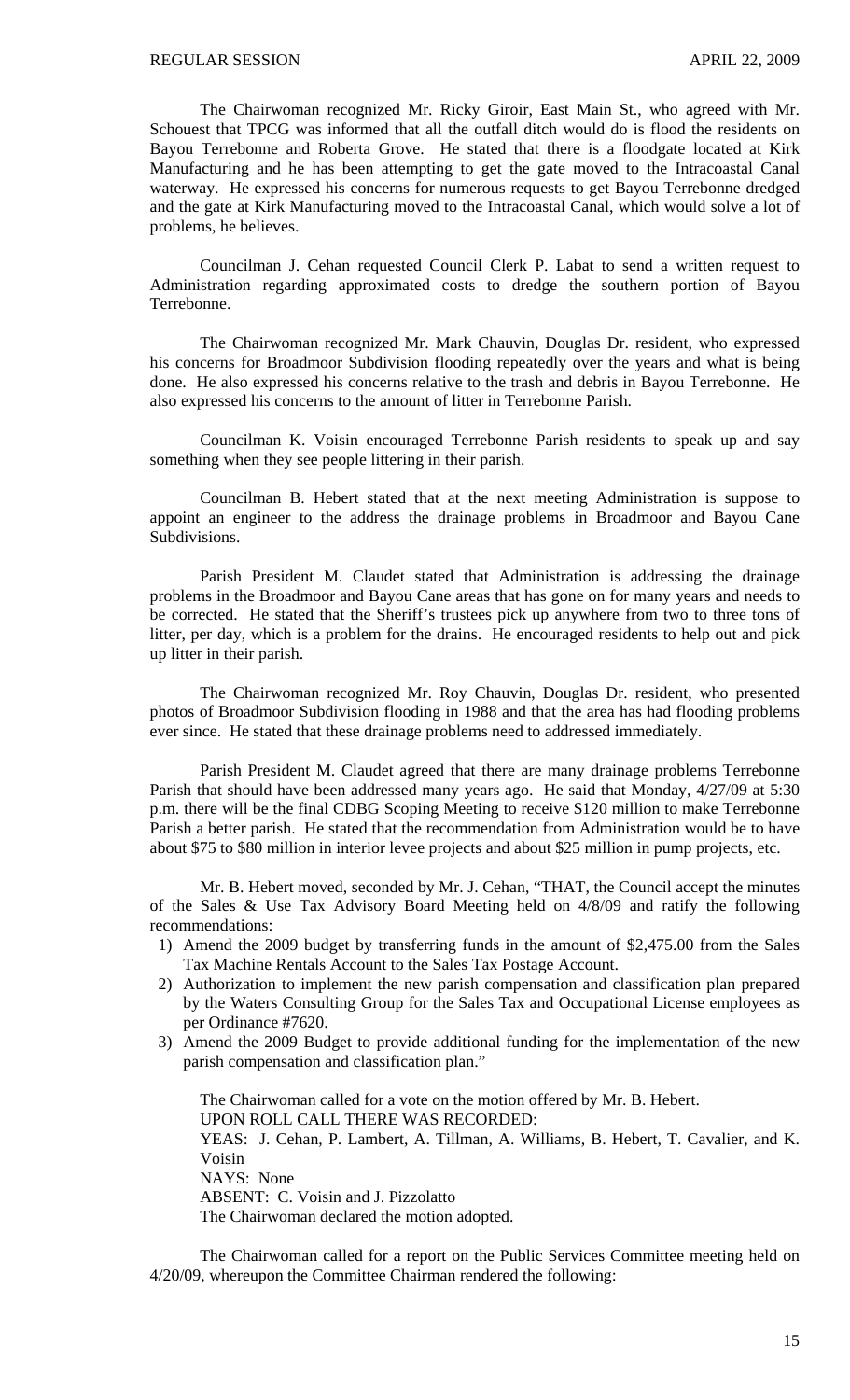#### **PUBLIC SERVICES COMMITTEE**

## **APRIL 20, 2009**

 The Chairman, Joey Cehan, called the Public Services Committee meeting to order at 5:31 p.m. in the Terrebonne Parish Council Meeting Room with the Invocation led by Mr. A. Tillman and the Pledge of Allegiance led by Council Clerk P. Labat. Upon roll call, Committee Members recorded as present were: T. Cavalier, J. Cehan, B. Hebert, P. Lambert, J. Pizzolatto, A. Tillman, C. Voisin, K. Voisin, and A. Williams. A quorum was declared present.

 The Chairman recognized Mr. Marc Rogers of T. Baker Smith, Inc. who explained the design of the 1-1B Forced Drainage System; stated that the project was modeled with the intent to use wetlands as storage areas; that a large channel was dug from the north end of Houma to St. Louis Canal; that one pump station is located at the Six Foot Ditch adjacent to Horizon and the other at Lower Coteau at St. Louis Bayou; that levees and floodwalls were built along the Intracoastal Canal at a plus 6-foot elevation; that the system was built based upon a 25-year storm event; that internal improvements were recommended at the time the system was constructed as a form of maintenance; and emphasized that Lake Houmas was designed as reservoir type storage. In response to questioning, Mr. Rogers stated that deepening the canal allows the pumps to run longer under the designed conditions.

 The Chairman recognized Ms. Cheri Navarre of Mire Street who presented photographs of recent flooding in Broadmoor Subdivision, debris obstructions in the drainage ditches, and fungus accumulation in the ditches.

 Mr. B. Hebert moved, seconded by Mr. K. Voisin, "THAT, the Public Services Committee grant Ms. Cheri Navarre one minute to conclude her comments."

 The Chairman called for the vote on the motion offered by Mr. B. Hebert. UPON ROLL CALL THERE WAS RECORDED: YEAS: T. Cavalier, J. Cehan, B. Hebert, P. Lambert, J. Pizzolatto, A. Tillman, C. Voisin, K. Voisin, and A. Williams. NAYS: None. ABSENT: None. The Chairman declared the motion adopted.

 Ms. Navarre continued with her photographic presentation of flooding and trash in Broadmoor Subdivision.

 Mr. B. Hebert moved, seconded by Mr. K. Voisin, "THAT, the Public Services Committee grant Ms. Navarre one additional minute to conclude her comments.

The Chairman called for the vote on the motion offered by Mr. B. Hebert. UPON ROLL CALL THERE WAS RECORDED: YEAS: T. Cavalier, J. Cehan, B. Hebert, P. Lambert, J. Pizzolatto, A. Tillman, C. Voisin, K. Voisin, and A. Williams. NAYS: None. ABSENT: None. The Chairman declared the motion adopted.

 Ms. Navarre concluded her comments by noting flooding throughout Broadmoor Subdivision.

 The Chairman recognized Mr. Gary Hindsman of Collins Street, who stated that his home has experienced repeated flooding within an 8-month period; suggested that accumulated water in the reservoir be pumped out in order to provide for additional future water collection; and noted that residents are complying with culvert requirements as defined by the Parish so the notion that residents are installing improper culverts is erroneous.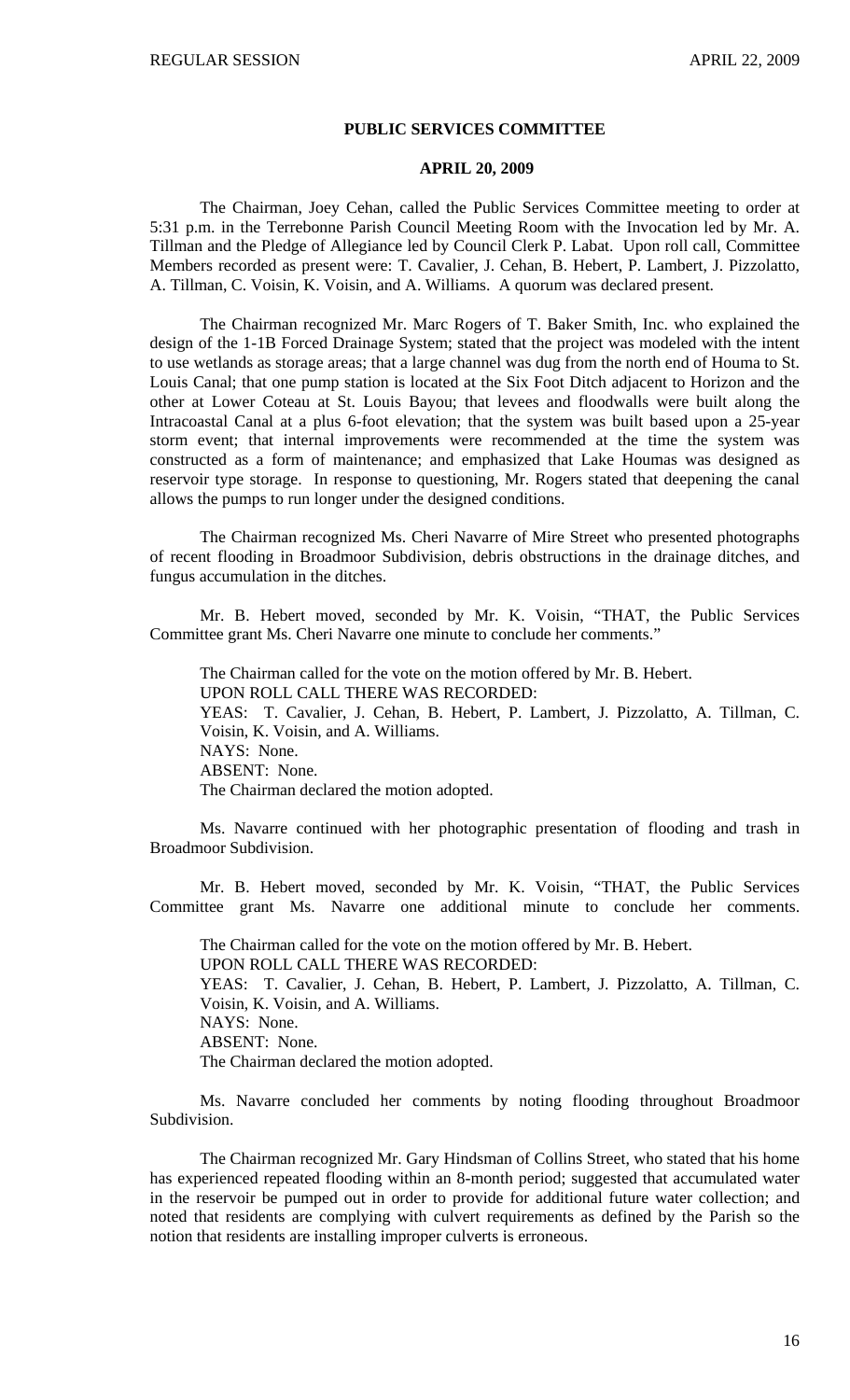The Chairman recognized Mr. Jeremiah Boudwin of Collins Street who noted flooding in his home twice, stagnant water, and then a rapid decrease in water in Broadmoor Subdivision. He expressed this dissatisfaction with the current pumping capacity.

 Mr. B. Hebert moved, seconded by Mr. P. Lambert, "THAT, the Public Services Committee grant Mr. Jeremiah Boudwin one minute to conclude his comments."

The Chairman called for the vote on the motion offered by Mr. B. Hebert. UPON ROLL CALL THERE WAS RECORDED: YEAS: T. Cavalier, J. Cehan, B. Hebert, P. Lambert, J. Pizzolatto, A. Tillman, C. Voisin, K. Voisin, and A. Williams. NAYS: None. ABSENT: None. The Chairman declared the motion adopted.

 Mr. Boudwin inquired about the amount of water pumped into St. Louis Canal during the rain event and why the sewerage system remains dry although the drainage system cannot maintain adequate pumping capacity. He noted that the drainage ditch to the rear of Kenney Street has not been cleaned in several years.

 Mr. B. Hebert moved, seconded by Mr. P. Lambert, "THAT, the Public Services Committee grant Mr. Jeremiah Boudwin one additional minute to conclude his comments."

The Chairman called for the vote on the motion offered by Mr. B. Hebert. UPON ROLL CALL THERE WAS RECORDED: YEAS: T. Cavalier, J. Cehan, B. Hebert, P. Lambert, J. Pizzolatto, A. Tillman, C. Voisin, K. Voisin, and A. Williams. NAYS: None. ABSENT: None. The Chairman declared the motion adopted.

 Mr. Boudwin noted that the drainage ditches between Broadmoor Avenue and Douglas Street and between Collins Street and Broadmoor Avenue intersect and the flow of this water into a smaller ditch does not have sufficient capacity.

 The Chairman recognized Mr. Ken Tanguis of Kenney Street who stated that the last time the drainage ditch to the rear of Kenney Street was cleaned was in 1994; that the flood waters come from water flowing along the roadway, not the canal to the rear of the street; that his neighbor's home has flooded four times; presented additional photographs of flooding in Broadmoor Subdivision; questioned what's contributing to the flooding; and noted the lack of law enforcement patrolling flooded roadways and Administrative visibility.

 The Chairman recognized Mr. Malcolm Blanchard of Kenney Street who expressed his concern with respect to flooding in Broadmoor Subdivision and requested that action be taken to address the accumulation of water at St. Bernadette Catholic School.

 The Chairman recognized Mr. Dwain Guerin of Mire Street, who presented photographs of a ditch that drains the central portion of Mire Street; stated that he has been requesting that the ditch be dug deeper for 15 years; and noted that all water draining from Kenney, Mire, Collins Streets and Funderburk Avenue flows into the Collins Street ditch, inclusive of water flowing from Broadmoor Avenue. He requested action to rectify the flooding problems.

 Mr. B. Hebert moved, seconded by Mr. K. Voisin, "THAT, the Public Services Committee grant Mr. Dwain Guerin one additional minute to conclude his comments."

The Chairman called for the vote on the motion offered by Mr. B. Hebert. UPON ROLL CALL THERE WAS RECORDED: YEAS: T. Cavalier, J. Cehan, B. Hebert, P. Lambert, J. Pizzolatto, A. Tillman, C. Voisin, K. Voisin, and A. Williams. NAYS: None. ABSENT: None.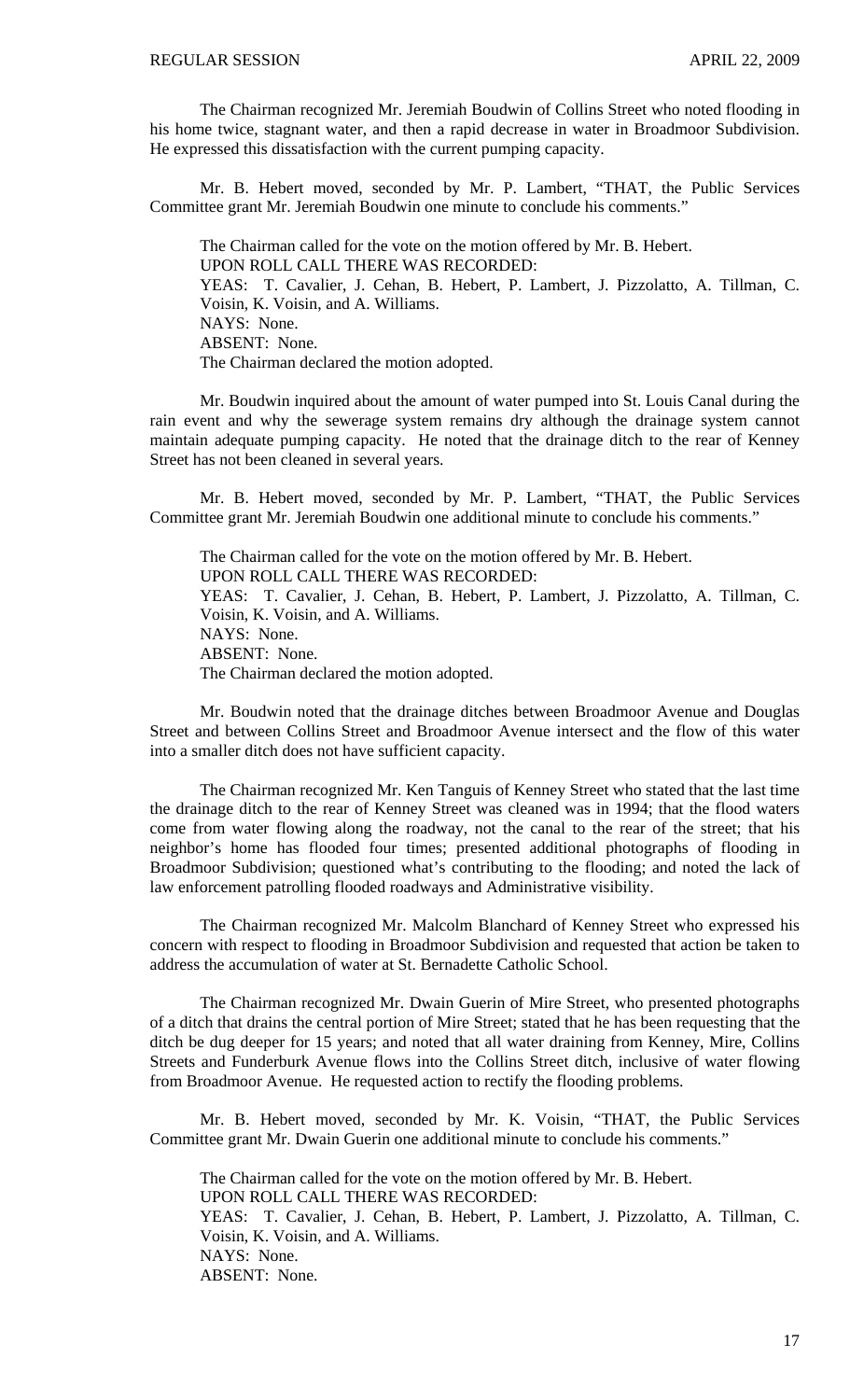The Chairman declared the motion adopted.

 Mr. Guerin noted that the last two photos depict water flowing into a vertical pipe forcing water to attempt to flow upstream as opposed to downstream.

 The Chairman recognized Ms. Richelle DeLong of Mire Street who concurred with all of the previous comments noting that her home has flooded 10 times and requested that action be taken to resolve the flood concerns.

 Mr. B. Hebert moved, seconded by Mr. K. Voisin, "THAT, the Public Services Committee grant Ms. Richelle DeLong one additional minute to conclude her comments."

The Chairman called for the vote on the motion offered by Mr. B. Hebert. UPON ROLL CALL THERE WAS RECORDED: YEAS: T. Cavalier, J. Cehan, B. Hebert, P. Lambert, J. Pizzolatto, A. Tillman, C. Voisin, K. Voisin, and A. Williams. NAYS: None. ABSENT: None. The Chairman declared the motion adopted.

 Ms. DeLong noted several things that she has done to prevent additional flooding in her home.

 The Chairman recognized Ms. Zoe Oswald of Chene Drive who stated that her home did not flood, but was in jeopardy of flooding. She expressed her concern with respect to flooding in Broadmoor, the new duplex development to the rear of her property, and the reservoir behind Sam's Warehouse.

 The Chairman recognized Ms. June Phillips of Mire Street who stated that her home has flooded several times over 20 years and noted the collection of debris in the culvert near her home.

 Committee Member B. Hebert stated that he and Administration are reviewing current regulations to determine what may be done to resolve flooding in Broadmoor Subdivision.

 Public Works Director Lt. Col. (Ret.) Greg Bush stated that he made several notes tonight, that Administration visited Broadmoor last Thursday, and that an engineer should be appointed in the near future to address the drainage issues. He added that Administration would investigate whether or not Pollution Control's pumping attributed to flooding in the aforementioned subdivision.

Committee Member J. Pizzolatto requested that all photographs presented this evening be presented to the Public Works Department for review. (NO ACTION TAKEN)

OFFERED BY: Mr. P. Lambert. SECONDED BY: Ms. A. Williams.

RESOLUTION NO. 09-186

A resolution providing for the ratification of the appointment by Parish President Michel Claudet of the firm of Shaw Coastal, Inc. to provide engineering services for the Upper Ward 7 Levee Reconstruction Project, Phase 2B (North of South Central Blvd. to St. Louis Canal): and also authorizing Parish President Michel Claudet to execute the appropriate engineering contract documents for this project.

WHEREAS, Terrebonne Parish is desirous improving the levee in the Upper Ward 7 Levee Reconstruction Project, Phase 2B (North of South Central Blvd. to St. Louis Canal), and

WHEREAS, the Terrebonne Parish Consolidated Government would like to proceed with the design and construction of this project, and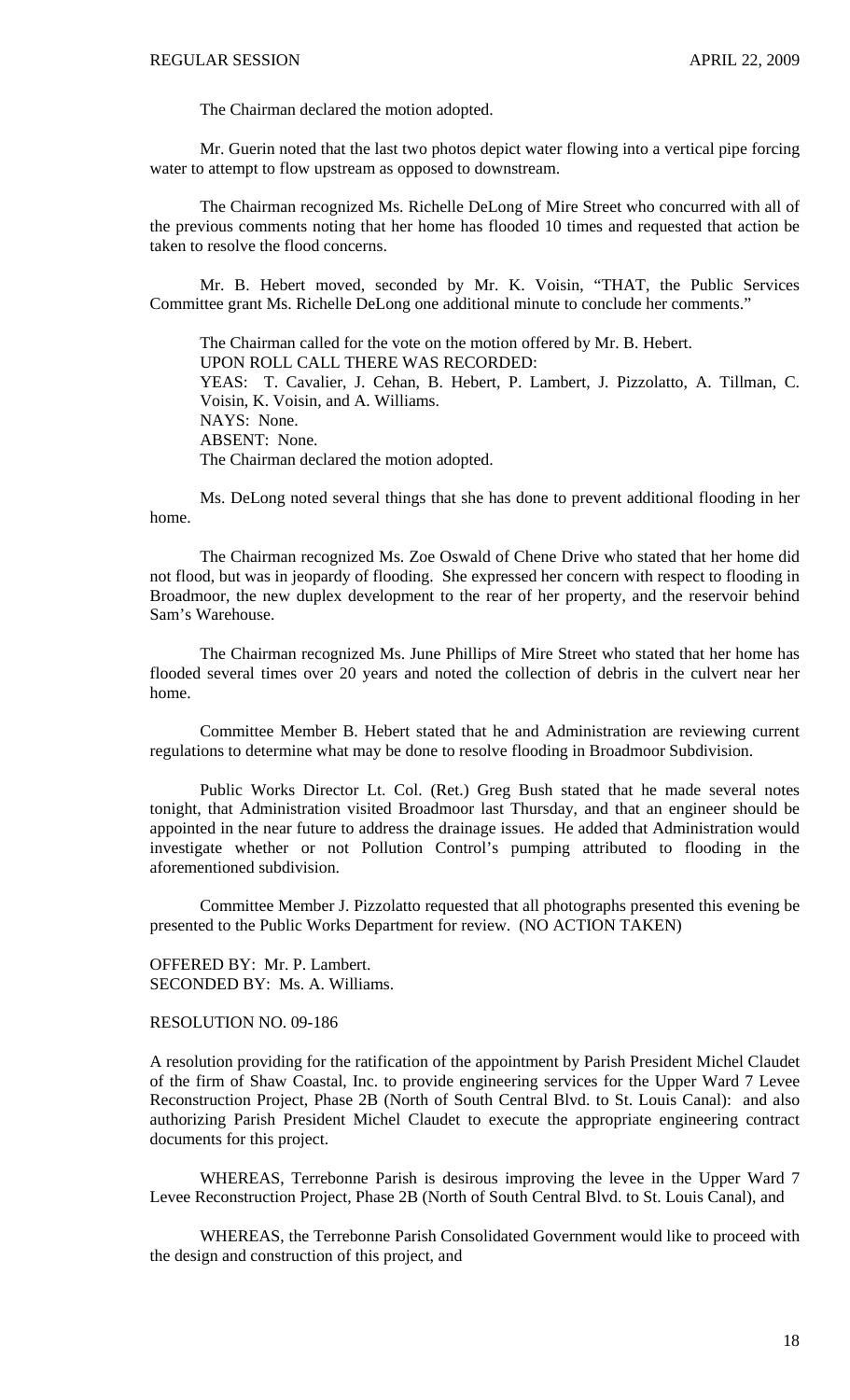WHEREAS, Parish President Michel Claudet has recommended that the firm of Shaw Coastal, Inc. be retained to provide the necessary professional services for this project, and

NOW, THEREFORE BE IT RESOLVED, that the Terrebonne Parish Council (Public Services Committee), on behalf of the Terrebonne Parish Consolidated Government, that the Parish President Michel Claudet be ratified and that the engineering firm of Shaw Coastal, Inc. be retained to provide the necessary professional services for the Upper Ward 7 Levee Reconstruction Project, Phase 2B (North of South Central Blvd. to St. Louis Canal) Area and that Parish President Michel Claudet be authorized to execute any and all documents with said firm for this project.

#### THERE WAS RECORDED:

YEAS: T. Cavalier, J. Cehan, B. Hebert, P. Lambert, J. Pizzolatto, A. Tillman, C. Voisin, K. Voisin and A. Williams. NAYS: None. ABSTAINING: None. NOT VOTING: None. ABSENT: None. The Chairman declared the resolution adopted on this, the  $20<sup>th</sup>$  day of April, 2009. \* \* \* \* \* \* \* \* \*

OFFERED BY: Mr. C. Voisin. SECONDED BY: Mr. A. Tillman.

### RESOLUTION NO. 09-187

A Resolution awarding and authorizing the signing of a Construction Contract to the firm of GN Associates, Inc., for Parish Project No. 08-LIB-08, Furniture, Furnishings and Equipment Grand Caillou Branch Library, Terrebonne Parish, Louisiana and authorizing the issuance of the Notice to Proceed to commence construction of said Project.

 WHEREAS, the Terrebonne Parish Consolidated Government did receive bids for Parish Project No. 08-LIB-08, Furniture, Furnishings and Equipment Grand Caillou Branch Library, Terrebonne Parish, Louisiana, and

 WHEREAS, the lowest, responsive and responsible bid for the construction of the project was that submitted by the firm of GN Associates, Inc., in the amount of \$36,165.60, and

 WHEREAS, the Architect for this project, Cheramie+Bruce Architects, has recommended that the award of the contract be made to GN Associates, Inc., and

 WHEREAS, the Parish Administration has recommended the acceptance of the bid of GN Associates, Inc. contingent upon approval of the Library Board, and

 NOW, THEREFORE BE IT RESOLVED by the Terrebonne Parish Council (Public Services Committee), on behalf of the Terrebonne Parish Consolidated Government, does hereby accept the lowest, responsive and responsible bid submitted by the firm of GN Associates, Inc., in the total bid amount of \$36,165.60 contingent upon approval from the Library Board, as per attached bid forms, for Furniture, Furnishings and Equipment Grand Caillou Branch Library, Terrebonne Parish, Louisiana, and

 NOW, THEREFORE BE IT FURTHER RESOLVED, the President of Terrebonne Parish Consolidated Government, be authorized and empowered to sign a construction contract for and on behalf of the Terrebonne Parish Consolidated Government with GN Associates, Inc., and

 NOW, THEREFORE BE IT FURTHER RESOLVED, that upon receipt of the required Certificate of Insurance evidencing coverage as provided in the project specifications and upon execution and recordation of all contract documents, Cheramie+Bruce Architects, is hereby authorized to issue the Notice to Proceed to GN Associates, Inc., to commence construction of said project, and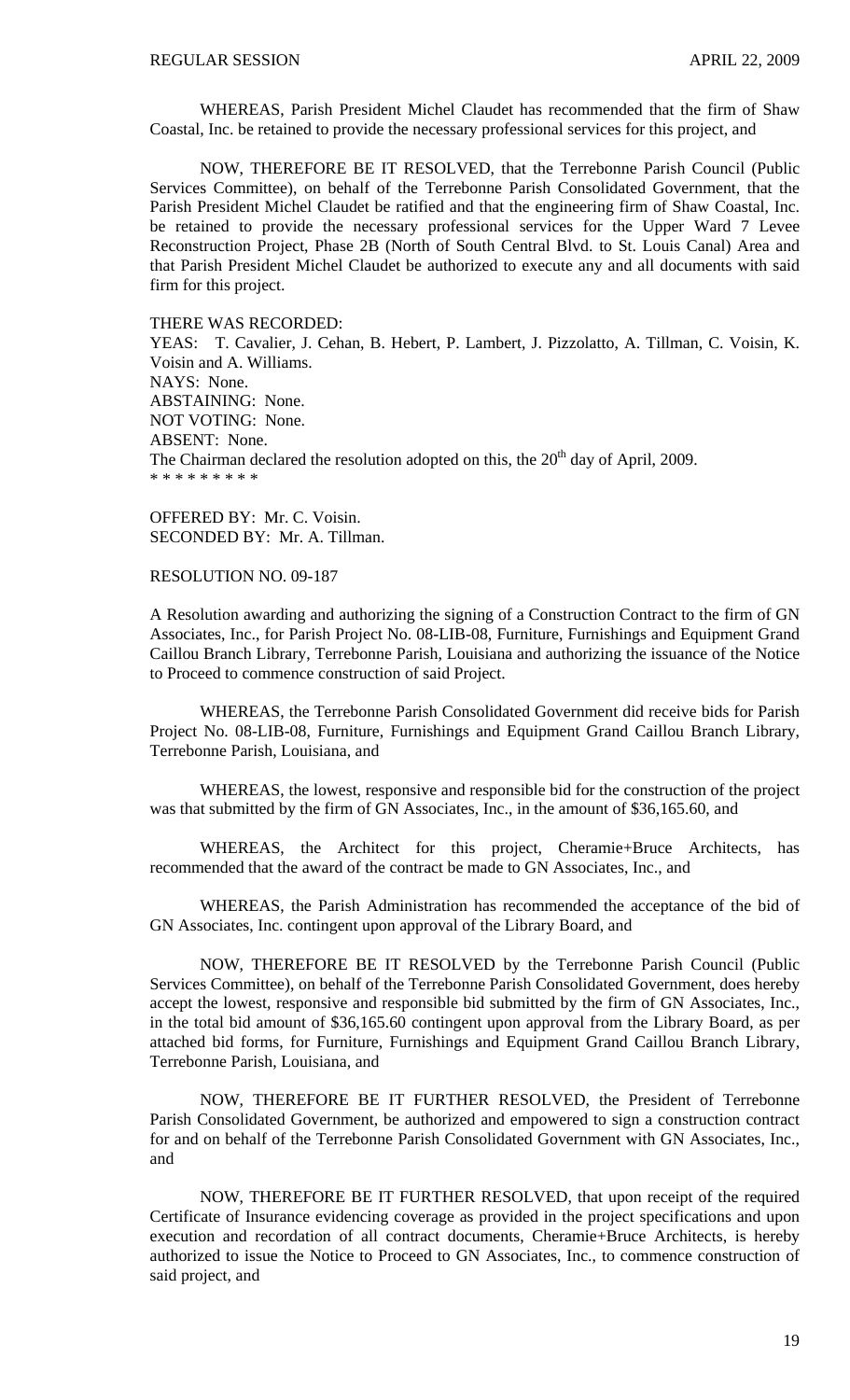BE IT FURTHER RESOLVED, that a certified copy of this resolution be forwarded to the Architect, Cheramie+Bruce Architects.

THERE WAS RECORDED: YEAS: T. Cavalier, J. Cehan, B. Hebert, P. Lambert, J. Pizzolatto, A. Tillman, C. Voisin, K. Voisin and A. Williams. NAYS: None. ABSTAINING: None. NOT VOTING: None. ABSENT: None. The Chairman declared the resolution adopted on this, the  $20<sup>th</sup>$  day of April, 2009. \* \* \* \* \* \* \* \* \*

OFFERED BY: Mr. C. Voisin. SECONDED: Unanimously.

RESOLUTION NO. 09-188

A Resolution authorizing the execution of Change Order No. 3 (Balancing) to the Construction Agreement for Parish Project No. 05-ECD-11, FPC Project No. 50-J55-04-01, Bayou Terrebonne Bayouwalk, Enhancement Project, Phase 1 - Contract 1, Terrebonne Parish, Louisiana.

 WHEREAS, the Terrebonne Parish Consolidated Government entered into a construction agreement dated June 27, 2008 with Great Southern Dredging, Inc., Recordation Number 1300430 for Parish Project No. 05-ECD-11, FPC Project No. 50-J55-04-01, Bayou Terrebonne Bayouwalk, Enhancement Project, Phase 1 - Contract 1, Terrebonne Parish, Louisiana, and

 WHEREAS, this Change Order has been recommended for the adjustment of estimated contract quantities on the attached Change Order No. 3. (Balancing) for the above referenced project, and

 WHEREAS, the Change Order is necessary in order to decrease the overall contract price by \$4,040.00 and no increase in the contract time, and

 WHEREAS, this Change Order No. 3 (Balancing) has been recommended by the Engineer, GSE Associates, Inc., for this project.

 NOW, THEREFORE, BE IT RESOLVED that the Terrebonne Parish Council (Public Services Committee), on behalf of the Terrebonne Parish Consolidated Government, does hereby approve and authorize the execution by Terrebonne Parish President, Michel Claudet, of Change Order No. 3 (Balancing) to the construction agreement with Great Southern Dredging, Inc. for Parish Project No. 05-ECD-11, FPC Project No. 50-J55-04-01, Bayou Terrebonne Bayouwalk Enhancement Project, Phase 1 - Contract 1, Terrebonne Parish, Louisiana for a decrease in the amount of Four Thousand, Forty Dollars and No Cents (-\$4,040.00) to the contract amount as described on Change Order No. 3 (Balancing), and

 BE IT FURTHER RESOLVED that a certified copy of the Resolution be forwarded to the Engineer, GSE Associates, Inc.

THERE WAS RECORDED:

YEAS: T. Cavalier, J. Cehan, B. Hebert, P. Lambert, J. Pizzolatto, A. Tillman, C. Voisin, K. Voisin and A. Williams. NAYS: None. ABSTAINING: None. NOT VOTING: None. ABSENT: None. The Chairman declared the resolution adopted on this, the  $20<sup>th</sup>$  day of April, 2009. OFFERED BY: Mr. A. Tillman. SECONDED BY: Ms. A. Williams and Mr. C. Voisin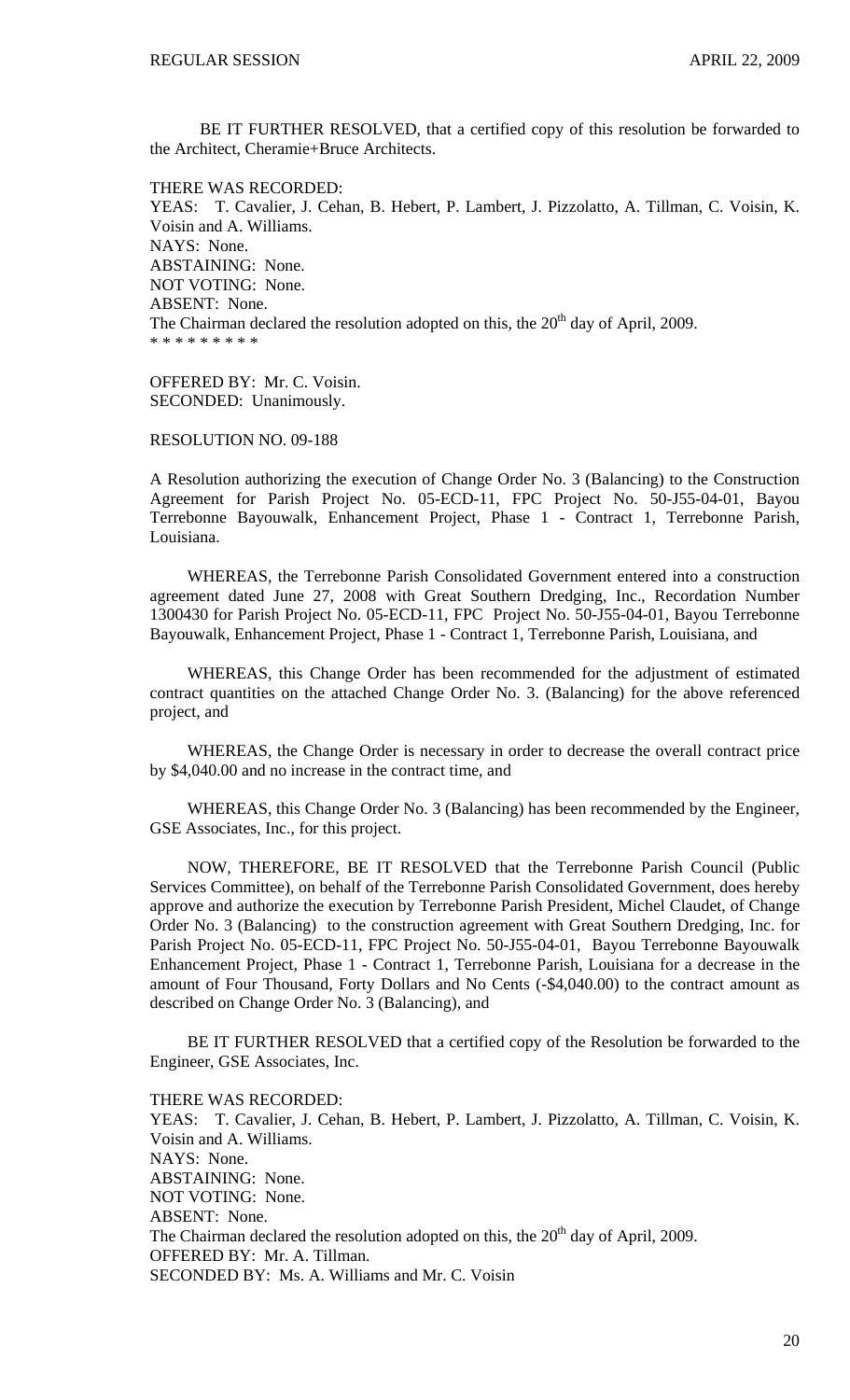#### RESOLUTION NO. 09-189

 NOW, THEREFORE BE IT RESOLVED, by the Terrebonne Parish Council (Public Services Committee), on behalf of the Terrebonne Parish Consolidated Government, that the recommendation of the Parish President to appoint Gulf South Engineers, Inc., to perform professional engineering services for the Re-routing of the Village East Lift Station Force Main, is hereby ratified; and

 BE IT FURTHER RESOLVED that the Parish President is authorized to execute a professional services agreement with said firm.

THERE WAS RECORDED:

YEAS: T. Cavalier, J. Cehan, B. Hebert, P. Lambert, J. Pizzolatto, A. Tillman, C. Voisin, K. Voisin and A. Williams. NAYS: None. ABSTAINING: None. NOT VOTING: None. ABSENT: None. The Chairman declared the resolution adopted on this, the  $20<sup>th</sup>$  day of April, 2009. \* \* \* \* \* \* \* \* \*

OFFERED BY: Mr. C. Voisin. SECONDED BY: Mr. K. Voisin.

#### RESOLUTION NO. 09-190

A resolution providing for the acceptance of work performed by Library Interiors, Inc., in accordance with the Certificate of Substantial Completion for Furniture, Furnishings and Equipment Dularge Branch Library, Project No. 07-LIB-06, Terrebonne Parish, Louisiana

 WHEREAS, the Terrebonne Parish Library Board of Control did enter into a contract with Library Interiors, Inc., dated November 18, 2008 for Project No. 07-LIB-06, Furniture, Furnishings and Equipment Dularge Branch Library, Terrebonne Parish, Louisiana, and

 WHEREAS, work performed under the contract has been inspected by authorized representatives of the Owner, Architect, and Contractor and found to be substantially complete, and

 WHEREAS, the Architect for this project, Cheramie + Bruce Architects, APC, recommends the acceptance of the substantial completion, and

 NOW, THEREFORE BE IT RESOLVED that the Terrebonne Parish Council (Public Services Committee), on behalf of the Terrebonne Parish Consolidated Government, does hereby accept the work performed in accordance with the contract and specifications in accordance with the Certificate of Substantial Completion, effective as of the date of recording of this resolution, and does authorize and direct the Clerk of Court and Ex-Officio Recorder of Mortgages of Terrebonne Parish to note this acceptance thereof in the margin of the inscription of said contract under Entry No. 1310141 of the Records of Terrebonne Parish, Louisiana, and

 BE IT FURTHER RESOLVED that a certified copy of the resolution be forwarded to the Architect, Cheramie + Bruce Architects, APC

 BE IT FURTHER RESOLVED that a certified copy of the resolution be recorded in the office of the Clerk of Court of Terrebonne Parish to commence a 45-day clear lien period, and

 BE IT FURTHER RESOLVED that the Administration is authorized to make payment of retainage upon the presentation of a Clear Lien Certificate.

THERE WAS RECORDED: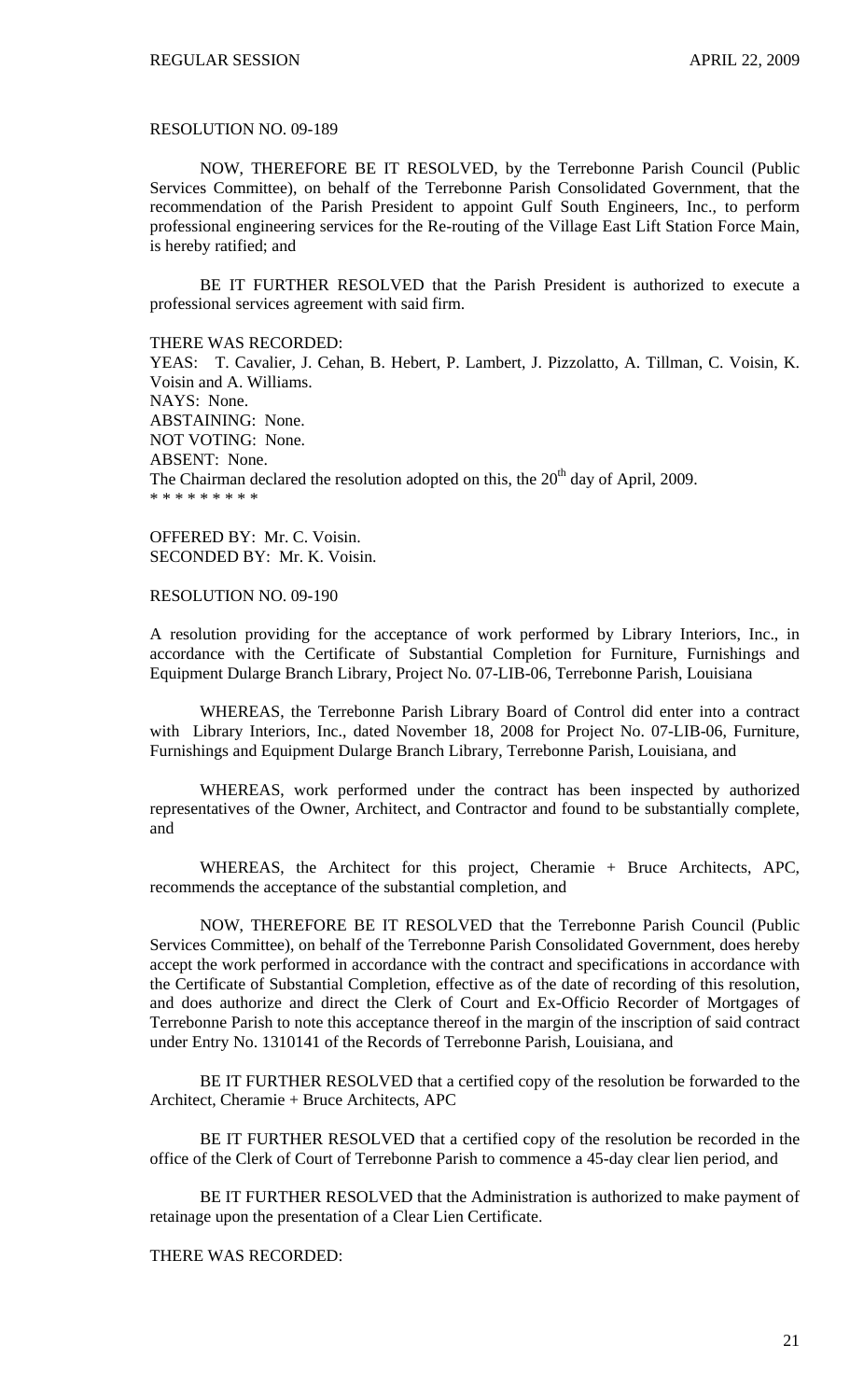YEAS: T. Cavalier, J. Cehan, B. Hebert, P. Lambert, J. Pizzolatto, A. Tillman, C. Voisin, K. Voisin and A. Williams. NAYS: None. ABSTAINING: None. NOT VOTING: None. ABSENT: None. The Chairman declared the resolution adopted on this, the  $20<sup>th</sup>$  day of April, 2009. \* \* \* \* \* \* \* \* \*

 Committee Member P. Lambert presented the background on the Effie Street Drainage Improvements Project and the elevation of Highway 56 noting that \$80,000.00 has been set aside to assist with engineering for said project. Mr. Lambert noted that the improvement project entails blocking culverts between Chauvin Brothers Lumber Company and the Little Caillou Fire Department and re-doing the culverts along the State Highway, redirecting the drainage flow to the rear into the drainage system and stopping water from flowing from Bayou Little Caillou.

 Mr. P. Lambert moved, seconded by Mr. C. Voisin, "THAT, the Public Services Committee direct Administration to utilize funding set aside for District 9 projects to appoint engineering services for the design of the Effie Street Drainage Improvements Project." (\*\*MOTION ADOPTED AFTER DISCUSSION)

 Public Works Director Lt. Col. (Ret.) Greg Bush interjected that funding for the project was previously allocated in the Capital Outlay Budget.

\*\*The Chairman called for the vote on the motion offered by Mr. P. Lambert. UPON ROLL CALL THERE WAS RECORDED: YEAS: T. Cavalier, J. Cehan, B. Hebert, P. Lambert, J. Pizzolatto, A. Tillman, C. Voisin, K. Voisin, and A. Williams. NAYS: None. ABSENT: None. The Chairman declared the motion adopted.

 Public Works Director Lt. Col. (Ret.) Greg Bush stated that Administration completed an inspection of the Courthouse to determine what items needed to be addressed; that 4 of the 6 items have been completed; that there were problems with installing handrails; that an architect is reviewing plans to upgrade the elevators, Jury Selection Room (former Council chambers), and other upgrades submitted by Judicial personnel.

 Committee Member J. Pizzolatto expressed his concern with respect to the installation of handrails on the Courthouse Annex steps in order to address concerns regarding elderly persons falling. He requested that the handrails be installed as soon as possible.

Parish President Michel Claudet stated that Judge Randy Bethancourt indicated that the architect has spoken with Judicial personnel to discuss the Jury Room; that a meeting transpired regarding security issues; and that the Parish is prepared to move forward with infrastructure issues. He noted that it appears that the security may not be a Parish Government's expense. (NO ACTION TAKEN)

 Committee Member T. Cavalier noted delays in completing the H. L. Bourgeois High School and Evergreen Junior High School Sidewalk Enhancement Project and requested that the bridge near H. L. Bourgeois be started within five weeks.

 GSE Associates, Inc. representative Phil Schexnayder stated that he does not believe the project can be separated into individual projects; that the final plans and specifications were being reviewed by Mr. Arthur DeFraites this afternoon; and added that once stamped, the plans would be sent back to LA DOTD.

 Committee Member T. Cavalier noted that the project is not being separated into two projects and requested that the bridge be installed, then the sidewalks at Evergreen Junior High School, concluding with the sidewalks in front of the North Library Branch.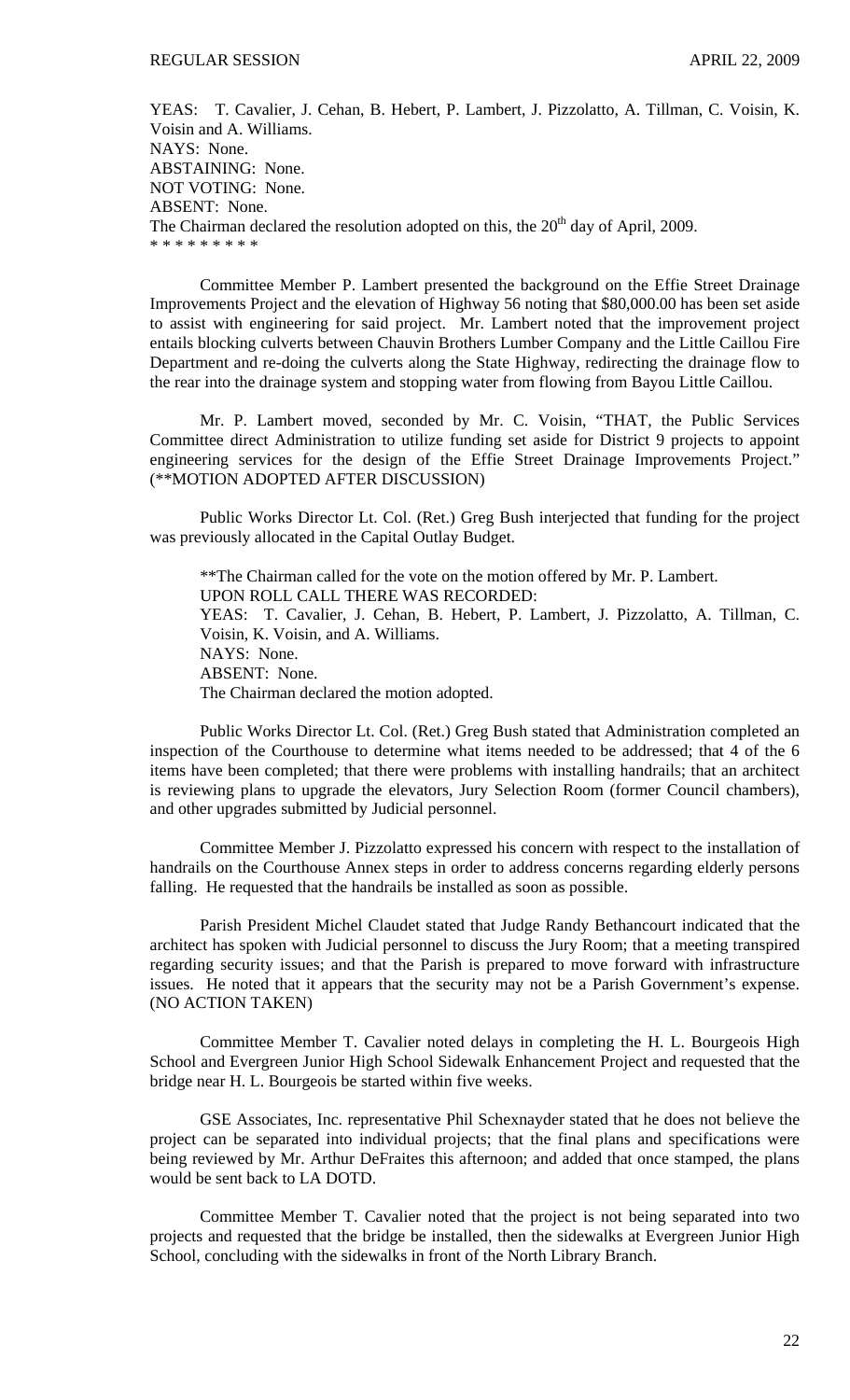Chief Finance Officer Jamie Elfert stated that Administration would submit specifics regarding funding for the aforementioned project tomorrow.

Committee Member T. Cavalier requested that Administration provide an update on the status of the H. L. Bourgeois High School and Evergreen Junior High School "enhancement grant" sidewalk projects in two weeks. (NO ACTION TAKEN)

 The Chairman recognized Mr. Jason Hall of Sugar Mill Courtyard, who requested that a "4-Way" Stop be installed at the intersection of Choctaw Drive and Sugar Mill Courtyard, and explained the reasons for said request.

 Committee Member K. Voisin noted his concern with respect to creating a 4-Way Stop in opposition to Uniform Traffic Control Devices; however, he believes that in an effort to continue uniformity of the neighborhood, he would consider the installation of a "4-Way Stop" at the intersection of Choctaw and Sugar Mill.

 In response to questioning, Interim Parish Manager Patrick Gordon stated that Administration normally performs traffic studies at the request of the Council; that "Multi-Way" stops are not warranted under the Uniform Traffic Control Devices; that "4-Way Stops" are not to be used for speed control; and suggested that law enforcement patrols be requested in the area.

 Committee Members J. Pizzolatto and C. Voisin were recorded as exiting the proceedings at 6:50 p.m.

 Mr. K. Voisin moved, seconded by Mr. A. Tillman, "THAT, the Public Services Committee introduce an ordinance to install a '4-Way Stop' at the intersection of Sugar Mill Courtyard and Choctaw Drive and call public hearing on said matter on May 13, 2009 at 6:30 p.m."

 The Chairman called for the vote on the motion offered by Mr. K. Voisin. UPON ROLL CALL THERE WAS RECORDED: YEAS: T. Cavalier, J. Cehan, B. Hebert, P. Lambert, A. Tillman, K. Voisin, and A. Williams. NAYS: None. ABSENT: J. Pizzolatto and C. Voisin. The Chairman declared the motion adopted.

 Mr. B. Hebert moved, seconded by Ms. A. Williams, "THAT, there being no further business to come before the Public Services Committee, the meeting be adjourned."

 The Chairman called for the vote on the motion offered by Mr. B. Hebert. UPON ROLL CALL THERE WAS RECORDED: YEAS: T. Cavalier, J. Cehan, B. Hebert, P. Lambert, A. Tillman, K. Voisin, and A.

Williams. NAYS: None.

ABSENT: J. Pizzolatto and C. Voisin.

The Chairman declared the motion adopted and the meeting was adjourned at 6:52 p.m.

Joey Cehan, Chairman

Suzette Thomas, Minute Clerk

Mr. J. Cehan moved, seconded by Mr. A. Tillman, "THAT, the Council accept and ratify the minutes of the Public Services Committee meeting held on 4/20/09."

 The Chairwoman called for a vote on the motion offered by Mr. J. Cehan. UPON ROLL CALL THERE WAS RECORDED: YEAS: J. Cehan, P. Lambert, A. Tillman, A. Williams, B. Hebert, T. Cavalier, and K. Voisin NAYS: None ABSENT: C. Voisin and J. Pizzolatto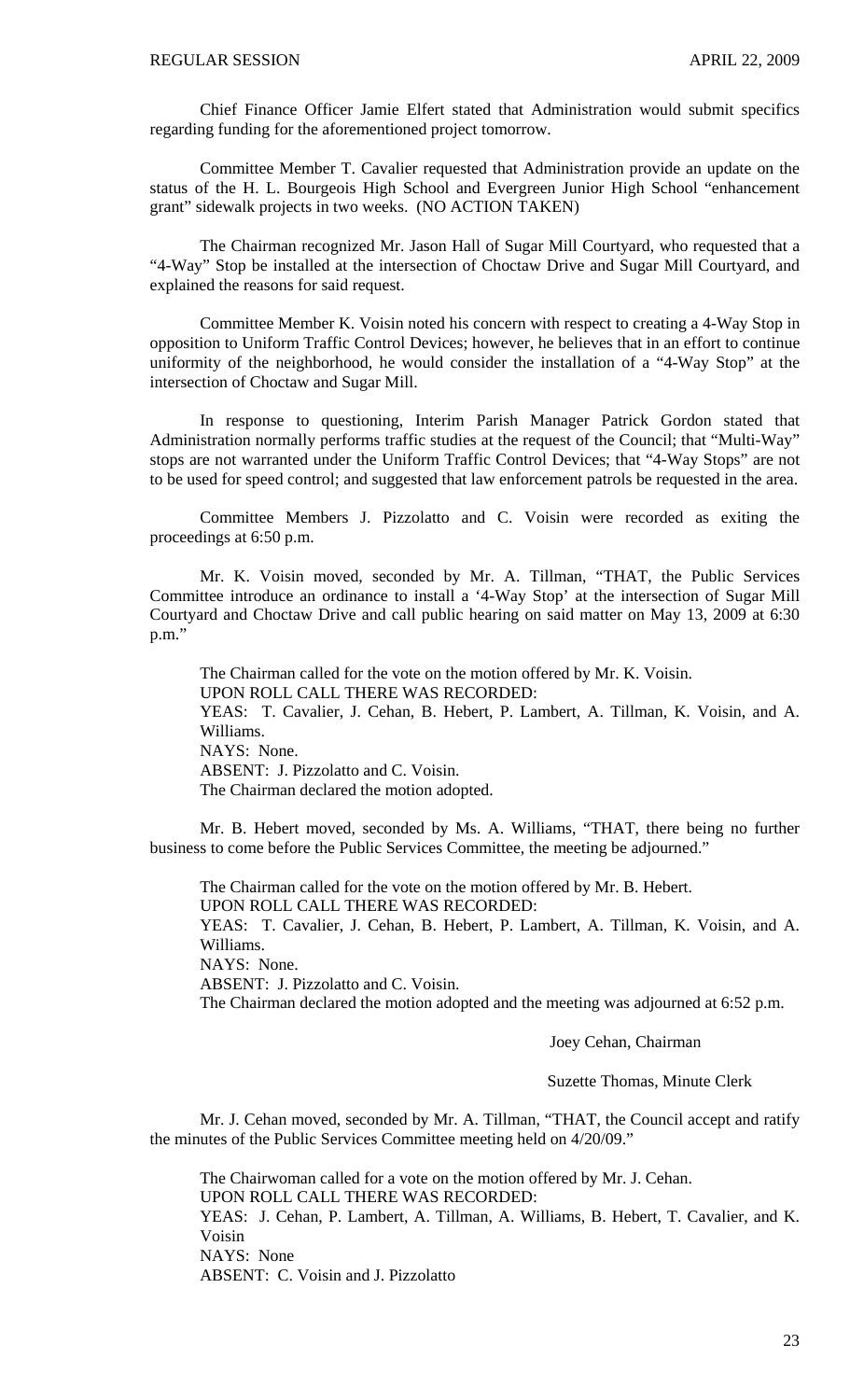The Chairwoman declared the motion adopted.

 The Chairwoman called for a report on the Community Development & Planning Committee meeting held on 4/20/09, whereupon the Committee Chairman, noting that ratification of the minutes calls condemnations hearings on 5/11/09, rendered the following:

### **COMMUNITY DEVELOPMENT & PLANNING COMMITTEE**

### **APRIL 20, 2009**

 The Chairman, A. Tillman, called the Community Development & Planning Committee meeting to order at 6:56 p. m. in the Terrebonne Parish Council Meeting Room with the Invocation led by Mr. K. Voisin and the Pledge of Allegiance led by Council Clerk P. Labat. Upon roll call, Committee Members recorded as present were: T. Cavalier, J. Cehan, B. Hebert, P. Lambert, J. Pizzolatto, A. Tillman, C. Voisin, K. Voisin, and A. Williams. A quorum was declared present.

OFFERED BY: Ms. A. Williams. SECONDED BY: Mr. K. Voisin.

### RESOLUTION NO. 09-191

A RESOLUTION CALLING A CONDEMNATION HEARING ON THE STRUCTURE SITUATED AT 126 RED STREET FOR MONDAY, MAY 11, 2009, AT 6:00 P.M. AND ADDRESSING OTHER MATTERS RELATIVE THERETO.

WHEREAS, on October 8, 2008, the Department of Planning and Zoning was notified of violations to the Terrebonne Parish Nuisance Abatement Ordinance occurring at 126 Red Street; and

WHEREAS, from an inspection of the property conducted by the Department of Planning and Zoning on October 14, 2008, it was found that the structure located at 126 Red Street was, in fact, in such condition that it has been formally declared a derelict and abandoned structure, as defined under Section 14-26 of the Terrebonne Parish Code of Ordinances and, therefore, constitutes a nuisance; and

WHEREAS, after attempts to contact the owner of record via certified mail, the Department of Planning and Zoning published the required warning giving the owner notice of the violations; and

WHEREAS, subsequent to the required publication of the nuisance warning and numerous inspections of the property, the last of which occurring on March 31, 2009, no work to remedy the violations has occurred.

 NOW, THEREFORE, BE IT RESOLVED by the Terrebonne Parish Council that a condemnation hearing on all structures located at 126 Red Street be called for Monday, May 11, 2009, 2009, at 6:00 p. m.; and

 BE IT FURTHER RESOLVED that the appropriate notice be sent to the property owner(s) requiring him/her to show just cause at the hearing as to why the structure should not be condemned; and

 BE IT FURTHER RESOLVED that the Parish President is hereby authorized to appoint an attorney ad hoc to ensure that the property owner(s) are given proper notice and representation, if needed.

## THERE WAS RECORDED:

YEAS: T. Cavalier, J. Cehan, B. Hebert, P. Lambert, J. Pizzolatto, A. Tillman, C. Voisin, K. Voisin and A. Williams. NAYS: None. ABSTAINING: None.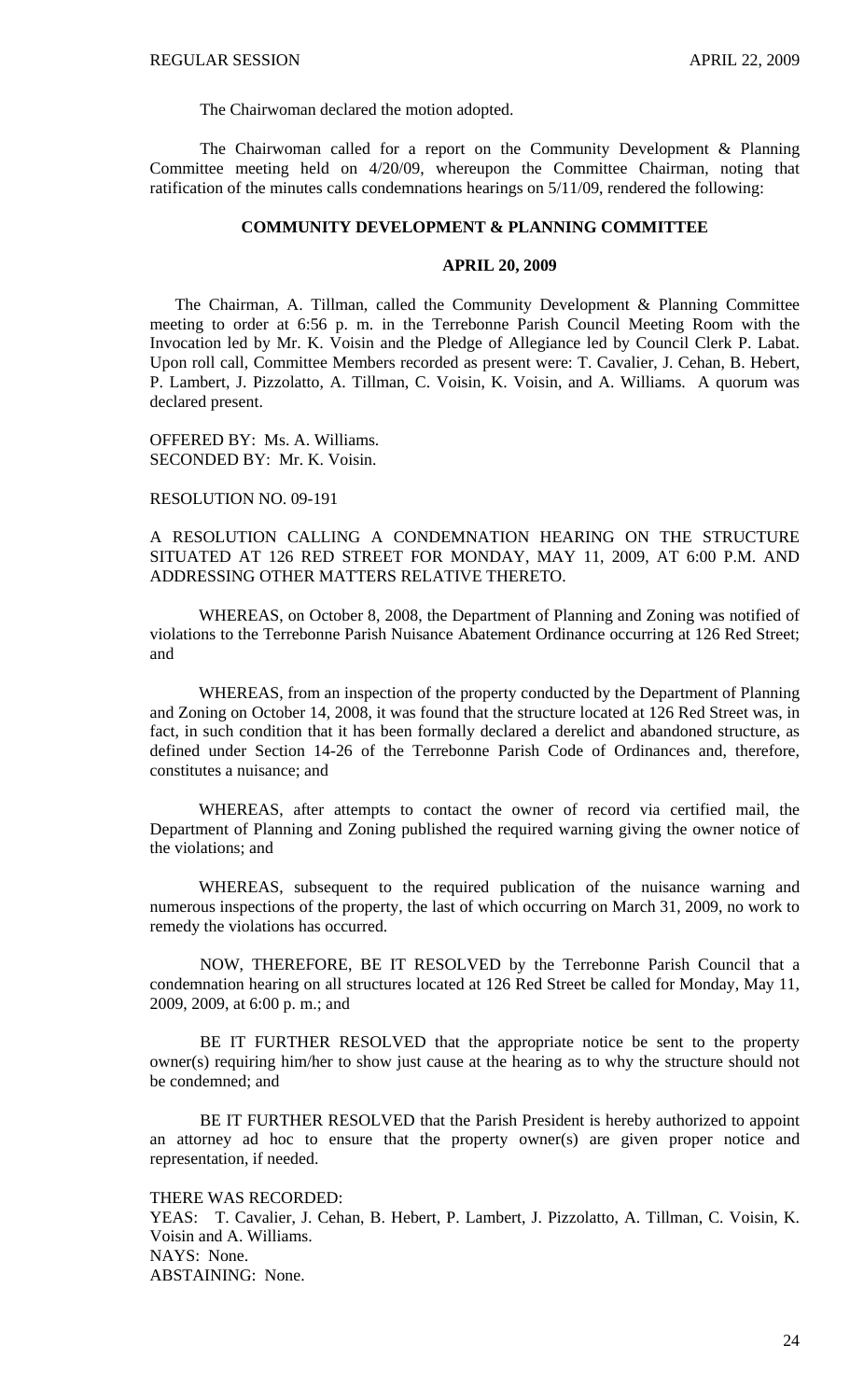NOT VOTING: None. ABSENT: None. The Chairman declared the resolution adopted on this, the  $20<sup>th</sup>$  day of April, 2009. \* \* \* \* \* \* \* \* \*

OFFERED BY: Ms. A. Williams. SECONDED BY: Mr. P. Lambert.

## RESOLUTION NO. 09-192

# A RESOLUTION CALLING A CONDEMNATION HEARING ON THE STRUCTURE SITUATED AT 1623 WEST MAIN STREET FOR MONDAY, MAY 11, 2009, AT 6:00 P.M. AND ADDRESSING OTHER MATTERS RELATIVE THERETO.

WHEREAS, on October 8, 2008, the Department of Planning and Zoning was notified of extensive violations to the Terrebonne Parish Nuisance Abatement Ordinance occurring at 1623 West Main Street; and

WHEREAS, from an inspection of the property conducted by the Department of Planning and Zoning on October 14, 2008, it was found that the structure located at 1623 West Main Street was, in fact, in such condition that it has been formally declared a derelict and abandoned structure, as defined under Section 14-26 of the Terrebonne Parish Code of Ordinances and, therefore, constitutes a nuisance; and

WHEREAS, the owner of record has been issued the required warning via certified mail by the Department of Planning and Zoning, of the violations occurring on the property; and

WHEREAS, subsequent to the required notifications and inspections of the property, the last of which occurring on March 30, 2009, no work to remedy the violations has occurred.

 NOW, THEREFORE, BE IT RESOLVED by the Terrebonne Parish Council that a condemnation hearing on the structure located at 1623 West Main Street be called for Monday, May 11, 2009, at 6:00 p. m.; and

 BE IT FURTHER RESOLVED that the appropriate notice be sent to the property owner(s) requiring him/her to show just cause at the hearing as to why the structure should not be condemned; and

 BE IT FURTHER RESOLVED that the Parish President is hereby authorized to appoint an attorney ad hoc to ensure that the property owner(s) are given proper notice and representation, if needed.

#### THERE WAS RECORDED:

YEAS: T. Cavalier, J. Cehan, B. Hebert, P. Lambert, J. Pizzolatto, A. Tillman, C. Voisin, K. Voisin and A. Williams. NAYS: None. ABSTAINING: None. NOT VOTING: None. ABSENT: None. The Chairman declared the resolution adopted on this, the  $20<sup>th</sup>$  day of April, 2009. \* \* \* \* \* \* \* \* \*

OFFERED BY: Ms. A. Williams. SECONDED BY: Mr. C. Voisin.

RESOLUTION NO. 09-193

A RESOLUTION CALLING A CONDEMNATION HEARING ON THE STRUCTURE SITUATED AT 1707 DUNN STREET FOR MONDAY, MAY 11, 2009, AT 6:00 P.M. AND ADDRESSING OTHER MATTERS RELATIVE THERETO.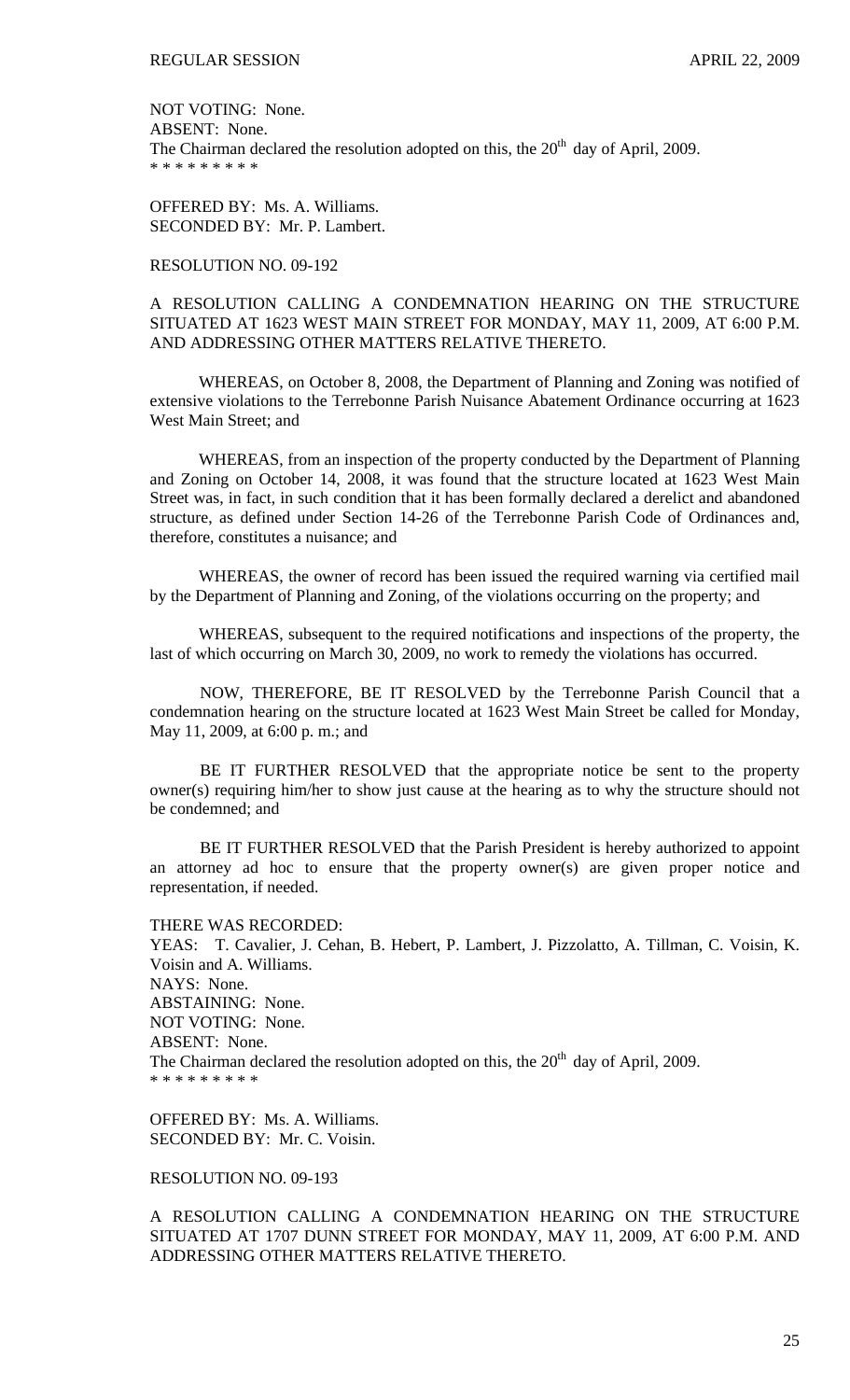WHEREAS, on October 6, 2008, the Department of Planning and Zoning was notified of extensive violations to the Terrebonne Parish Nuisance Abatement Ordinance occurring at 1707 Dunn Street; and

WHEREAS, from an inspection of the property conducted by the Department of Planning and Zoning on October 13, 2008, it was found that the structure located at 1707 Dunn Street was, in fact, in such condition that it has been formally declared a derelict and abandoned structure, as defined under Section 14-26 of the Terrebonne Parish Code of Ordinances and, therefore, constitutes a nuisance; and

WHEREAS, the owner of record has been issued the required warning via certified mail by the Department of Planning and Zoning, of the violations occurring on the property; and

WHEREAS, subsequent to the required notifications and inspections of the property, the last of which occurring on February 27, 2009, no work to remedy the violations has occurred.

 NOW, THEREFORE, BE IT RESOLVED by the Terrebonne Parish Council that a condemnation hearing on the structure located at 1707 Dunn Street be called for Monday, May 11, 2009, at 6:00 p. m.; and

 BE IT FURTHER RESOLVED that the appropriate notice be sent to the property owner(s) requiring him/her to show just cause at the hearing as to why the structure should not be condemned; and

 BE IT FURTHER RESOLVED that the Parish President is hereby authorized to appoint an attorney ad hoc to ensure that the property owner(s) are given proper notice and representation, if needed.

### THERE WAS RECORDED:

YEAS: T. Cavalier, J. Cehan, B. Hebert, P. Lambert, J. Pizzolatto, A. Tillman, C. Voisin, K. Voisin and A. Williams. NAYS: None. ABSTAINING: None. NOT VOTING: None. ABSENT: None. The Chairman declared the resolution adopted on this, the  $20<sup>th</sup>$  day of April, 2009. \* \* \* \* \* \* \* \* \*

OFFERED BY: Ms. A. Williams. SECONDED BY: Mr. J. Pizzolatto and Mr. P. Lambert.

### RESOLUTION NO. 09-194

A RESOLUTION CALLING A CONDEMNATION HEARING ON ALL STRUCTURES SITUATED AT 204 NAQUIN STREET FOR MONDAY, MAY 11, 2009, AT 6:00 P.M. AND ADDRESSING OTHER MATTERS RELATIVE THERETO.

WHEREAS, on February 12, 2009, the Department of Planning and Zoning was notified of violations to the Terrebonne Parish Nuisance Abatement Ordinance occurring at 204 Naquin Street; and

WHEREAS, from an inspection of the property conducted by the Department of Planning and Zoning on February 18, 2009, it was found that the structure located at 204 Naquin Street was, in fact, in such condition that it has been formally declared a derelict and abandoned structure, as defined under Section 14-26 of the Terrebonne Parish Code of Ordinances and, therefore, constitutes a nuisance; and

WHEREAS, after attempts to contact the owner of record via certified mail, the Department of Planning and Zoning published the required warning giving the owner notice of the violations; and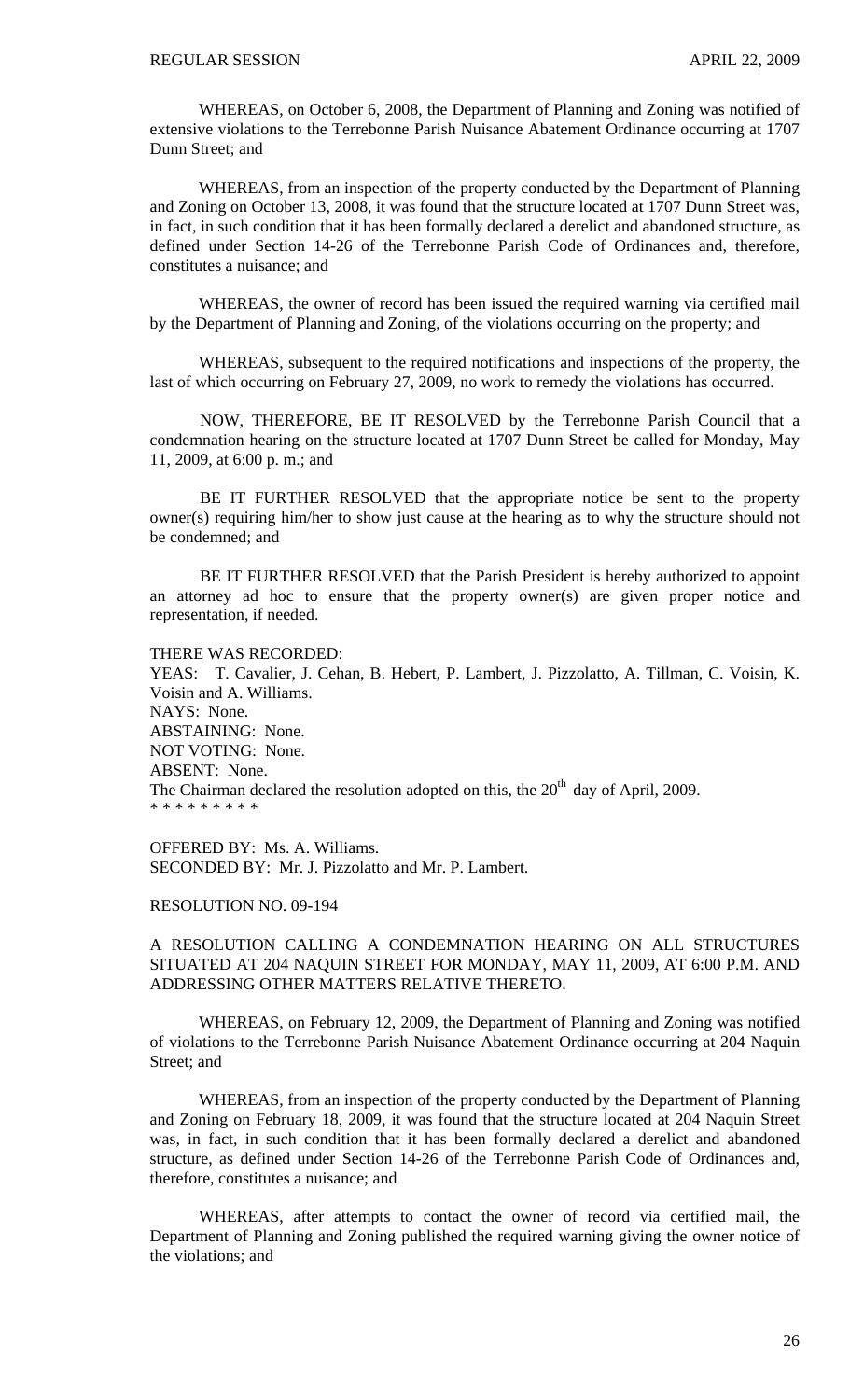WHEREAS, subsequent to the required publication of the nuisance warning and numerous inspections of the property, the last of which occurring on March 26, 2009, no work to remedy the violations has occurred.

 NOW, THEREFORE, BE IT RESOLVED by the Terrebonne Parish Council that a condemnation hearing on all structures located at 204 Naquin Street be called for Monday, May 11, 2009, 2009, at 6:00 p. m.; and

 BE IT FURTHER RESOLVED that the appropriate notice be sent to the property owner(s) requiring him/her to show just cause at the hearing as to why the structure should not be condemned; and

 BE IT FURTHER RESOLVED that the Parish President is hereby authorized to appoint an attorney ad hoc to ensure that the property owner(s) are given proper notice and representation, if needed.

#### THERE WAS RECORDED:

YEAS: T. Cavalier, J. Cehan, B. Hebert, P. Lambert, J. Pizzolatto, A. Tillman, C. Voisin, K. Voisin and A. Williams. NAYS: None. ABSTAINING: None. NOT VOTING: None. ABSENT: None. The Chairman declared the resolution adopted on this, the  $20<sup>th</sup>$  day of April, 2009. \* \* \* \* \* \* \* \*

OFFERED BY: Ms. A. Williams. SECONDED BY: Mr. C. Voisin.

## RESOLUTION NO. 09-195

A RESOLUTION CALLING A CONDEMNATION HEARING ON ALL STRUCTURES SITUATED AT 304 NAQUIN STREET FOR MONDAY, MAY 11, 2009, AT 6:00 P.M. AND ADDRESSING OTHER MATTERS RELATIVE THERETO.

WHEREAS, on July 23, 2008, the Department of Planning and Zoning was notified of violations to the Terrebonne Parish Nuisance Abatement Ordinance occurring at 304 Naquin Street; and

WHEREAS, from an inspection of the property conducted by the Department of Planning and Zoning on July 31, 2008, it was found that the structure located at 304 Naquin Street was, in fact, in such condition that it has been formally declared a derelict and abandoned structure, as defined under Section 14-26 of the Terrebonne Parish Code of Ordinances and, therefore, constitutes a nuisance; and

WHEREAS, after attempts to contact the owner of record via certified mail, the Department of Planning and Zoning published the required warning giving the owner notice of the violations; and

WHEREAS, subsequent to the required publication of the nuisance warning and numerous inspections of the property, the last of which occurring on December 19, 2008, no work to remedy the violations has occurred.

 NOW, THEREFORE, BE IT RESOLVED by the Terrebonne Parish Council that a condemnation hearing on all structures located at 304 Naquin Street be called for Monday, May 11, 2009, 2009, at 6:00 p. m.; and

 BE IT FURTHER RESOLVED that the appropriate notice be sent to the property owner(s) requiring him/her to show just cause at the hearing as to why the structure should not be condemned; and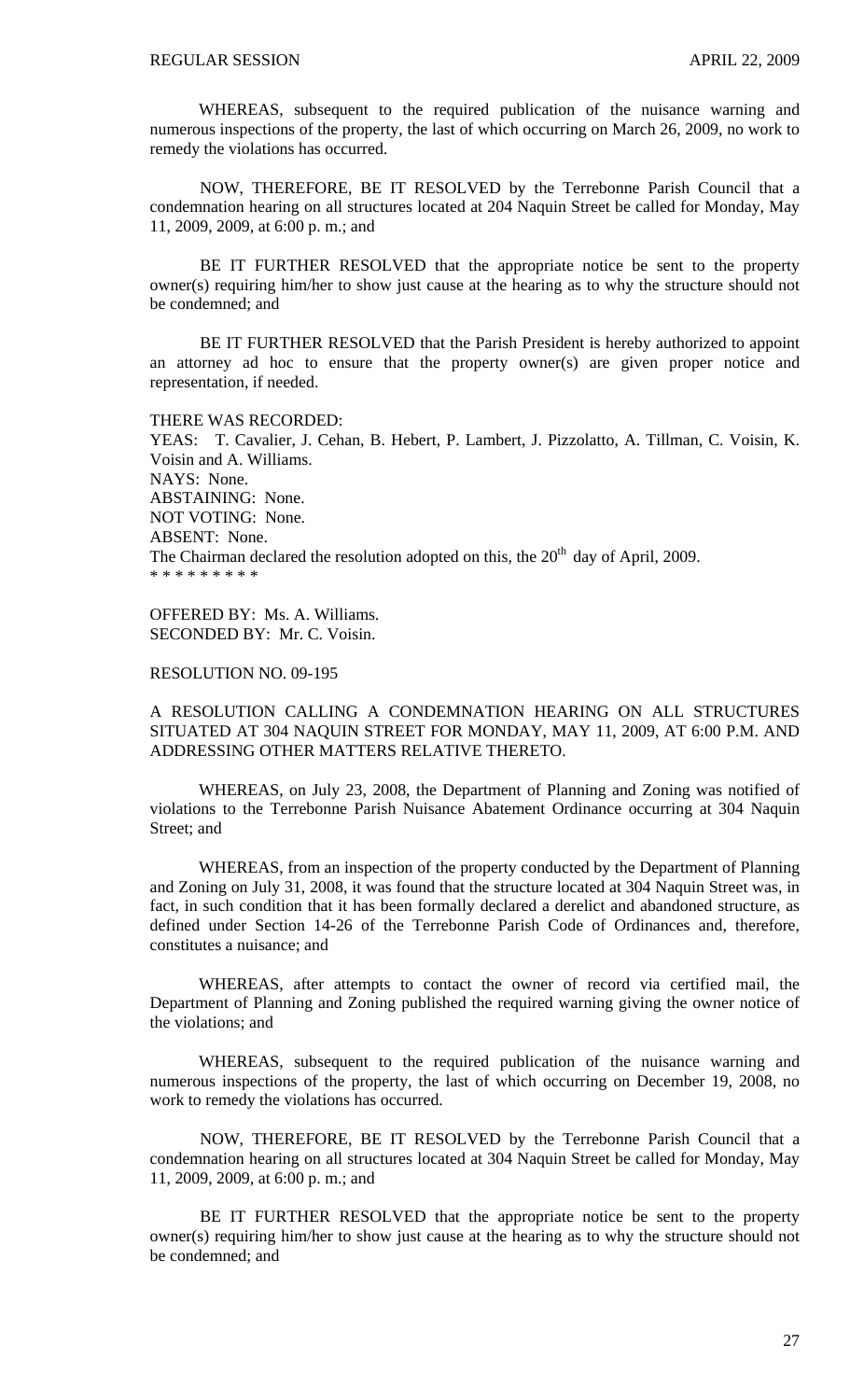BE IT FURTHER RESOLVED that the Parish President is hereby authorized to appoint an attorney ad hoc to ensure that the property owner(s) are given proper notice and representation, if needed.

THERE WAS RECORDED: YEAS: T. Cavalier, J. Cehan, B. Hebert, P. Lambert, J. Pizzolatto, A. Tillman, C. Voisin, K. Voisin and A. Williams. NAYS: None. ABSTAINING: None. NOT VOTING: None. ABSENT: None. The Chairman declared the resolution adopted on this, the  $20<sup>th</sup>$  day of April, 2009. \* \* \* \* \* \* \* \* \*

OFFERED BY: Ms. A. Williams. SECONDED BY: Mr. P. Lambert.

RESOLUTION NO. 09-196

A RESOLUTION CALLING A CONDEMNATION HEARING ON ALL STRUCTURES SITUATED AT 308 COLUMBUS STREET FOR MONDAY, MAY 11, 2009, AT 6:00 P.M. AND ADDRESSING OTHER MATTERS RELATIVE THERETO.

WHEREAS, on February 18, 2009, the Department of Planning and Zoning was notified of extensive violations to the Terrebonne Parish Nuisance Abatement Ordinance occurring at 308 Columbus Street; and

WHEREAS, from an inspection of the property conducted by the Department of Planning and Zoning on February 20, 2009, it was found that the structure located at 308 Columbus Street was, in fact, in such condition that it has been formally declared a derelict and abandoned structure, as defined under Section 14-26 of the Terrebonne Parish Code of Ordinances and, therefore, constitutes a nuisance; and

WHEREAS, the owner of record has been issued the required warning via certified mail by the Department of Planning and Zoning, of the violations occurring on the property; and

WHEREAS, subsequent to the required notifications and inspections of the property, the last of which occurring on March 31, 2009, no work to remedy the violations has occurred.

 NOW, THEREFORE, BE IT RESOLVED by the Terrebonne Parish Council that a condemnation hearing on all structures located at 308 Columbus Street be called for Monday, May 11, 2009, at 6:00 p. m.; and

 BE IT FURTHER RESOLVED that the appropriate notice be sent to the property owner(s) requiring him/her to show just cause at the hearing as to why the structure should not be condemned; and

 BE IT FURTHER RESOLVED that the Parish President is hereby authorized to appoint an attorney ad hoc to ensure that the property owner(s) are given proper notice and representation, if needed.

THERE WAS RECORDED:

YEAS: T. Cavalier, J. Cehan, B. Hebert, P. Lambert, J. Pizzolatto, A. Tillman, C. Voisin, K. Voisin and A. Williams. NAYS: None. ABSTAINING: None. NOT VOTING: None. ABSENT: None. The Chairman declared the resolution adopted on this, the  $20<sup>th</sup>$  day of April, 2009. \* \* \* \* \* \* \* \* \*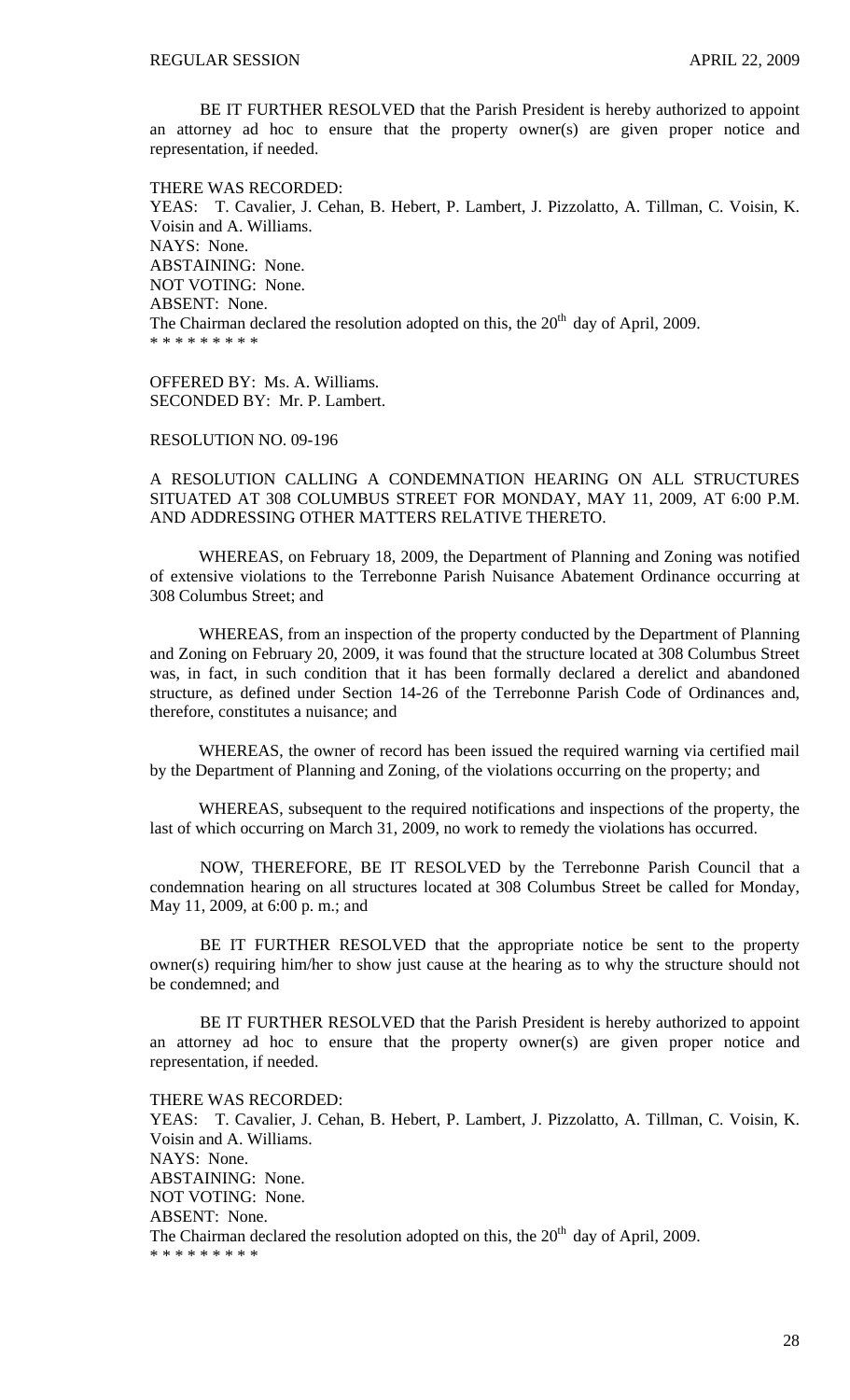OFFERED BY: Mr. C. Voisin. SECONDED BY: Ms. A. Williams.

RESOLUTION NO. 09-197

A RESOLUTION CALLING A CONDEMNATION HEARING ON ALL STRUCTURES SITUATED AT 7356 SHRIMPERS ROW FOR MONDAY, MAY 11, 2009, AT 6:00 P.M. AND ADDRESSING OTHER MATTERS RELATIVE THERETO.

WHEREAS, on January 25, 2008, the Department of Planning and Zoning was notified of extensive violations to the Terrebonne Parish Nuisance Abatement Ordinance occurring at 7356 Shrimpers Row; and

WHEREAS, from an inspection of the property conducted by the Department of Planning and Zoning on January 29, 2008, it was found that the structure located at 7356 Shrimpers Row was, in fact, in such condition that it has been formally declared a derelict and abandoned structure, as defined under Section 14-26 of the Terrebonne Parish Code of Ordinances and, therefore, constitutes a nuisance; and

WHEREAS, the owner of record has been issued the required warning via certified mail by the Department of Planning and Zoning, of the violations occurring on the property; and

WHEREAS, subsequent to the required notifications and inspections of the property, the last of which occurring on April 1, 2009, no work to remedy the violations has occurred.

 NOW, THEREFORE, BE IT RESOLVED by the Terrebonne Parish Council that a condemnation hearing on the structure located at 7356 Shrimpers Row be called for Monday, May 11, 2009, at 6:00 p. m.; and

 BE IT FURTHER RESOLVED that the appropriate notice be sent to the property owner(s) requiring him/her to show just cause at the hearing as to why the structure should not be condemned; and

 BE IT FURTHER RESOLVED that the Parish President is hereby authorized to appoint an attorney ad hoc to ensure that the property owner(s) are given proper notice and representation, if needed.

THERE WAS RECORDED:

YEAS: T. Cavalier, J. Cehan, B. Hebert, P. Lambert, J. Pizzolatto, A. Tillman, C. Voisin, K. Voisin and A. Williams. NAYS: None. ABSTAINING: None. NOT VOTING: None. ABSENT: None. The Chairman declared the resolution adopted on this, the  $20<sup>th</sup>$  day of April, 2009. \* \* \* \* \* \* \* \* \*

OFFERED BY: Mr. C. Voisin. SECONDED BY: Mr. K. Voisin.

### RESOLUTION NO. 09-198

A RESOLUTION CALLING A CONDEMNATION HEARING ON ALL STRUCTURES SITUATED AT 7364 SHRIMPERS ROW FOR MONDAY, MAY 11, 2009, AT 6:00 P.M. AND ADDRESSING OTHER MATTERS RELATIVE THERETO.

WHEREAS, on April 18, 2006, the Department of Planning and Zoning was notified of extensive violations to the Terrebonne Parish Nuisance Abatement Ordinance occurring at 7364 Shrimpers Row; and

WHEREAS, from an inspection of the property conducted by the Department of Planning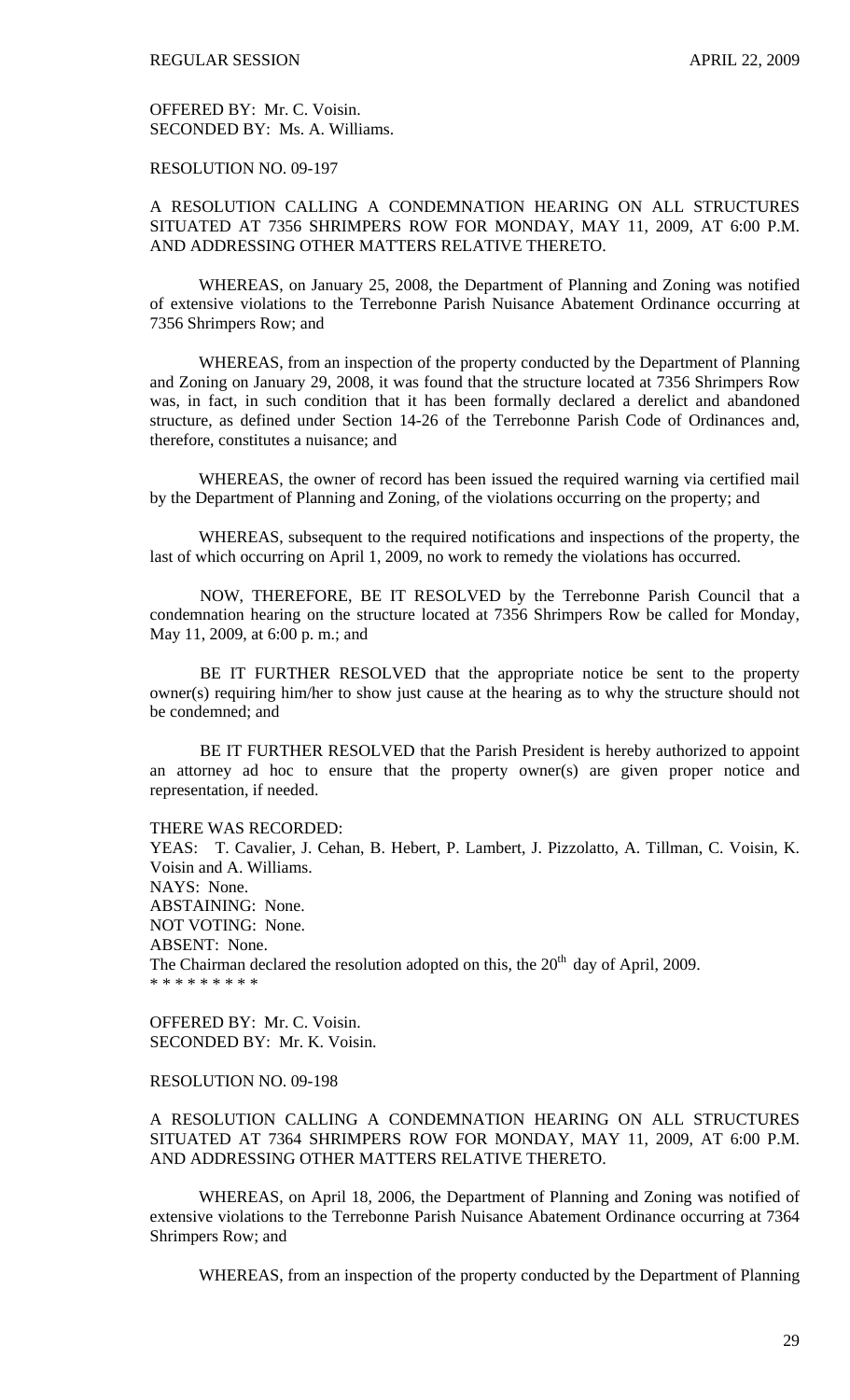and Zoning on April 20, 2006, it was found that the structure located at 7364 Shrimpers Row was, in fact, in such condition that it has been formally declared a derelict and abandoned structure, as defined under Section 14-26 of the Terrebonne Parish Code of Ordinances and, therefore, constitutes a nuisance; and

WHEREAS, the owner of record has been issued the required warning via certified mail by the Department of Planning and Zoning, of the violations occurring on the property; and

WHEREAS, subsequent to the required notifications and inspections of the property, the last of which occurring on April 1, 2009, no work to remedy the violations has occurred.

 NOW, THEREFORE, BE IT RESOLVED by the Terrebonne Parish Council that a condemnation hearing on the structure located at 7364 Shrimpers Row be called for Monday, May 11, 2009, at 6:00 p. m.; and

 BE IT FURTHER RESOLVED that the appropriate notice be sent to the property owner(s) requiring him/her to show just cause at the hearing as to why the structure should not be condemned; and

 BE IT FURTHER RESOLVED that the Parish President is hereby authorized to appoint an attorney ad hoc to ensure that the property owner(s) are given proper notice and representation, if needed.

#### THERE WAS RECORDED:

YEAS: T. Cavalier, J. Cehan, B. Hebert, P. Lambert, J. Pizzolatto, A. Tillman, C. Voisin, K. Voisin and A. Williams. NAYS: None. ABSTAINING: None. NOT VOTING: None. ABSENT: None. The Chairman declared the resolution adopted on this, the  $20<sup>th</sup>$  day of April, 2009. \* \* \* \* \* \* \* \* \*

 Committee Member A. Williams informed the Committee of the availability of approximately \$13 million dollars in funding through the Louisiana Housing Financing Agency for low income and affordable housing projects throughout Louisiana. She noted that the funding would be available through a competitive qualification application plan process; that publication of the funding would be published in Terrebonne Parish's local journal prior to April 15, 2009; that the public comment period ends April 30, 2009; that Cameron and Calcasieu Parishes received a 'set aside' of \$3,000,000.00 for destruction occurring as a result of Hurricane Ike; that Terrebonne Parish did not receive any Federal "set asides" or "low income credits" as a result of damage caused by Hurricane Gustav although Terrebonne Parish had 22% of damage; and that funding was not made available because Terrebonne Parish did not receive Federal recognition for Hurricane Gustav.

 Ms. A. Williams moved, seconded by Unanimously, "THAT, the Community Development & Planning Committee submit a letter to Terrebonne Parish's Congressional Delegation requesting reconsideration of funding 'credits/set asides' allocated through the Louisiana Housing Financing Agency for destruction occurring as a result of Hurricane Gustav."

The Chairman called for the vote on the motion offered by Ms. A. Williams. UPON ROLL CALL THERE WAS RECORDED: YEAS: T. Cavalier, J. Cehan, B. Hebert, P. Lambert, J. Pizzolatto, A. Tillman, C. Voisin, K. Voisin, and A. Williams. NAYS: None. ABSENT: None. The Chairman declared the motion adopted.

 Ms. A. Williams moved, seconded Unanimously, "THAT, the Community Development & Planning Committee request Parish President Michel Claudet to concur with and submit a letter to Terrebonne Parish's Congressional Delegation requesting reconsideration and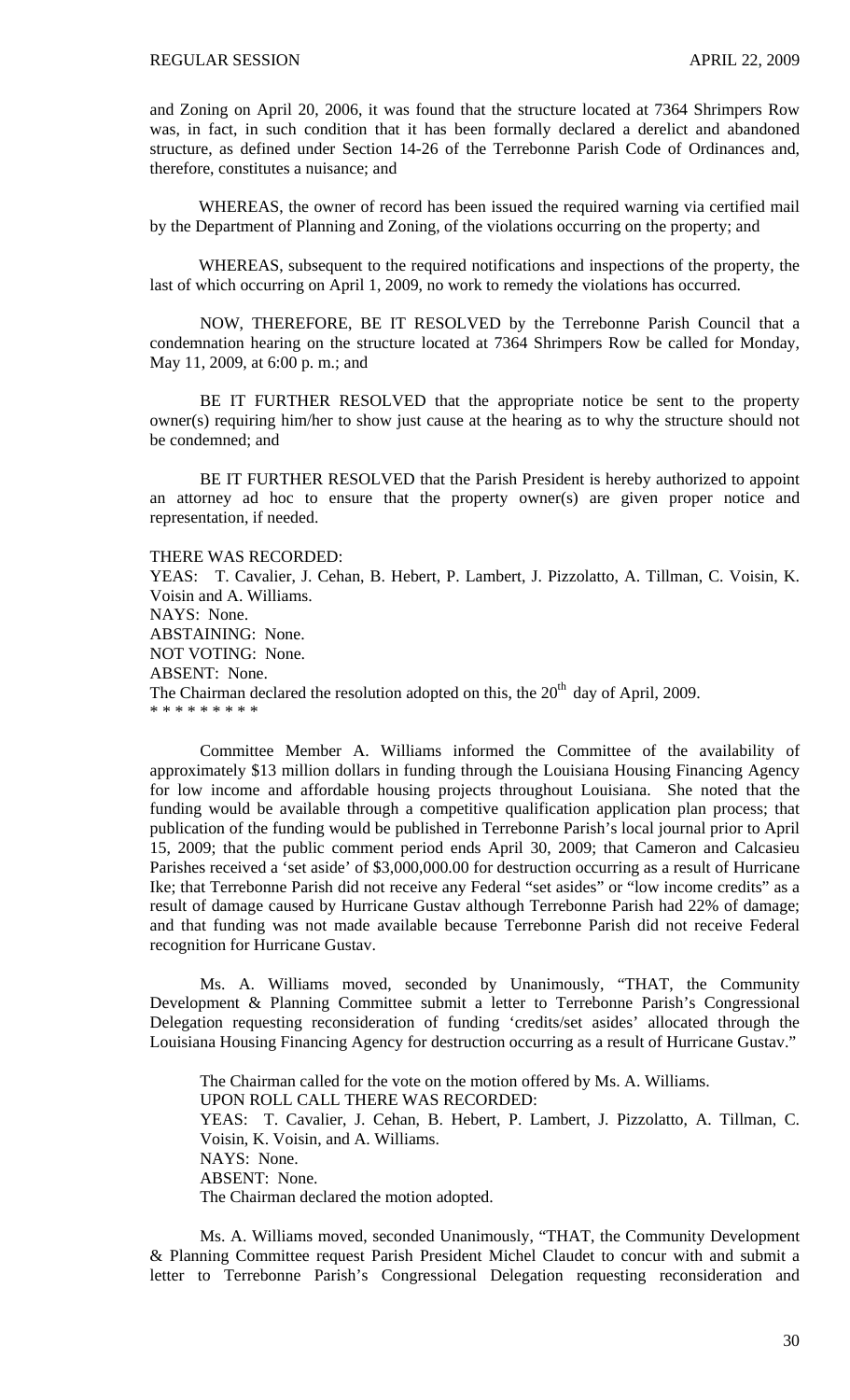participation in the Louisiana Housing Financing Authority 'credits and set asides' for Terrebonne Parish's share of funding allocated for destruction occurring as a result of Hurricane Gustav."

The Chairman called for the vote on the motion offered by Ms. A. Williams. UPON ROLL CALL THERE WAS RECORDED: YEAS: T. Cavalier, J. Cehan, B. Hebert, P. Lambert, J. Pizzolatto, A. Tillman, C. Voisin, K. Voisin, and A. Williams. NAYS: None. ABSENT: None. The Chairman declared the motion adopted.

 Recreation Director Sterling Washington stated that the assigned contractor who installed playground equipment at Darsey Park has indicated that it would cost approximately \$8,000.00 to remove and transport the equipment to another park. Mr. Washington stated that Administration has re-evaluated the situation and has decided to remove the playground equipment and cement utilizing the services of G&W Construction at an approximate cost of \$6,200.00.

 Committee Member J. Pizzolatto requested that caution be utilized in removing the equipment so that it could be used at another site.

 Committee Member T. Cavalier requested that Administration consider meeting with the Terrebonne Parish Sheriff's Office to determine if inmate labor could be utilized to remove the playground equipment as opposed to using contract services. (NO ACTION TAKEN)

 Mr. B. Hebert moved, seconded by Mr. J. Cehan, "THAT, there being no further business to come before the Community Development & Planning Committee, the meeting be adjourned."

The Chairman called for the vote on the motion offered by Mr. B. Hebert.

UPON ROLL CALL THERE WAS RECORDED:

YEAS: T. Cavalier, J. Cehan, B. Hebert, P. Lambert, J. Pizzolatto, A. Tillman, C. Voisin, K. Voisin, and A. Williams.

NAYS: None.

ABSENT: None.

The Chairman declared the motion adopted and the meeting was adjourned at 7:12 p.m.

Alvin Tillman, Chairman

Suzette Thomas Minute Clerk

Mr. A. Tillman moved, seconded by Mr. P. Lambert, "THAT, the Council accept and ratify the minutes of the Community Development & Planning Committee meeting held on 4/20/09."

 The Chairwoman called for a vote on the motion offered by Mr. A. Tillman. UPON ROLL CALL THERE WAS RECORDED: YEAS: J. Cehan, P. Lambert, A. Tillman, A. Williams, B. Hebert, T. Cavalier, J. Pizzolatto, and K. Voisin NAYS: None ABSENT: C. Voisin and J. Pizzolatto The Chairwoman declared the motion adopted.

 The Chairwoman called for a report on the Budget & Finance Committee meeting held on 4/20/09, whereupon the Committee Chairman, noting that ratification of the minutes calls a public hearing on 5/11/09, rendered the following:

# **BUDGET & FINANCE COMMITTEE**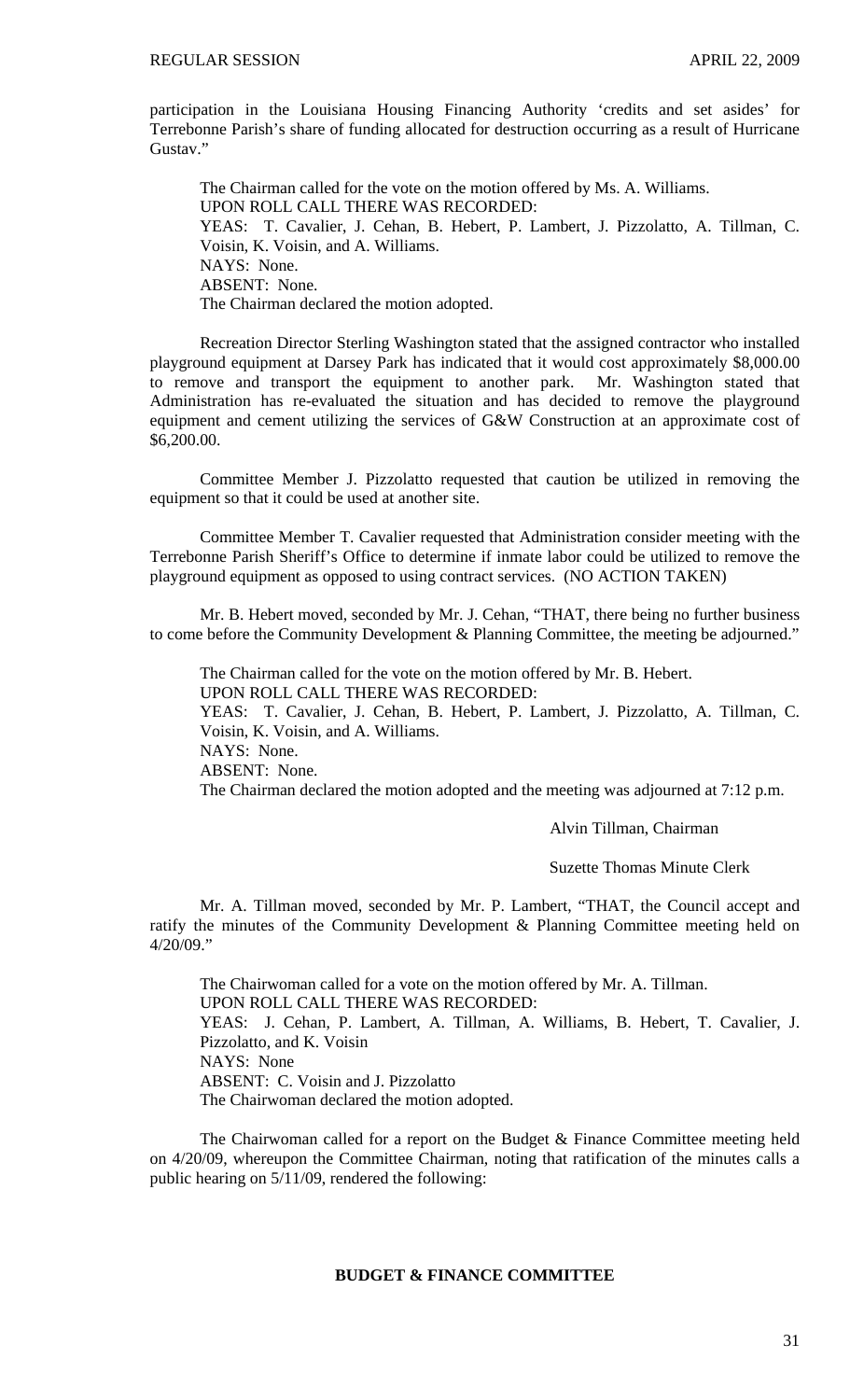#### **APRIL 20, 2009**

 The Chairman, Billy Hebert, called the Budget & Finance Committee meeting to order at 7:18 p.m. in the Terrebonne Parish Council Meeting Room with the Invocation led by Mr. A. Tillman and the Pledge of Allegiance led by Mr. J. Pizzolatto. Upon roll call, Committee Members recorded as present were: T. Cavalier, J. Cehan, B. Hebert, P. Lambert, J. Pizzolatto, A. Tillman, C. Voisin, K. Voisin, and A. Williams. A quorum was declared present.

OFFERED BY: Mr. A. Tillman. SECONDED BY: Ms. A. Williams.

## RESOLUTION NO. 09-199

A Resolution Authorizing the Parish President to execute all necessary documents to submit an application to the Administration for Children and Families for the Head Start Program in Terrebonne Parish and to execute the contract for funding for PY 2009 Head Start Supplemental Application once approved.

 WHEREAS, it is necessary that an application be submitted by the governing body and the Head Start Policy Council.

 NOW THEREFORE BE IT RESOLVED that the Terrebonne Parish Council (Budget and Finance Committee), on behalf of the Terrebonne Parish Consolidated Government, does hereby authorize the Parish President, Michel Claudet, to sign and submit the application to Administration for Children and Families to provide Head Start services.

 BE IT FURTHER RESOLVED that the Terrebonne Parish Council on behalf of the Terrebonne Parish Consolidated Government does hereby authorize the Parish President to sign any certification, modifications, etc. that may be associated with the implementation of this agreement.

THERE WAS RECORDED: YEAS: T. Cavalier, J. Cehan, B. Hebert, P. Lambert, J. Pizzolatto, A. Tillman, C. Voisin, K. Voisin and A. Williams. NAYS: None. ABSTAINING: None. NOT VOTING: ABSENT: None. The Chairman declared the resolution adopted on this, the  $20<sup>th</sup>$  day of April, 2009.

\* \* \* \* \* \* \* \* \*

OFFERED BY: Mr. J. Cehan. SECONDED: Unanimously.

#### RESOLUTION NO. 09-200

A resolution requesting the Louisiana Housing Financing Agency to include Terrebonne Parish in the programs and benefits of said program.

 WHEREAS, although Hurricane Gustav of 2008 created major damage to various parts of the State of Louisiana, Terrebonne Parish received the brunt of the hurricane and 22% of the damage suffered by the entire state, and

 WHEREAS, the state and federal governments funded various programs and projects to aid the affected parishes and, more importantly, to help the thousands of families of this state who suffered major damages to the homes, property and businesses, and

 WHEREAS, although the Louisiana Housing Financing Agency was established and funded to help local residents to rebuild after this devastating natural disaster, Terrebonne Parish has received none of the benefits of this program, and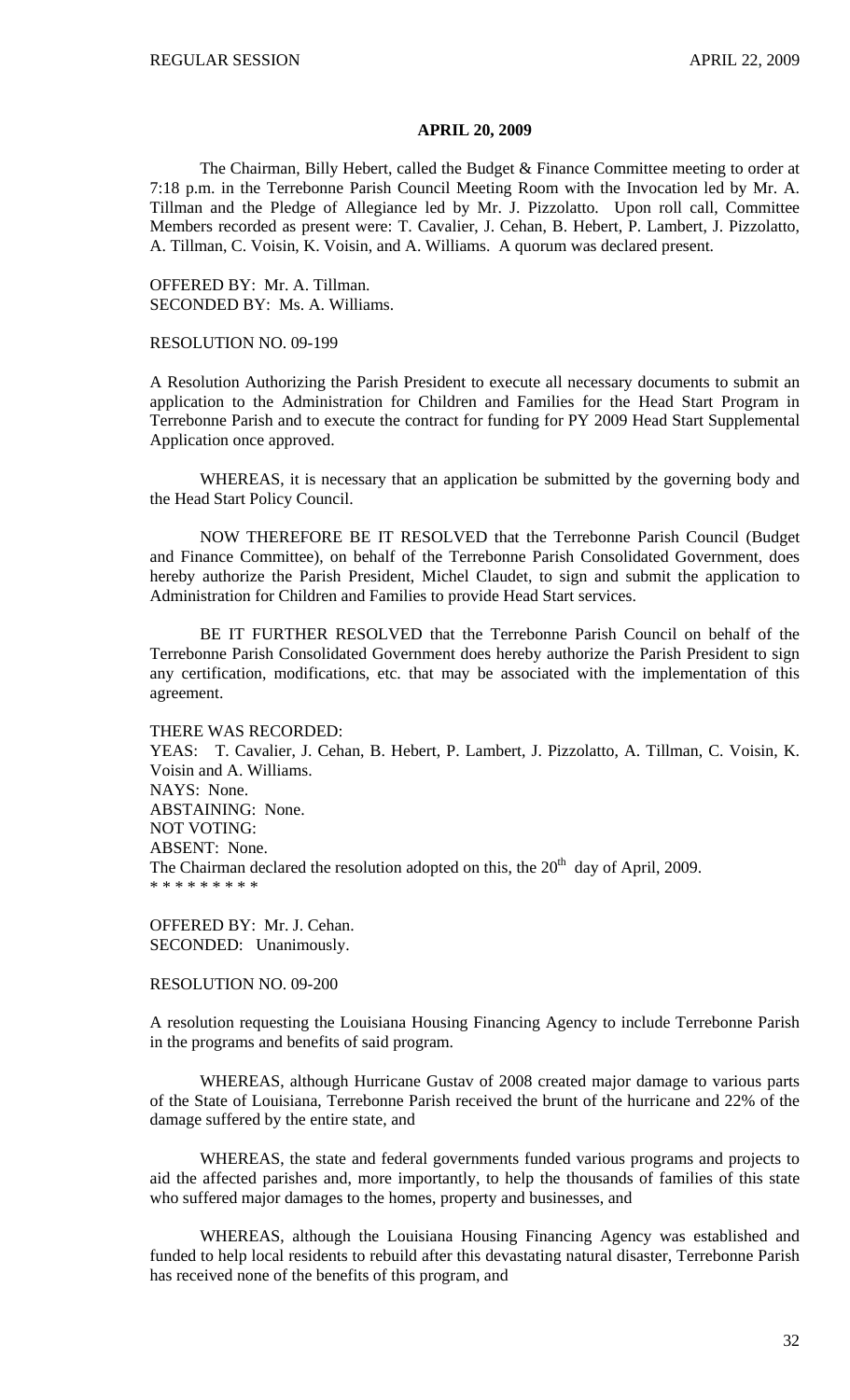WHEREAS, in order for the residents of this parish to receive what they are duly entitled to, this Parish Council is requesting that the Louisiana Housing Financing Agency 1) include Terrebonne Parish in the Selection Criteria; 2) Consider establishing Terrebonne Parish as a "priority parish" (22% of the damage in the entire state); and 3) include Terrebonne Parish in the Qualification Application Plan.

 NOW, THEREFORE BE IT RESOLVED that the Terrebonne Parish Council (Budget & Finance Committee), on behalf of the Terrebonne Parish Consolidated Government, that the Louisiana Housing Financing Authority, in consideration of Terrebonne Parish suffering 22% of the damage to the State due to Hurricane Gustav, be hereby requested to address the following:

- 1. That Terrebonne Parish be included in the Selection Criteria for funding under this program;
- 2. That Terrebonne Parish be given consideration for being named a "priority parish" with respect to LHFA funding programs; and
- 3. That Terrebonne Parish be included in the Qualification Application Plan for current and future funding allocations;

BE IT FURTHER RESOLVED that a copy of this resolution be sent to Governor Bobby Jindal and all members of Terrebonne Parish's Legislative Delegation so that they may support this Council's position.

## THERE WAS RECORDED:

YEAS: T. Cavalier, J. Cehan, B. Hebert, P. Lambert, J. Pizzolatto, A. Tillman, C. Voisin, K. Voisin and A. Williams. NAYS: None. ABSTAINING: None. NOT VOTING: ABSENT: None. The Chairman declared the resolution adopted on this, the  $20<sup>th</sup>$  day of April, 2009. \* \* \* \* \* \* \* \* \*

 Committee Member A. Williams stated that the aforementioned action requests that Terrebonne Parish be recognized by the Louisiana Housing Financing Agency; that New Orleans received 100 points as a result of Hurricane Katrina; and that Terrebonne Parish is requesting the same points for Hurricane Gustav.

OFFERED BY: Mr. C. Voisin. SECONDED BY: Mr. J. Cehan.

## RESOLUTION NO. 09-201

A resolution authorizing the Parish President to RE-NEW a contractual agreement for professional services between the Terrebonne Parish Consolidated Government ("TPCG") and Richard M. Haydel, M.D. and Scott Haydel, M.D., a Professional Medical Corporation.

 WHEREAS, the Terrebonne Parish Consolidated Government and Richard M. Haydel, M.D. and Scott Haydel, M.D., a Professional Medical Corporation, desire to continue the contractual agreement entered on May 1, 2009 for services rendered to the Terrebonne Juvenile Detention Center as facility(ies) physicians, and expiring on April 30, 2010, and

 WHEREAS, Terrebonne Parish Consolidated Government desires to renew and extend the said contract on an annual basis.

 NOW, THEREFORE BE IT RESOLVED by the Terrebonne Parish Council (Budget and Finance Committee), on behalf of the Terrebonne Parish Consolidated Government, that the Parish President, Don Schwab, is hereby authorized to sign and to execute all documents necessary to renew a viable agreement for professional services between TPCG and Richard M. Haydel, M.D. and Scott Haydel, M.D., a Professional Medical Corporation.

THERE WAS RECORDED: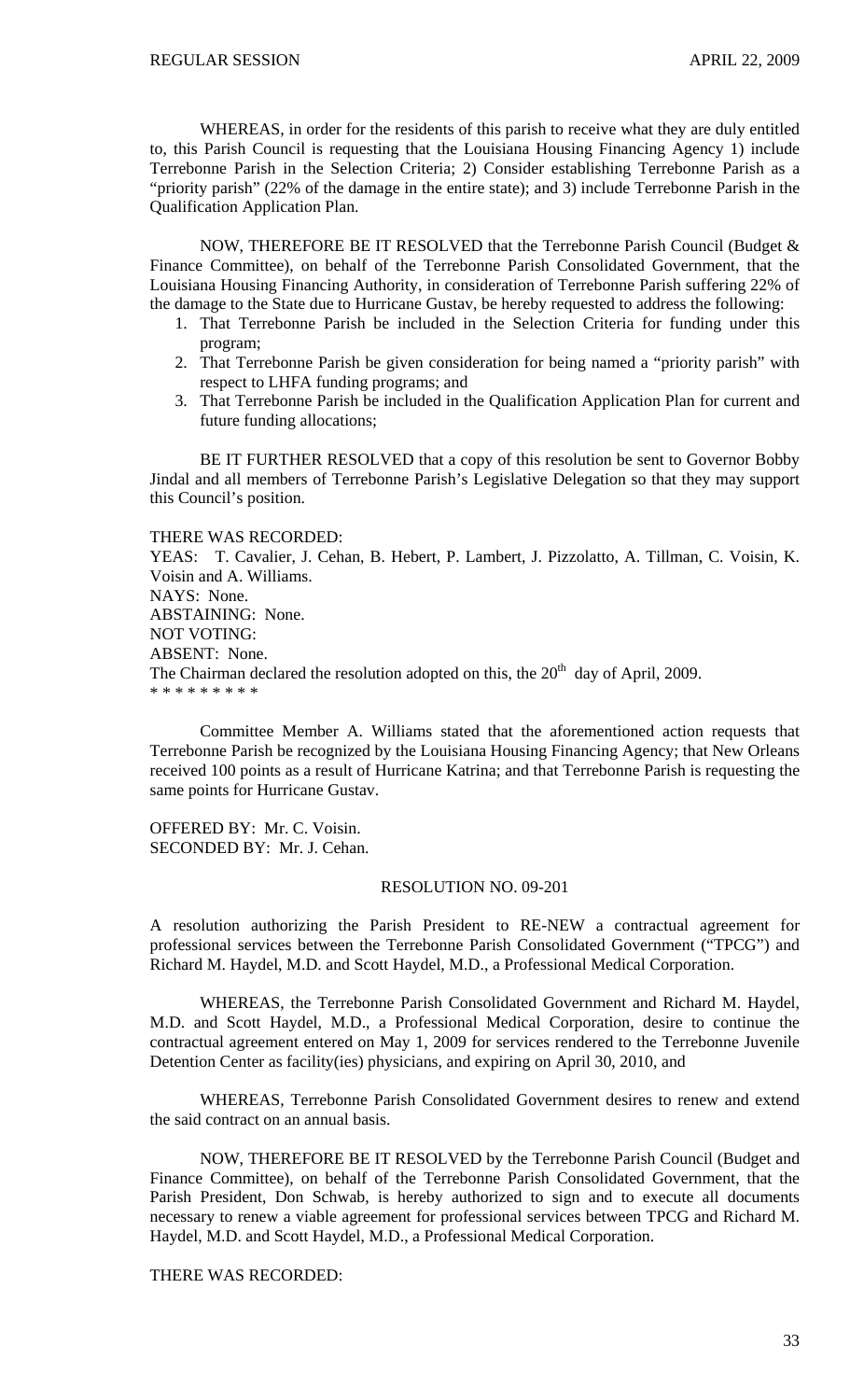YEAS: T. Cavalier, J. Cehan, B. Hebert, P. Lambert, J. Pizzolatto, A. Tillman, C. Voisin, K. Voisin and A. Williams. NAYS: None. ABSTAINING: None. NOT VOTING: ABSENT: None. The Chairman declared the resolution adopted on this, the  $20<sup>th</sup>$  day of April, 2009. \* \* \* \* \* \* \* \* \*

 In response to questioning, Juvenile Detention Center Director Jason Hutchinson stated that the aforementioned authorization is a continuation of the annual medical services contract with the Haydel Clinic for services rendered at the Juvenile Detention Center.

 Committee Member J. Pizzolatto questioned whether the matter must be submitted for bid proposals upon expiration of the aforementioned contract.

 Purchasing Manager Angela Guidry noted that the contract is a professional services contract that does not fall within the parameters of the public bid law and does not need to be let for bid. She stated that the Haydel Clinic has provided medical services for the Ashland Adult Correctional Facility as well as the Juvenile Detention Center for several years and that the authorization is not for pharmaceutical products. She added that the pharmaceutical contract has been let for bids.

OFFERED BY: Ms. A. Williams. SECONDED BY: Mr. C. Voisin.

RESOLUTION NO. 09-202

A resolution authorizing the use of the Dumas Auditorium during the period of June 15, 2009 through July 17, 2009 by the Pearl Foundation, a 501 C-3 non profit organization, who will be hosting a Summer Camp for the youth ages 11 to 15, which is part of the efforts to promote Public Safety Programs.

 WHEREAS, the officials with the Consolidated Government and Sheriff's Office are continuing their joint efforts which began in 2008 on the education and promotion of public safety, and

WHEREAS, the Parish budgeted up to \$100,000 in the 2009 Budget for the expansion of Public Safety Programs, and

WHEREAS, the rental and insurance fees for the use of Dumas is estimated at \$10,000.

NOW, THEREFORE BE IT RESOLVED, by the Terrebonne Parish Council (Budget and Finance Committee), on behalf of the Terrebonne Parish Consolidated Government, authorizes the Parish President to allow the use of Dumas Auditorium by the Pearl Foundation from June 15, 2009 through July 17, 2009 and allocate the cost not to exceed \$10,000 to the Public Safety Programs budgeted in 2009.

THERE WAS RECORDED:

YEAS: T. Cavalier, J. Cehan, B. Hebert, P. Lambert, J. Pizzolatto, A. Tillman, C. Voisin, K. Voisin and A. Williams. NAYS: None. ABSTAINING: None. NOT VOTING: ABSENT: None. The Chairman declared the resolution adopted on this, the  $20<sup>th</sup>$  day of April, 2009. \* \* \* \* \* \* \* \* \*

 Committee Member A. Williams explained that the aforementioned Summer Camp is being funded through the West Side Weed & Seed Program (Public Safety) in partnership with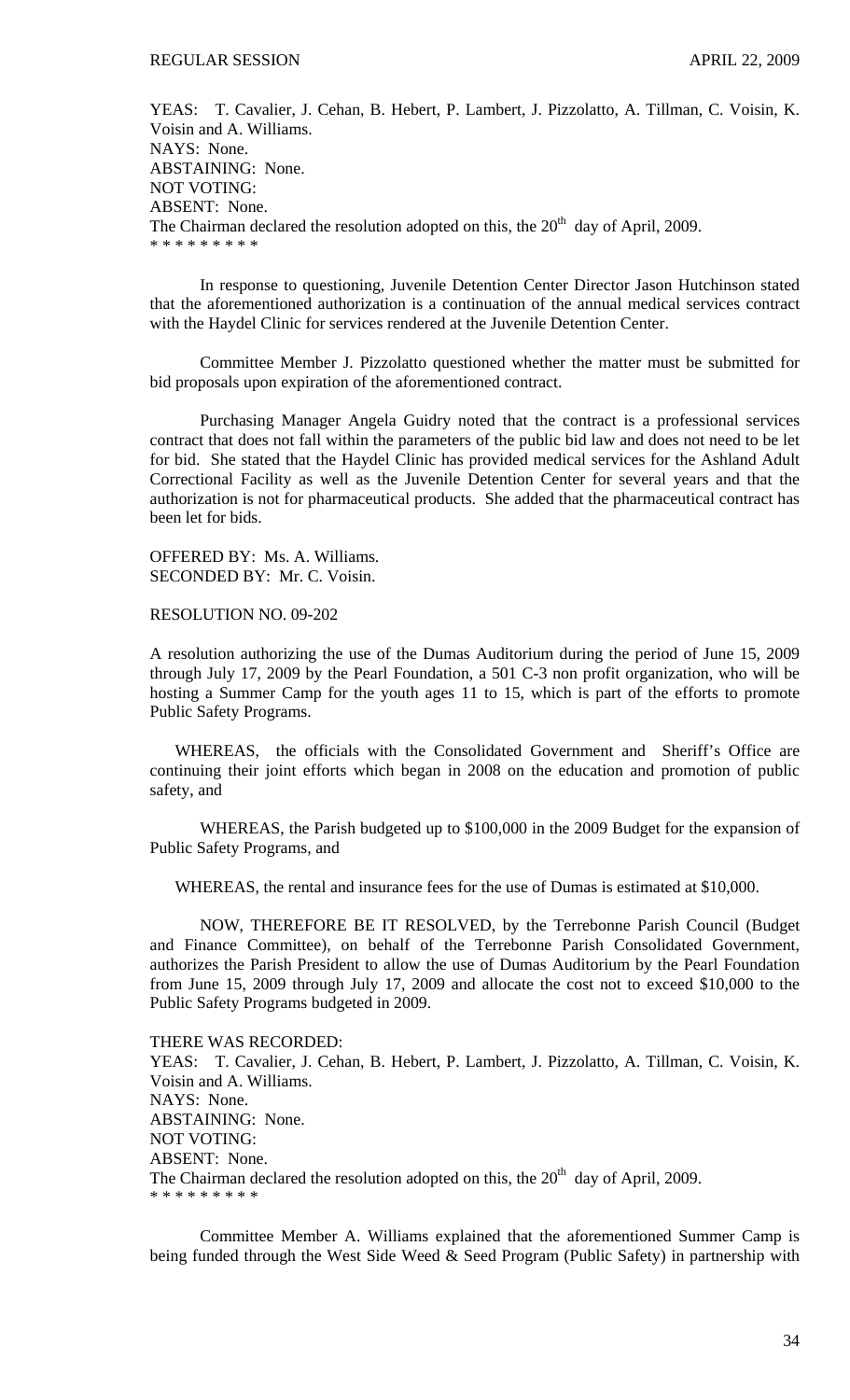the Pearl Foundation. Ms. Williams continued that there would be a nominal fee charged to participants and that the program would be geared toward teenagers.

OFFERED BY: Mr. P. Lambert. SECONDED BY: Mr. J. Cehan.

RESOLUTION NO. 09-203

A resolution awarding Bid No. 09-1/9-06 Furnish and Deliver One (1) 7:2 Ratio and One (1) 5:2 Ratio Right Angle Gear Drive to Associated Pump & Supply with the Terrebonne Parish Consolidated Government reserving the right to increase or decrease quantities at its sole discretion within a six (6) month period, and

 WHEREAS, Carl Ledet, Force Drainage Superintendent, Perry Blanchard, Operations Manager, and Gregory Bush, Public Works Director have reviewed the bids received and recommends the bid of Associated Pump & Supply as the lowest responsive bid, and

 WHEREAS, the Public Works Department / Drainage Division has indicated the need for Two (2) each of the 7:2 and 5:2 Ratio Right Angle Gear Drives, and

 WHEREAS, the Department of Finance has certified compliance of this bid with procedural requirements of the bid documents and the availability of funding and,

 WHEREAS, based upon these supporting recommendations, the Public Works Department / Drainage Division recommends the award of Bid No. 09-1/9-06 to Associated Pump & Supply and the purchase of the two (2) additional gear drives, and

 NOW, THEREFORE BE IT RESOLVED that the Terrebonne Parish Council (Budget and Finance Committee), on behalf of the Terrebonne Parish Consolidated Government, award Bid #09-1/9-06 Furnish and Deliver One (1) 7:2 Ratio and One (1) 5:2 Ratio Right Angle Gear Drives and the purchase of an additional two (2) gear drives to Associated Pump & Supply and that the Parish President and all other appropriate parties be, and they are hereby, authorized to execute any and all contract documents associated therewith.

THERE WAS RECORDED:

YEAS: T. Cavalier, J. Cehan, B. Hebert, P. Lambert, J. Pizzolatto, A. Tillman, C. Voisin, K. Voisin and A. Williams. NAYS: None. ABSTAINING: None. NOT VOTING: ABSENT: None. The Chairman declared the resolution adopted on this, the  $20<sup>th</sup>$  day of April, 2009. \* \* \* \* \* \* \* \* \*

 Mr. C. Voisin moved, seconded by Mr. A. Tillman, "THAT, the Budget & Finance Committee introduce an ordinance to amend the 2009 Adopted Budget to receive funding from the State of Louisiana Facility Planning & Control (FPC) for the Thompson Road Extension Project and call a public hearing on said matter on Wednesday, May 13, 2009 at 6:30 p.m."

 The Chairman called for the vote on the motion offered by Mr. C. Voisin. UPON ROLL CALL THERE WAS RECORDED: YEAS: T. Cavalier, J. Cehan, B. Hebert, P. Lambert, J. Pizzolatto, A. Tillman, C. Voisin, K. Voisin, and A. Williams. NAYS: None. ABSENT: None. The Chairman declared the motion adopted.

 Mr. P. Lambert and Mr. A. Tillman moved, seconded by Mr. J. Cehan, "THAT, there being no further business to come before the Budget & Finance Committee, the meeting be adjourned."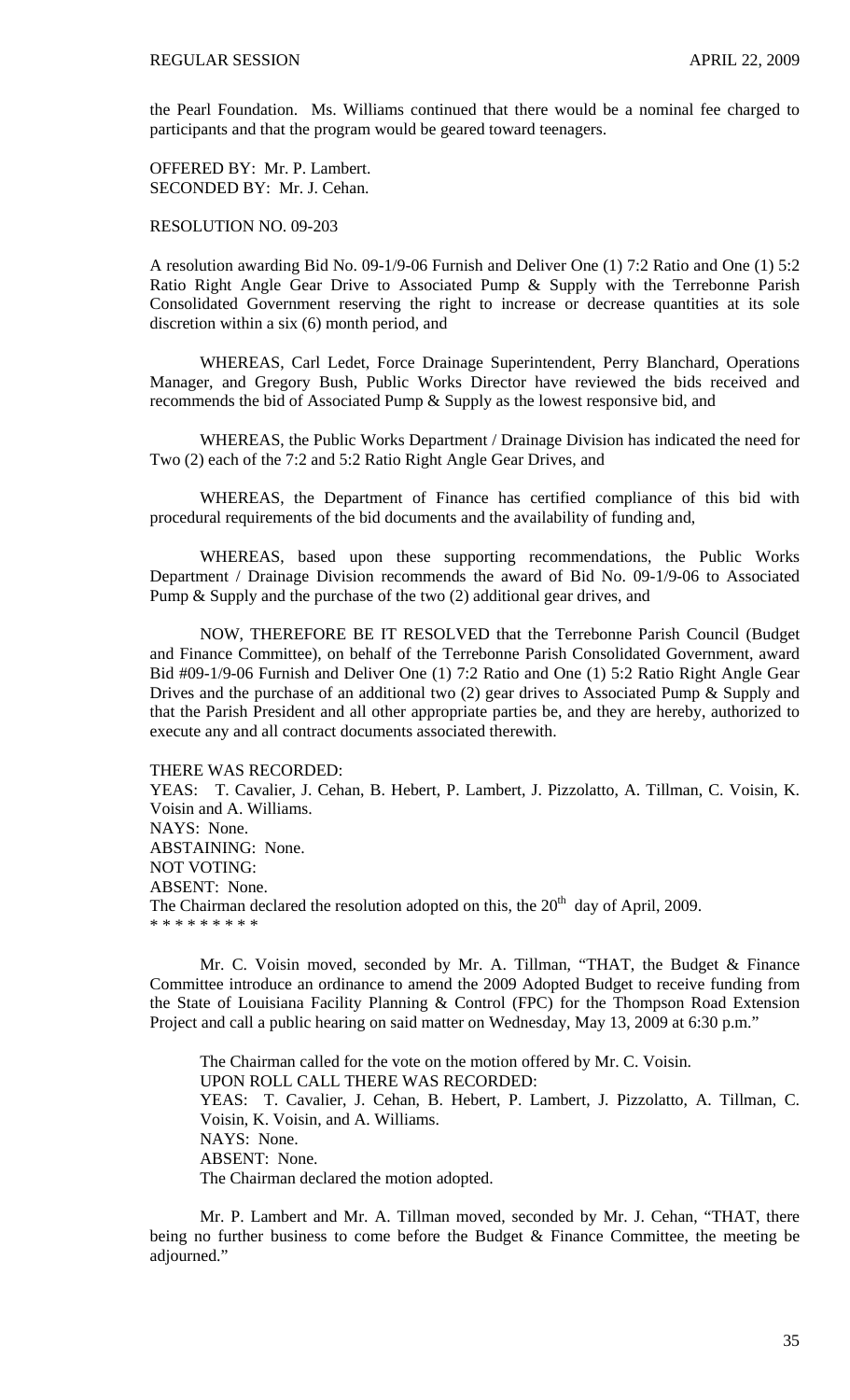The Chairman called for the vote on the motion offered by Mr. P. Lambert.

UPON ROLL CALL THERE WAS RECORDED:

YEAS: T. Cavalier, J. Cehan, B. Hebert, P. Lambert, J. Pizzolatto, A. Tillman, C. Voisin, K. Voisin, and A. Williams.

NAYS: None.

ABSENT: None.

The Chairman declared the motion adopted and the meeting was adjourned at 7:26 p.m.

## Billy Hebert, Chairman

## Suzette Thomas, Minute Clerk

 Mr. B. Hebert moved, seconded by Mr. J. Cehan, "THAT, the Council accept and ratify the minutes of the Budget & Finance Committee meeting held on 4/20/09."

 The Chairwoman called for a vote on the motion offered by Mr. B. Hebert. UPON ROLL CALL THERE WAS RECORDED: YEAS: J. Cehan, P. Lambert, A. Tillman, A. Williams, B. Hebert, T. Cavalier, and K. Voisin NAYS: None ABSENT: C. Voisin and J. Pizzolatto The Chairwoman declared the motion adopted.

 The Chairwoman called for a report on the Policy, Procedure, & Legal Committee meeting held on 4/20/09, whereupon the Committee Vice-Chairman rendered the following:

# **POLICY, PROCEDURE, & LEGAL COMMITTEE**

#### **APRIL 20, 2009**

 The Chairman, Clayton J. Voisin, called the Policy, Procedure, & Legal Committee meeting to order at 7:28 p.m. in the Terrebonne Parish Council Meeting Room with the Invocation led by Minute Clerk S. Thomas and the Pledge of Allegiance led by Mr. B. Hebert. Upon roll call, Committee Members recorded as present were: T. Cavalier, J. Cehan, B. Hebert, P. Lambert, J. Pizzolatto, A. Tillman, C. Voisin, K. Voisin, and A. Williams. A quorum was declared present.

 Mr. B Hebert moved, seconded by Mr. A. Tillman and Ms. A. Williams, "THAT, the Policy, Procedure, & Legal Committee ratify the TPCG's co-sponsorship of the Children's Advocacy Center's Annual Awareness Program held in the Courtyard Square on April 18, 2009."

 The Chairman called for the vote on the motion offered by Mr. B. Hebert. UPON ROLL CALL THERE WAS RECORDED: YEAS: T. Cavalier, J. Cehan, B. Hebert, P. Lambert, J. Pizzolatto, A. Tillman, C. Voisin, K. Voisin, and A. Williams. NAYS: None. ABSENT: None. The Chairman declared the motion adopted.

OFFERED BY: Mr. J. Pizzolatto. SECONDED: Unanimously.

## RESOLUTION NO. 09-204

A Resolution naming the East Houma Youth Baseball Complex in honor of the memory and contributions of Mr. Anthony "Tony" Cavallo.

 WHEREAS, from what started out as his obsessive love for the sport of baseball, Mr. Anthony "Tony" Cavallo virtually dedicated his life to all forms of recreation programs for young people in the Houma-Terrebonne region, and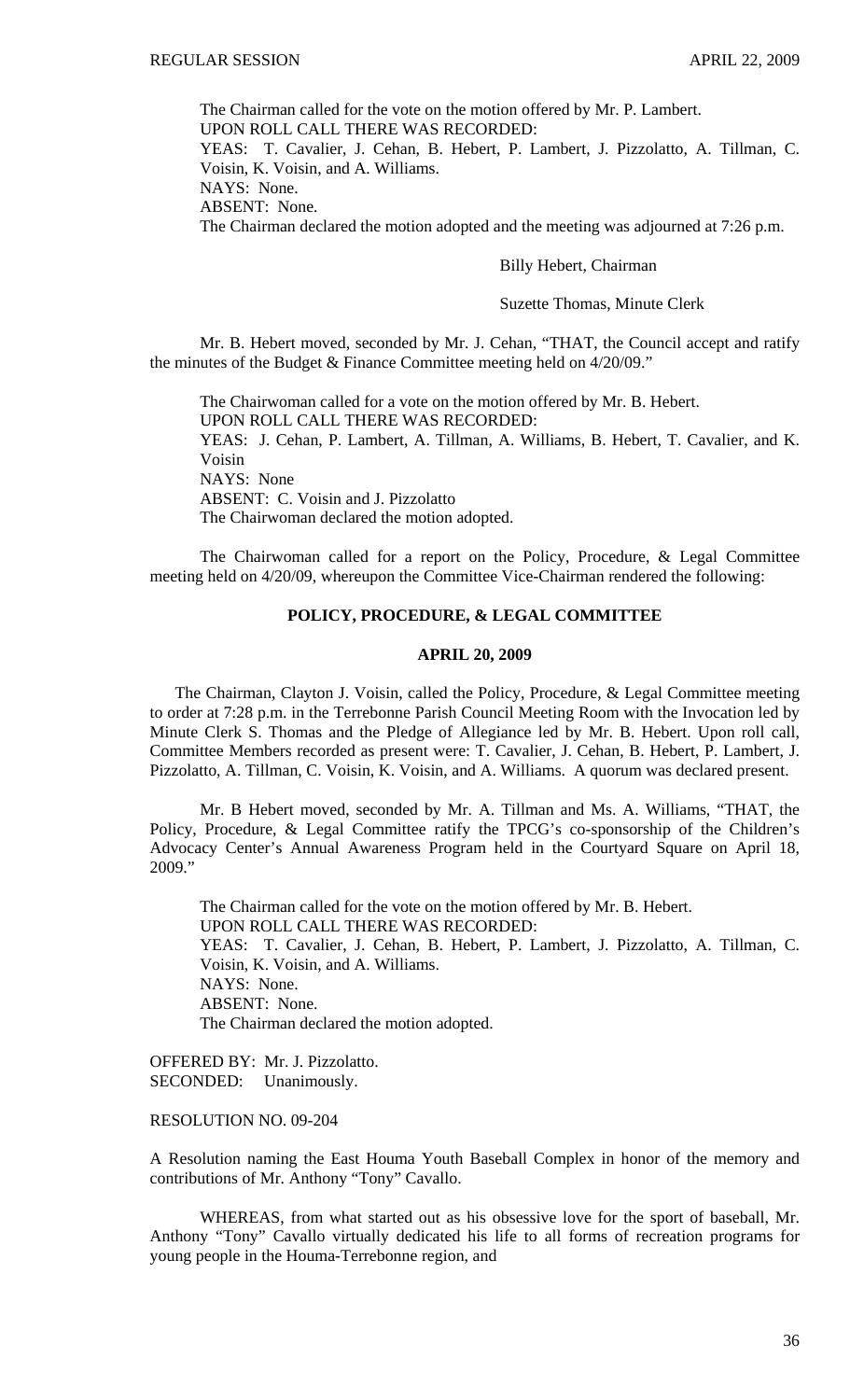WHEREAS, as most parents, Mr. Tony began his "second career" by coaching the East Houma Pels and lead the team to multiple winning seasons, and

 WHEREAS, although his love of baseball continued, he saw the need to encourage and nurture young people from all walks of life, from all levels of experience, and from all age groups and physical condition, and

 WHEREAS, Mr. Tony understood that often times, participation in sporting activities could challenge a young person to be all he could be and could actually change the path of their lives, and

 WHEREAS, throughout his life, Mr. Tony served as Director of the East Houma Baseball League (11 & 12 Year Old Division), Chairman of baseball on the Houma Athletic Recreation Council, a most active member of the Board of Recreation District No. 11,Dixie Youth League Director for twenty years, and other activities, too numerous to mention, involving recreation in this community, and

 WHEREAS, the East Houma Youth Baseball Complex was the site of numerous visits by Mr. Tony, whether coaching, preparing the field, organizing fund-raisers or just supporting the several generations of young people who gained life skills by his words and actions.

 NOW, THEREFORE BE IT RESOLVED by the Terrebonne Parish Council (Policy, Procedure & Legal Committee), on behalf of the Terrebonne Parish Consolidated Government, that this governing body does hereby rename the East Houma Youth Baseball Complex in honor of the memory and contributions of an outstanding individual and that said recreation facility be henceforth named the "Anthony 'Tony' Cavallo Youth Baseball Complex".

THERE WAS RECORDED:

YEAS: T. Cavalier, J. Cehan, B. Hebert, P. Lambert, J. Pizzolatto, A. Tillman, C. Voisin, K. Voisin and A. Williams. NAYS: None. ABSTAINING: None. NOT VOTING: None. ABSENT: None. The Chairman declared the resolution adopted on this, the  $20<sup>th</sup>$  day of April, 2009. \* \* \* \* \* \* \* \*

 The Chairman recognized Mr. Greg Cavallo, son of the deceased, who thanked the Committee and noted the numerous contributions that his father gave to the youth of Terrebonne Parish.

 The Chairman requested that the Cavallo Family be provided with a copy of the resolution re-naming the East Houma Youth Baseball Complex in honor of Mr. Anthony Cavallo.

 Parish President Michel Claudet recommended Mr. Todd Michael Dufrene to serve as Chief of the Houma Fire Department and requested ratification/appointment of said individual in two weeks noting that, upon ratification, Substitute Fire Chief Reed Callahan would return to the position of District Fire Chief.

 The Chairman noted that public comments with respect to appointment of the aforementioned individual would be received until Wednesday, May 13, 2009.

 Committee Member J. Pizzolatto thanked Substitute Fire Chief Reed Callahan for serving during the interim period and noted that he has done a fine job.

 Ms. A. Williams moved, seconded by Mr. A. Tillman and Mr. B. Hebert, "THAT, the Policy, Procedure, & Legal Committee accept Parish President Michel Claudet's appointment of Mr. Todd Michael Dufrene to serve as Chief of the Houma Fire Department and that ratification be held over until May 13, 2009, in compliance with the requirements of the Parish Code."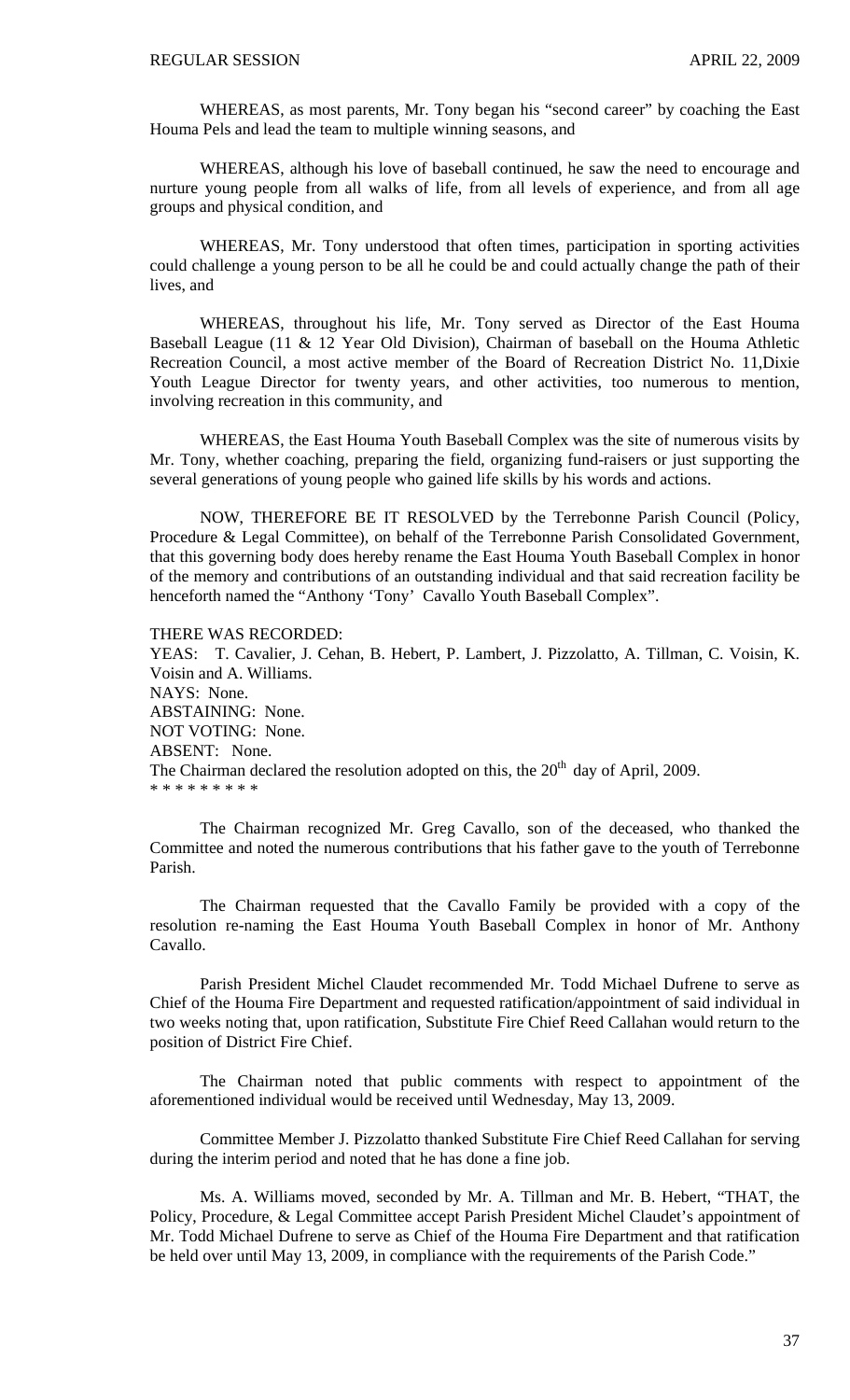The Chairman called for the vote on the motion offered by Ms. A. Williams. UPON ROLL CALL THERE WAS RECORDED: YEAS: T. Cavalier, J. Cehan, B. Hebert, P. Lambert, J. Pizzolatto, A. Tillman, C. Voisin, K. Voisin, and A. Williams. NAYS: None. ABSENT: None. The Chairman declared the motion adopted.

 Mr. B. Hebert moved, seconded Unanimously, "THAT, there being no further business to come before the Policy, Procedure, & Legal Committee, the meeting be adjourned."

 The Chairman called for the vote on the motion offered by Mr. B. Hebert. UPON ROLL CALL THERE WAS RECORDED: YEAS: T. Cavalier, J. Cehan, B. Hebert, P. Lambert, J. Pizzolatto, A. Tillman, C. Voisin, K. Voisin, and A. Williams. NAYS: None. ABSENT: None. The Chairman declared the motion adopted and the meeting was adjourned at 7:37 p.m.

Clayton J. Voisin, Chairman

#### Suzette Thomas, Minute Clerk

Mr. P. Lambert, seconded by Mr. A. Tillman, "THAT, the Council accept and ratify the minutes of the Policy, Procedure, & Legal Committee meeting held on 4/20/09."

 The Chairwoman called for a vote on the motion offered by Mr. P. Lambert. UPON ROLL CALL THERE WAS RECORDED: YEAS: J. Cehan, P. Lambert, A. Tillman, A. Williams, B. Hebert, T. Cavalier, and K. Voisin NAYS: None ABSENT: C. Voisin and J. Pizzolatto The Chairwoman declared the motion adopted.

 Mr. A. Tillman moved, seconded by Mr. K. Voisin, "THAT, the Council approve the following street light list:

INSTALL ONE (1) 150W HPS STREET LIGHT ON EXISTING POLE AT 199 HIGHWAY 311, SCHRIEVER; RLD #2; ENTERGY; ARLANDA WILLIAMS

INSTALL ONE (1) 100W HSP STREET LIGHT ON EXISTING POLE ON OLYMPE DR., BETWEEN FRIENDSWOOD & BAKER DRIVES; RLD #3A; ENTERGY; ALVIN TILLMAN

INSTALL ONE (1) 400-WATT HPS STREET LIGHT ON EXISTING POLE AT THE CORNER OF PARK AVENUE AND P. VAUCLIN COURT (SEE ATTACHED MAP); ROAD LIGHTING DISTRICT NO. 3A; ENTERGY; JOHNNY PIZZOLATTO

ENERGIZE THE STREET LIGHTS IN WESTGATE SUBDIVISION, ADD. #6, PHASE 2; TPCG UTILITIES; USD ROAD LIGHTING; KEVIN VOISIN."

The Chairwoman called for a vote on the motion offered by Mr. A. Tillman. UPON ROLL CALL THERE WAS RECORDED: YEAS: J. Cehan, P. Lambert, A. Tillman, A. Williams, B. Hebert, T. Cavalier, J. Pizzolatto, and K. Voisin NAYS: None ABSENT: C. Voisin The Chairwoman declared the motion adopted.

 Mr. A. Tillman moved, seconded by Mr. J. Cehan, "THAT, the Council approve attendance at the following meeting as per the current Council Travel Policy: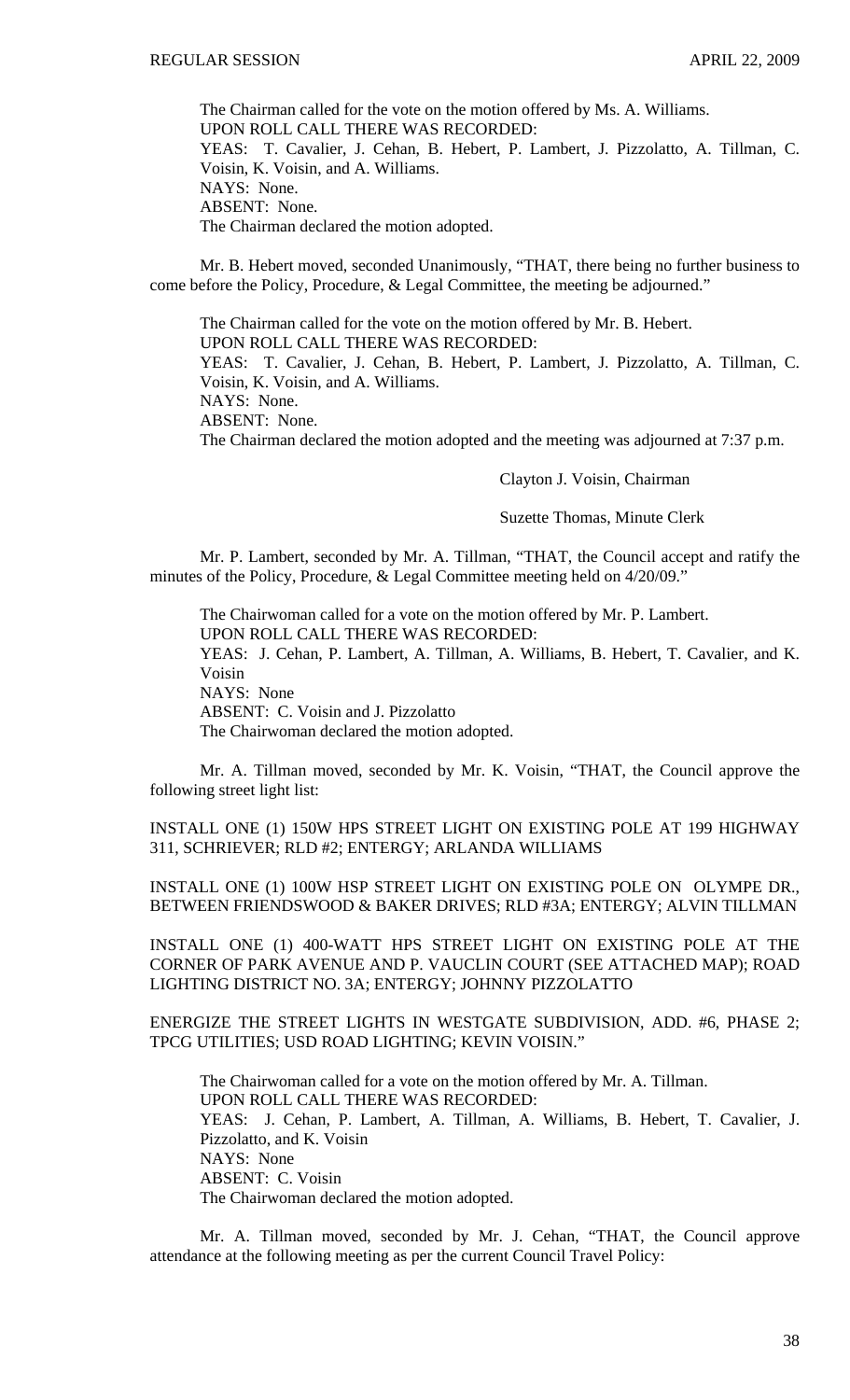A) Police Jury Association Annual Legislative Day; May 29, 2009; Baton Rouge."

 The Chairwoman called for a vote on the motion offered by Mr. A. Tillman. UPON ROLL CALL THERE WAS RECORDED: YEAS: J. Cehan, P. Lambert, A. Tillman, A. Williams, B. Hebert, T. Cavalier, J. Pizzolatto, and K. Voisin NAYS: None ABSENT: C. Voisin The Chairwoman declared the motion adopted.

 Mr. J. Cehan moved, seconded by Mr. B. Hebert, "THAT, the Council keep nominations open for the expired terms of Mr. Ronald Boudreaux and Mr. Nolan Lirette on the Electrical Board of Adjustments."

 The Chairwoman called for a vote on the motion offered by Mr. J. Cehan. UPON ROLL CALL THERE WAS RECORDED: YEAS: J. Cehan, P. Lambert, A. Tillman, A. Williams, B. Hebert, T. Cavalier, J. Pizzolatto, and K. Voisin NAYS: None ABSENT: C. Voisin The Chairwoman declared the motion adopted.

Mr. P. Lambert moved, seconded by Mr. A. Tillman and Mr. B. Hebert, "THAT, the Council appoint Mr. Willis Naquin, Jr. to the vacant unexpired term on the Recreation District No. 6 Board."

The Chairwoman called for a vote on the motion offered by Mr. P. Lambert. UPON ROLL CALL THERE WAS RECORDED: YEAS: J. Cehan, P. Lambert, A. Tillman, A. Williams, B. Hebert, T. Cavalier, J. Pizzolatto, and K. Voisin NAYS: None ABSENT: C. Voisin The Chairwoman declared the motion adopted.

 Mr. K. Voisin moved, seconded by Mr. T. Cavalier, "THAT, the Council open nominations until 5/27/09 to fill the unexpired term of Mr. Doug Holloway, who will resign from the South Central Louisiana Human Services Authority effective 5/31/09."

 The Chairwoman called for a vote on the motion offered by Mr. K. Voisin. UPON ROLL CALL THERE WAS RECORDED: YEAS: J. Cehan, P. Lambert, A. Tillman, A. Williams, B. Hebert, T. Cavalier, J. Pizzolatto, and K. Voisin NAYS: None ABSENT: C. Voisin The Chairwoman declared the motion adopted.

 At the request of Councilwoman T. Cavalier, Mr. Phil Schexnayder, GSE Engineers gave a status on the sidewalk projects near H.L. Bourgeois High School and Evergreen Junior High School of which the plans are in the hands of the state La. DOTD for approval at this time.

Councilman A. Tillman stated that agenda item 7B1 – streetlight repairs in District 1 had been taken care of.

 At the request of Councilman A. Tillman, Public Works Director G. Bush stated that the drainage servitude between Baker and Friendswood Drives and the drainage servitude behind Odelia Street has been cleaned about one week ago and has been added to contract for perpetual maintenance.

 Councilman A. Tillman requested Public Works Director G. Bush to go out and look at the job that was done behind Odelia Street which is not satisfactory and that the grass around the servitude between Baker and Friendswood Drives needs to be cut.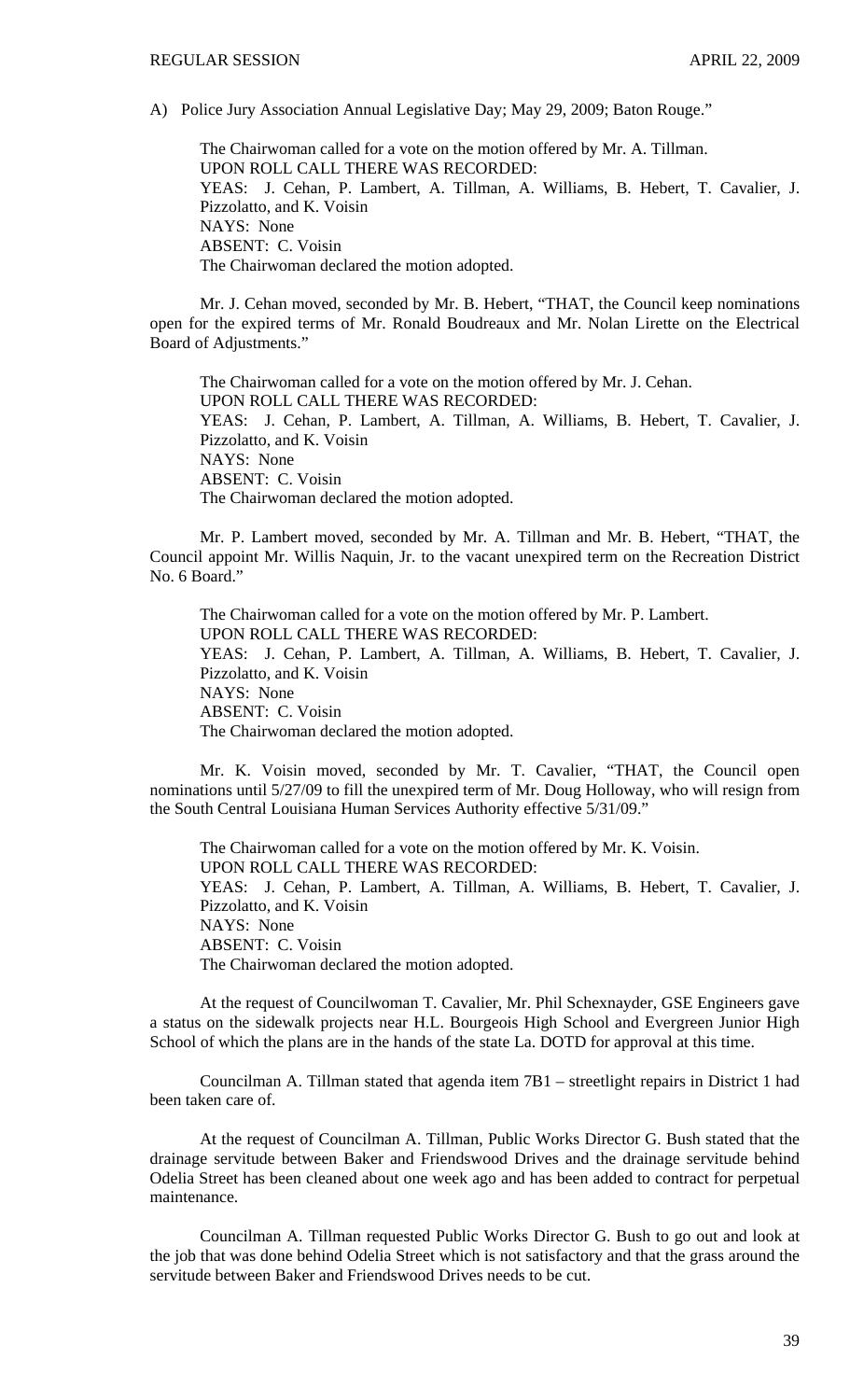Councilman K. Voisin requested Public Works Director G. Bush to look into the output culvert erosion in Sugarwood Subdivision and make a report at the appropriate Council committee meeting. He also requested that Mr. Bush give a report with respect to the drainage issues in Westgate Subdivision, Addendum No. 6 to the appropriate Council committee meeting.

 Councilman J. Cehan requested Public Works Director G. Bush to look into the D-13 pump station on Industrial Boulevard and the screw gate on either side of the conveyance channel and whether the two gates could remain at 80% closed, with the exception of a large rain event and report back to him.

 Upon questioning by Councilman A. Tillman, Public Works Director G. Bush stated that a contractor was in charge of cleaning out the ditch behind Odelia Street.

 Councilman J. Pizzolatto informed Public Works Director G. Bush that the drainage canal from Odette and Saadi Streets and ends up at the Houma Navigation Canal needs to be cleaned.

 Councilwoman T. Cavalier requested Public Works Director G. Bush to get with the Utilities Director regarding having the trash that was taken out of bayous picked up.

 Council Clerk P. Labat announced that a resolution was recently adopted by the Parish Council at the request of Councilman P. Lambert asking that Wine Island be included in the Barrier Islands Study. He said that Wine Island has been added to the study.

 Councilman J. Cehan announced a meeting regarding the Ward 7 levees at the VFW Home in Chauvin at 6:00 p.m., 4/29/09. He announced this Saturday, 4/25/09 at Southdown Plantation the Lady Bug Ball and encouraged everyone to attend. He also expressed his concerns for the amount of grass clippings on roadways and encouraged residents to pick up the grass clippings so they do not go into the storm drains.

 Councilman A. Tillman expressed his concerns relative to what people put down storm drains and the need to keep them free from debris to allow proper drainage flow.

Parish President M. Claudet announced the following:

- The Houma Navigation Bridge is out until 4/30/09
- Finally receiving a Cooperative Agreement from the State that will reimburse the Parish for picking of trash along highways
- Last Stand for the Wetlands a major event for Terrebonne Parish at the end of May
- 4/30/09 a meeting in Dularge regarding the eastern side of Dularge Levee for the Levee project
- 4/27/09 the CDBG Final Scoping Meeting at 5:30 in the Council Meeting Room
- The importance of the 2010 Census
- Council Committee and Regular meetings have begun to be streamed on the Parish website
- Two HPD officers involved in accidents, with no serious injuries and neither of the Police Officers were at fault

No action was necessary on agenda item 9A – Information List.

There were no matter to address under agenda item 9B – Staff Reports, Parish President.

 Mr. J. Cehan moved, seconded by Mr. K. Voisin, "THAT, there being no further business to come before the Council, the meeting be adjourned."

 The Chairwoman called for a vote on the motion offered by Mr. J. Cehan. UPON ROLL CALL THERE WAS RECORDED: YEAS: J. Cehan, P. Lambert, A. Tillman, A. Williams, B. Hebert, T. Cavalier, J. Pizzolatto, and K. Voisin NAYS: None